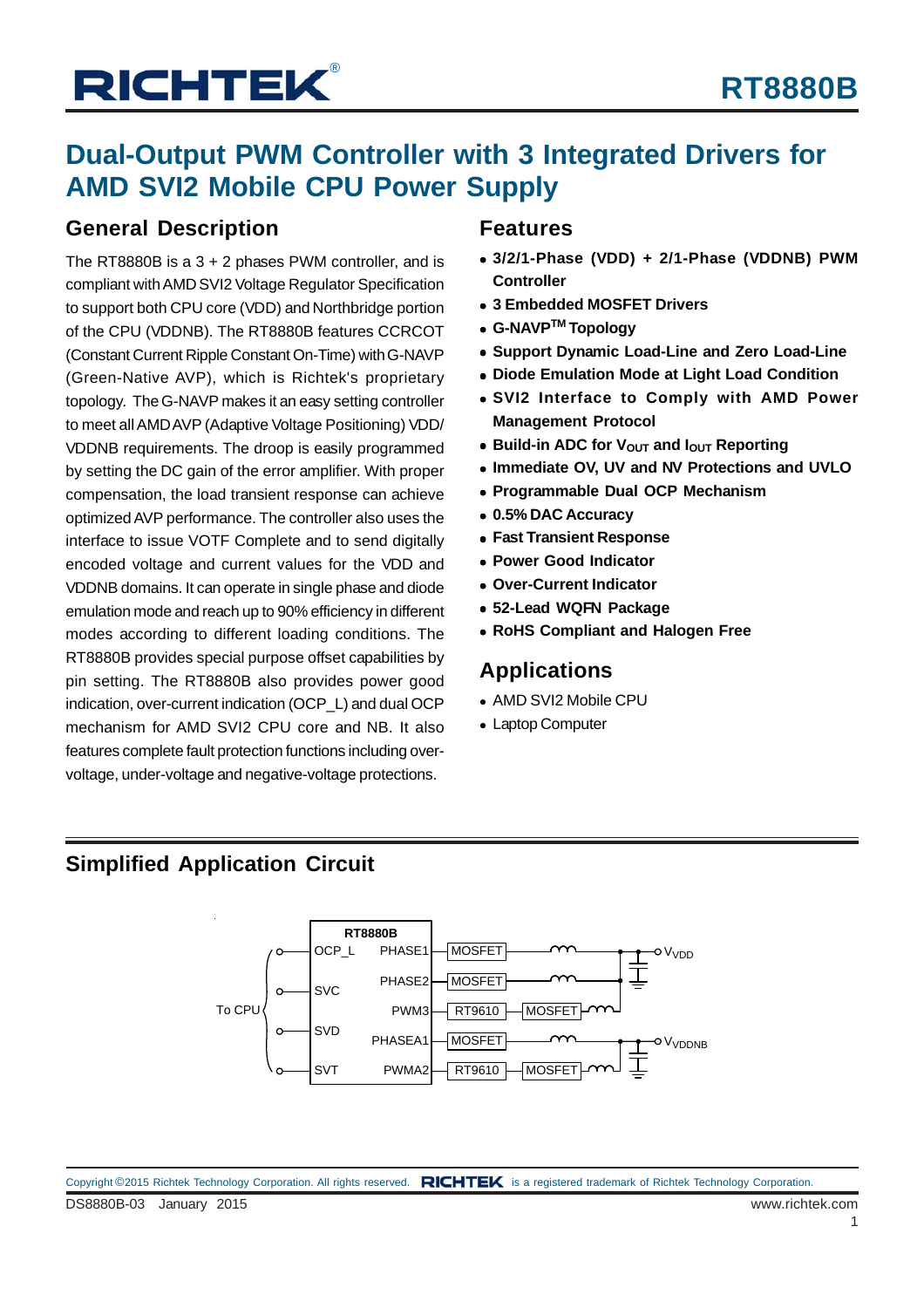

### **Ordering Information**

RT8880B<sub>D</sub>D

Package Type

QW : WQFN-52L 6x6 (W-Type)

Lead Plating System

G : Green (Halogen Free and Pb Free)

Note :

Richtek products are :

- RoHS compliant and compatible with the current require ments of IPC/JEDEC J-STD-020.
- Suitable for use in SnPb or Pb-free soldering processes.

### **Marking Information**

RT8880B GQW YMDNN

RT8880BGQW : Product Number YMDNN : Date Code

### **Pin Configurations**

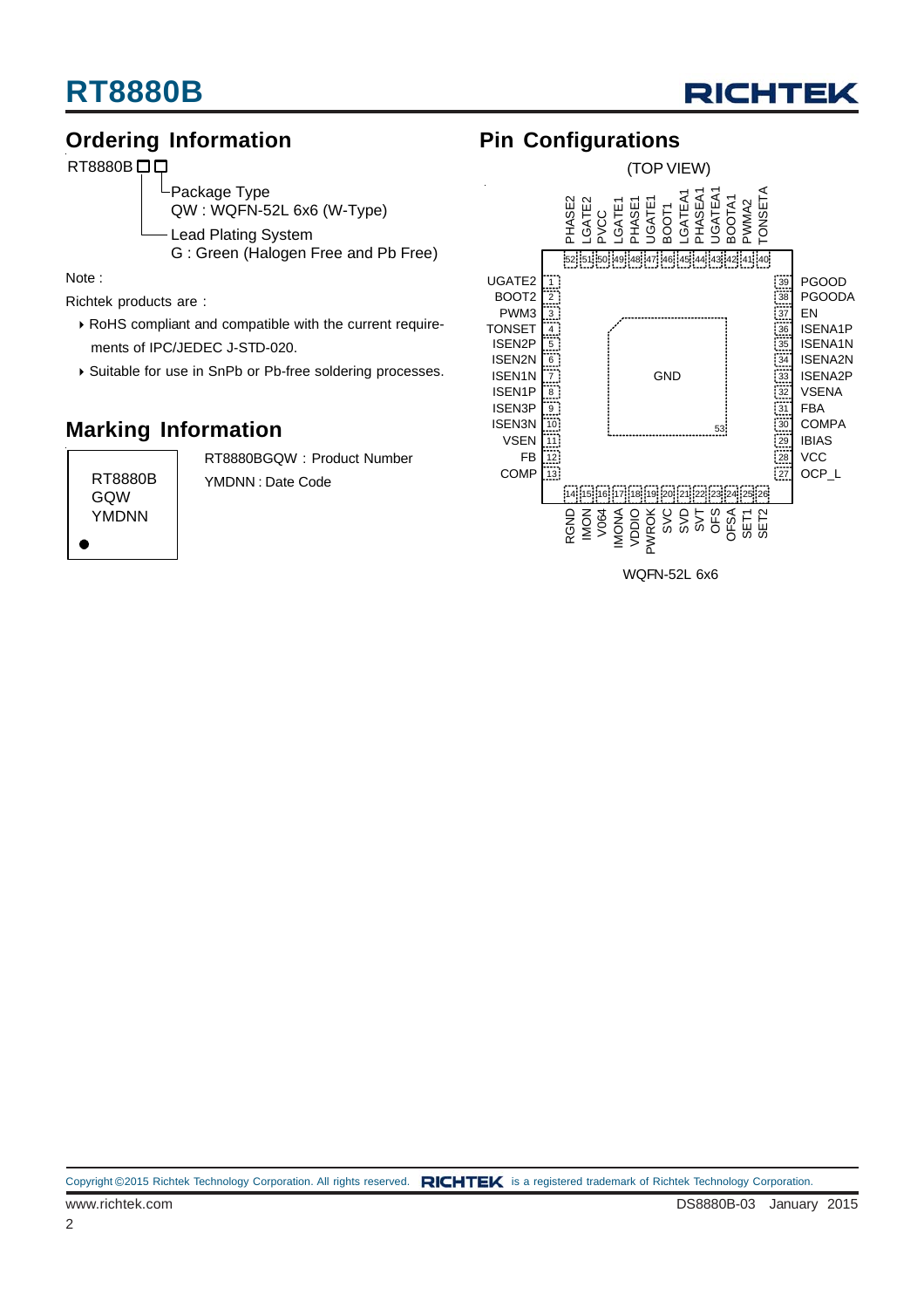### **Functional Pin Description**

| Pin No.  | <b>Pin Name</b>         | <b>Pin Function</b>                                                                                                                                                                                                                                                                                  |
|----------|-------------------------|------------------------------------------------------------------------------------------------------------------------------------------------------------------------------------------------------------------------------------------------------------------------------------------------------|
| 3        | PWM3                    | PWM Outputs for Channel 3 VDD Controller.                                                                                                                                                                                                                                                            |
| 4        | <b>TONSET</b>           | VDD Controller On-Time Setting. Connect this pin to the converter input<br>voltage, VIN, through a resistor, RTON, to set the on-time of UGATE and<br>also the output voltage ripple of VDD controller.                                                                                              |
| 5, 8, 9  | <b>ISEN1P to ISEN3P</b> | Positive Current Sense Input of Channel 1, 2 and 3 for VDD Controller.                                                                                                                                                                                                                               |
| 6, 7, 10 | <b>ISEN1N to ISEN3N</b> | Negative Current Sense Input of Channel 1, 2 and 3 for VDD Controller.                                                                                                                                                                                                                               |
| 11       | <b>VSEN</b>             | VDD Controller Voltage Sense Input. This pin is connected to the terminal<br>of VDD controller output voltage.                                                                                                                                                                                       |
| 12       | <b>FB</b>               | Output Voltage Feedback Input of VDD Controller. This pin is the negative<br>input of the error amplifier for the VDD controller.                                                                                                                                                                    |
| 13       | <b>COMP</b>             | Compensation Node of the VDD Controller.                                                                                                                                                                                                                                                             |
| 14       | <b>RGND</b>             | Return Ground of VDD and VDDNB Controller. This pin is the common<br>negative input of output voltage differential remote sense for VDD and<br>VDDNB controllers.                                                                                                                                    |
| 15       | <b>IMON</b>             | Current Monitor Output for the VDD Controller. This pin outputs a voltage<br>proportional to the output current.                                                                                                                                                                                     |
| 16       | V064                    | Fixed 0.64V Output Reference Voltage Output. This voltage is only used to<br>offset the output voltage of IMON pin and IMONA pin. Connect a $0.47\mu F$<br>capacitor from this pin to GND.                                                                                                           |
| 17       | <b>IMONA</b>            | Current Monitor Output for the VDDNB Controller. This pin outputs a<br>voltage proportional to the output current.                                                                                                                                                                                   |
| 18       | <b>VDDIO</b>            | Processor Memory Interface Power Rail and Serves as the Reference for<br>PWROK, SVD, SVC and SVT. This pin is used by the VR to reference the<br>SVI pins.                                                                                                                                           |
| 19       | <b>PWROK</b>            | System Power Good Input. If PWROK is low, the SVI interface is disabled<br>and VR returns to BOOT-VID state with initial load line slope and initial<br>offset. If PWROK is high, the SVI interface is running and the DAC<br>decodes the received serial VID codes to determine the output voltage. |
| 20       | <b>SVC</b>              | Serial VID Clock Input from Processor.                                                                                                                                                                                                                                                               |
| 21       | <b>SVD</b>              | Serial VID Data input from Processor. This pin is a serial data line.                                                                                                                                                                                                                                |
| 22       | SVT                     | Serial VID Telemetry Input from VR. This pin is a push-pull output.                                                                                                                                                                                                                                  |
| 23       | <b>OFS</b>              | Over Clocking Offset Setting for the VDD Controller.                                                                                                                                                                                                                                                 |
| 24       | <b>OFSA</b>             | Over Clocking Offset Setting for the VDDNB Controller.                                                                                                                                                                                                                                               |
| 25       | SET <sub>1</sub>        | 1st Platform Setting. Platform can use this pin to set OCP_TDC threshold,<br>DVID compensation bit1 and internal ramp slew rate.                                                                                                                                                                     |
| 26       | SET <sub>2</sub>        | 2st Platform Setting. Platform can use this pin to set quick response<br>threshold, OCP_TDC trigger delay time, DVID compensation bit0, VDDNB<br>rail zero load-line enable setting and over clocking offset enable setting.                                                                         |
| 27       | OCP_L                   | Over-Current Indicator for Dual OCP Mechanism. This pin is an open-drain<br>output.                                                                                                                                                                                                                  |
| 28       | <b>VCC</b>              | Controller Power Supply Input. Connect this pin to 5V with an $1\mu$ F or<br>greater ceramic capacitor for decoupling.                                                                                                                                                                               |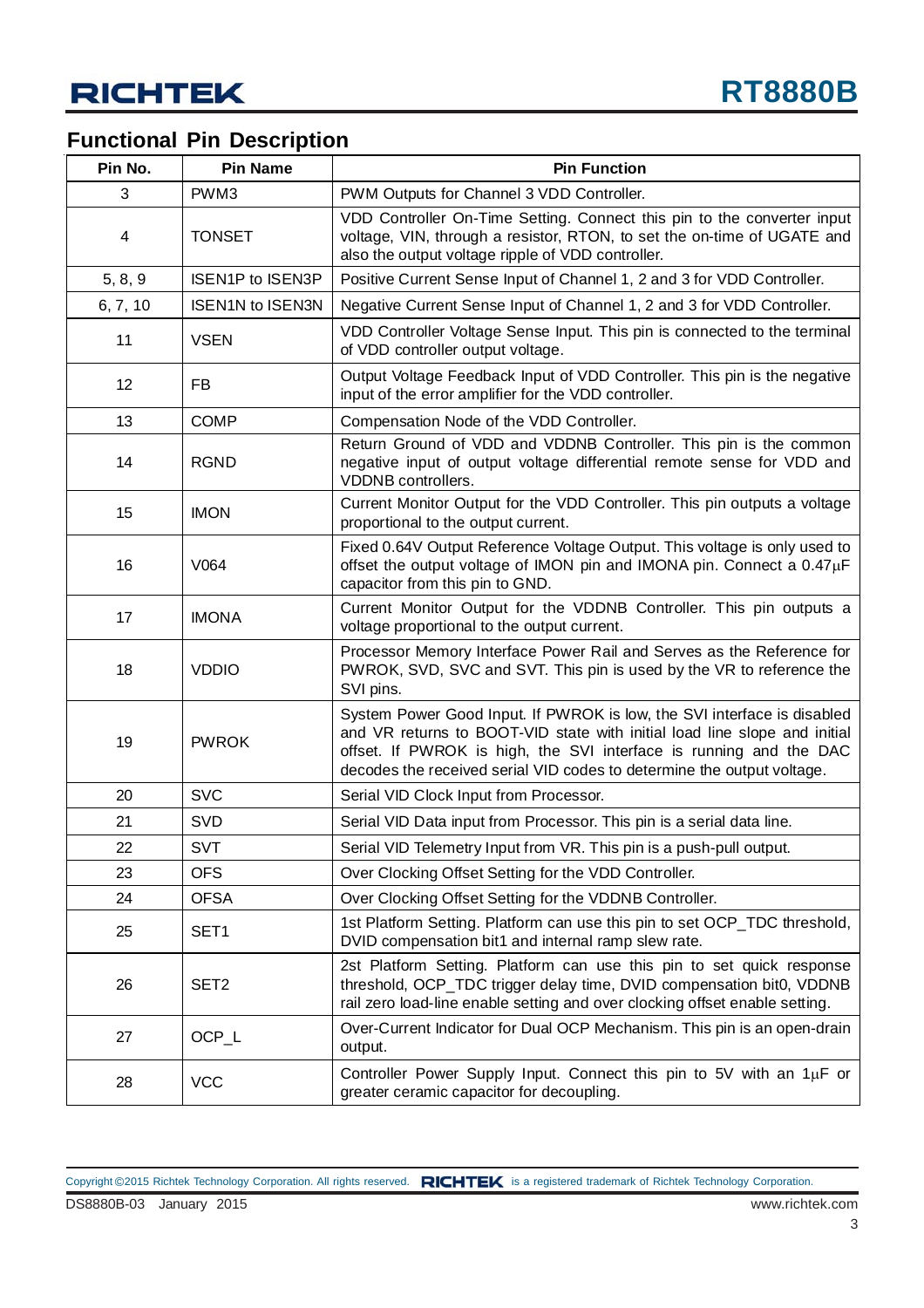

| Pin No.          | <b>Pin Name</b>                      | <b>Pin Function</b>                                                                                                                                                                                                 |
|------------------|--------------------------------------|---------------------------------------------------------------------------------------------------------------------------------------------------------------------------------------------------------------------|
| 29               | <b>IBIAS</b>                         | Internal Bias Current Setting. Connect only a 100kΩ resistor from this pin to<br>GND to generate bias current for internal circuit. Place this resistor as close to<br>the IBIAS pin as possible.                   |
| 30               | <b>COMPA</b>                         | Compensation Node of the VDDNB Controller.                                                                                                                                                                          |
| 31               | <b>FBA</b>                           | Output Voltage Feedback Input of VDDNB Controller. This pin is the negative<br>input of the error amplifier for the VDDNB controller.                                                                               |
| 32               | <b>VSENA</b>                         | VDDNB Controller Voltage Sense Input. This pin is connected to the terminal<br>of VDDNB controller output voltage.                                                                                                  |
| 33, 36           | ISENA2P,<br><b>ISENA1P</b>           | Positive Current Sense Input of Channel 1 and 2 for VDDNB Controller.                                                                                                                                               |
| 34, 35           | ISENA2N,<br><b>ISENA1N</b>           | Negative Current Sense Input of Channel 1 and 2 for VDDNB Controller.                                                                                                                                               |
| 37               | EN                                   | Controller Enable Control Input. A logic high signal enables the controller.                                                                                                                                        |
| 38               | <b>PGOODA</b>                        | Power Good Indicator for the VDDNB Controller. This pin is an open-drain<br>output.                                                                                                                                 |
| 39               | <b>PGOOD</b>                         | Power Good Indicator for the VDD Controller. This pin is an open-drain output.                                                                                                                                      |
| 40               | <b>TONSETA</b>                       | VDDNB Controller On-Time Setting. Connect this pin to the converter input<br>voltage, VIN, through a resistor, RTONNB, to set the on-time of<br>UGATE_VDDNB and also the output voltage ripple of VDDNB controller. |
| 41               | PWMA2                                | PWM Output for Channel 2 of VDDNB Controller.                                                                                                                                                                       |
| 46, 2, 42        | BOOT1,<br>BOOT2,<br>BOOTA1           | Bootstrap Supply for High-Side MOSFET. This pin powers high-side MOSFET<br>driver.                                                                                                                                  |
| 47, 1, 43        | UGATE1,<br>UGATE2,<br><b>UGATEA1</b> | High-Side Gate Driver Outputs. Connect this pin to Gate of high-side<br>MOSFET.                                                                                                                                     |
| 48, 52, 44       | PHASE1,<br>PHASE2,<br>PHASEA1        | Switch Nodes of High-Side Driver. Connect this pin to high-side MOSFET<br>Source together with the low-side MOSFET Drain and the inductor.                                                                          |
| 49, 51, 45       | LGATE1,<br>LGATE2,<br>LGATEA1        | Low-Side Gate Driver Outputs. This pin drives the Gate of low-side MOSFET.                                                                                                                                          |
| 50               | <b>PVCC</b>                          | Driver Power. Connect this pin to GND by ceramic capacitor larger than $1\mu$ F.                                                                                                                                    |
| 53 (Exposed Pad) | GND                                  | Ground. The exposed pad must be soldered to a large PCB and connected to<br>GND for maximum power dissipation.                                                                                                      |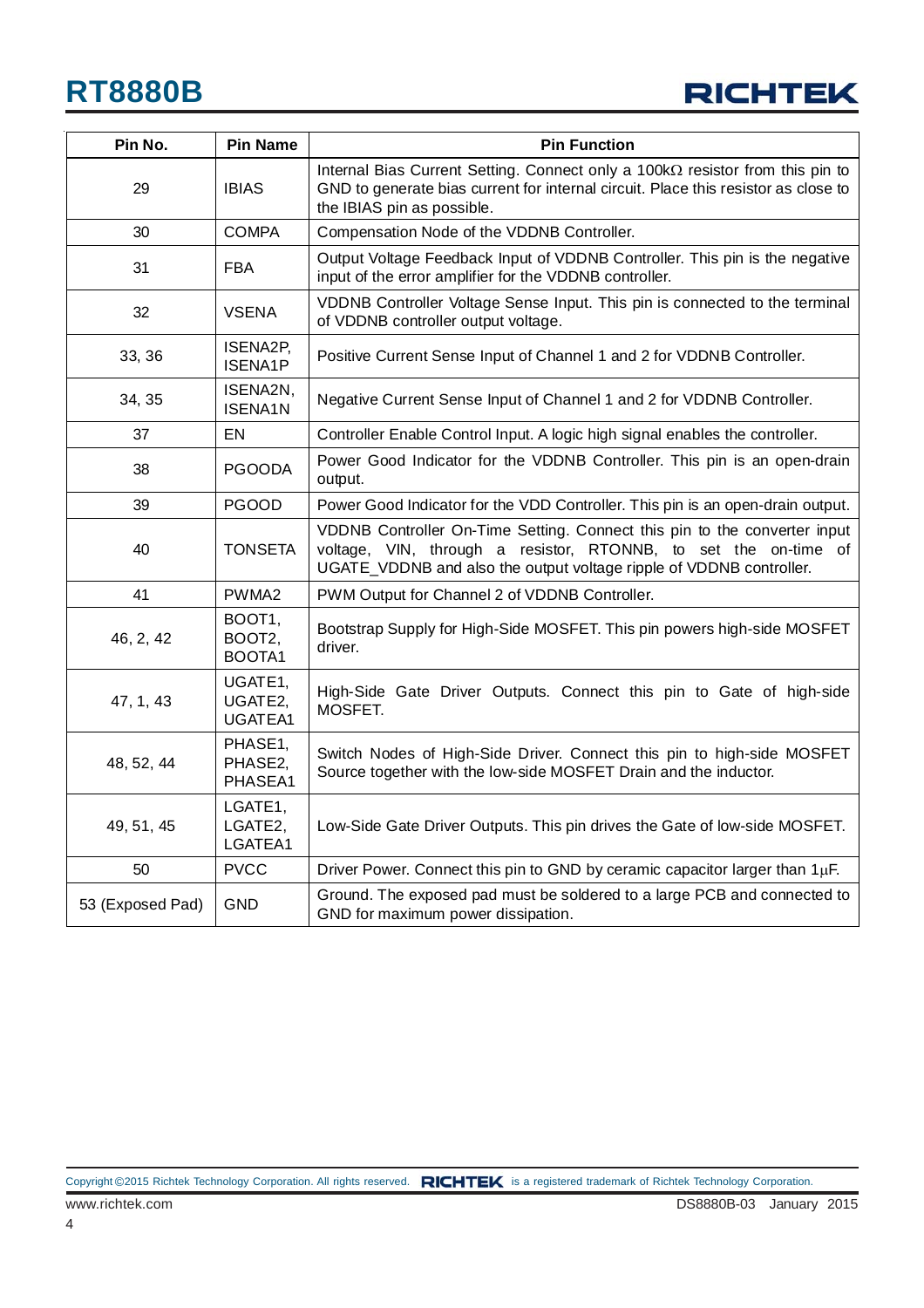### **Function Block Diagram**

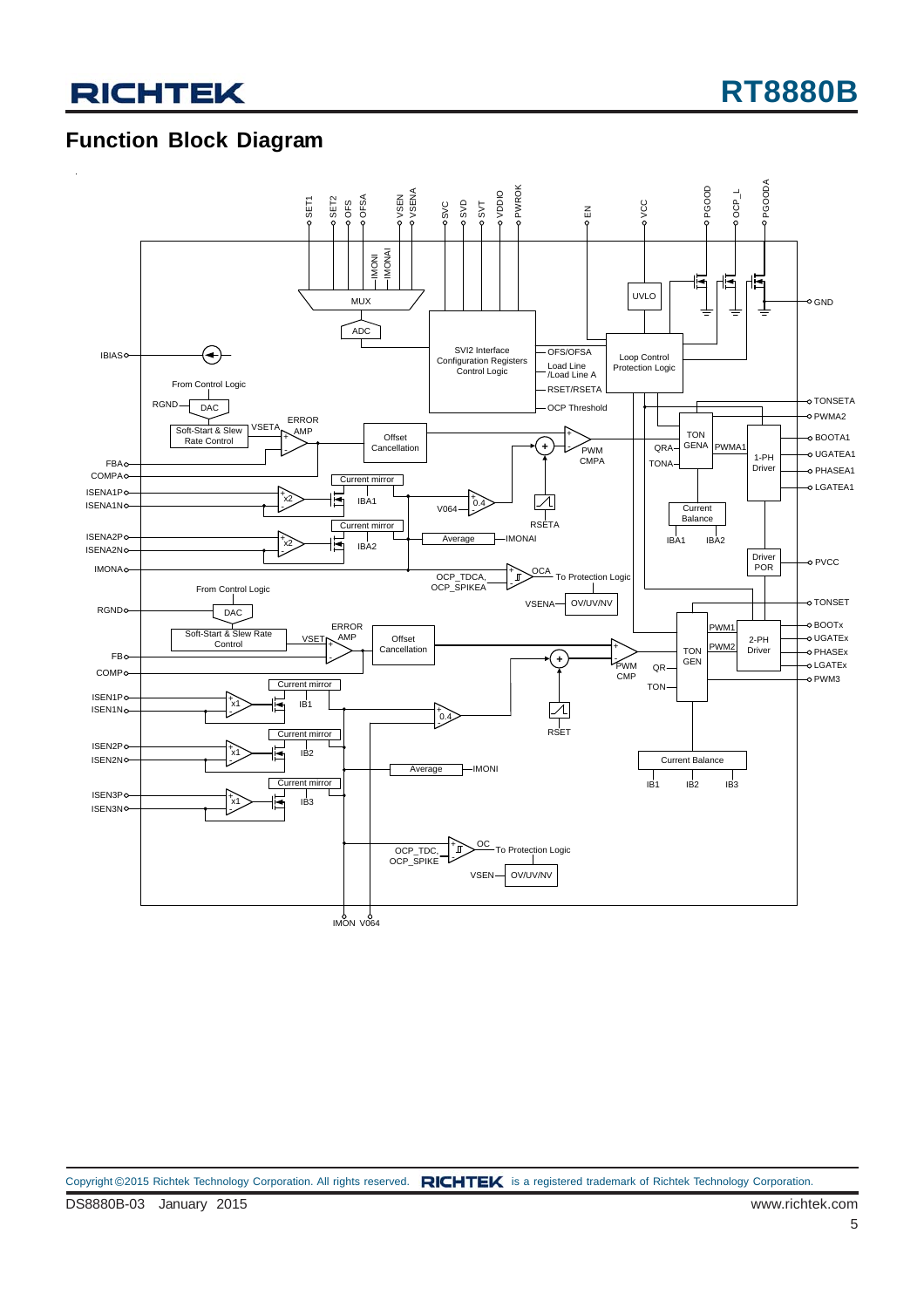### **Operation**

#### **MUX and ADC**

The MUX supports the inputs from SET1, SET2, OFS, OFSA, IMON, IMONA, VSEN, or VSENA. The ADC converts these analog signals to digital codes for reporting or performance adjustment.

#### **SVI2 Interface**

The SVI2 interface uses the SVC, SVD, and SVT pins to communicate with CPU. The RT8880B's performance and behavior can be adjusted by commands sent by CPU or platform.

#### **UVLO**

The UVLO detects the VCC pin voltages for under voltage lockout protection and power on reset operation.

#### **Loop Control Protection Logic**

Loop control protection logic detects EN and UVLO signals to initiate soft-start function and control PGOOD, PGOODA and OCP\_L signals after soft-start is finished. When dual OCP event occurs, the OCP\_L pin voltage will be pulled low.

#### **DAC**

The DAC receives VID codes from the SVI2 control logic to generate an internal reference voltage (VSET/VSETA) for controller.

#### **Soft-Start and Slew-Rate Control**

This block controls the slew rate of the internal reference voltage when output voltage changes.

#### **Error Amplifier**

The Error amplifier generates COMP/COMPA signal by the difference between VSET/VSETA and FB/FBA.

#### **Offset Cancellation**

This block cancels the output offset voltage from voltage ripple and current ripple to achieve accurate output voltage.

#### **PWM CMPx**

The PWM comparator compares COMP signal and current feedback signal to generate a signal for TONGENx.

#### **TONGEN/TONGENA**

This block generates an on-time pulse which high interval is based on the on-time setting and current balance.

#### **Current Balance**

Per-phase current is sensed and adjusted by adjusting on-time of each phase to achieve current balance for each phase.

#### **OC/OV/UV/NV**

VSEN/VSENA and output current are sensed for overcurrent, over-voltage, under-voltage, and negative-voltage protections.

#### **RSET/RSETA**

The Ramp generator is designed to improve noise immunity and reduce jitter.

Copyright ©2015 Richtek Technology Corporation. All rights reserved. RICHTEK is a registered trademark of Richtek Technology Corporation.

6

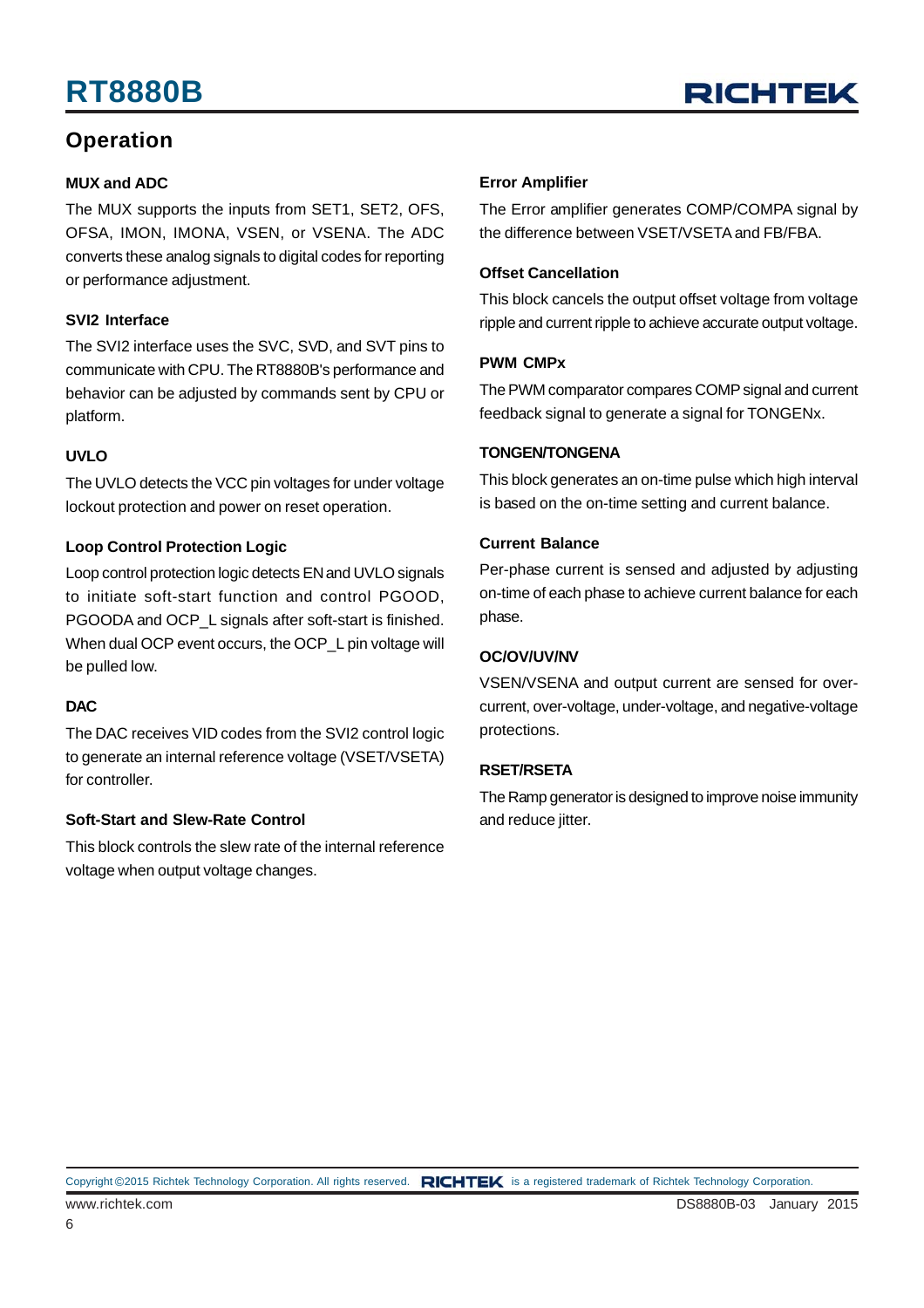

| <b>SVID [7:0]</b> | Voltage (V) | <b>SVID [7:0]</b> | Voltage (V) | <b>SVID [7:0]</b> | Voltage (V) | <b>SVID [7:0]</b> | Voltage (V) |
|-------------------|-------------|-------------------|-------------|-------------------|-------------|-------------------|-------------|
| 0000_0000         | 1.55000     | 0010_0111         | 1.30625     | 0100_1110         | 1.06250     | 0111_0101         | 0.81875     |
| 0000_0001         | 1.54375     | 0010_1000         | 1.30000     | 0100_1111         | 1.05625     | 0111_0110         | 0.81250     |
| 0000_0010         | 1.53750     | 0010_1001         | 1.29375     | 0101_0000         | 1.05000     | 0111_0111         | 0.80625     |
| 0000_0011         | 1.53125     | 0010_1010         | 1.28750     | 0101_0001         | 1.04375     | 0111_1000         | 0.80000     |
| 0000_0100         | 1.52500     | 0010_1011         | 1.28125     | 0101_0010         | 1.03750     | 0111_1001         | 0.79375     |
| 0000_0101         | 1.51875     | 0010_1100         | 1.27500     | 0101_0011         | 1.03125     | 0111_1010         | 0.78750     |
| 0000_0110         | 1.51250     | 0010_1101         | 1.26875     | 0101_0100         | 1.02500     | 0111_1011         | 0.78125     |
| 0000_0111         | 1.50625     | 0010_1110         | 1.26250     | 0101_0101         | 1.01875     | 0111_1100         | 0.77500     |
| 0000_1000         | 1.50000     | 0010_1111         | 1.25625     | 0101_0110         | 1.01250     | 0111_1101         | 0.76875     |
| 0000_1001         | 1.49375     | 0011_0000         | 1.25000     | 0101_0111         | 1.00625     | 0111_1110         | 0.76250     |
| 0000_1010         | 1.48750     | 0011_0001         | 1.24375     | 0101_1000         | 1.00000     | 0111_1111         | 0.75625     |
| 0000_1011         | 1.48125     | 0011_0010         | 1.23750     | 0101_1001         | 0.99375     | 1000_0000         | 0.75000     |
| 0000 1100         | 1.47500     | 0011_0011         | 1.23125     | 0101_1010         | 0.98750     | 1000_0001         | 0.74375     |
| 0000_1101         | 1.46875     | 0011_0100         | 1.22500     | 0101_1011         | 0.98125     | 1000_0010         | 0.73750     |
| 0000_1110         | 1.46250     | 0011_0101         | 1.21875     | 0101_1100         | 0.97500     | 1000_0011         | 0.73125     |
| 0000_1111         | 1.45625     | 0011_0110         | 1.21250     | 0101_1101         | 0.96875     | 1000_0100         | 0.72500     |
| 0001_0000         | 1.45000     | 0011 0111         | 1.20625     | 0101_1110         | 0.96250     | 1000_0101         | 0.71875     |
| 0001_0001         | 1.44375     | 0011_1000         | 1.20000     | 0101_1111         | 0.95625     | 1000_0110         | 0.71250     |
| 0001_0010         | 1.43750     | 0011_1001         | 1.19375     | 0110_0000         | 0.95000     | 1000_0111         | 0.70625     |
| 0001_0011         | 1.43125     | 0011_1010         | 1.18750     | 0110_0001         | 0.94375     | 1000_1000         | 0.70000     |
| 0001_0100         | 1.42500     | 0011_1011         | 1.18125     | 0110_0010         | 0.93750     | 1000_1001         | 0.69375     |
| 0001_0101         | 1.41875     | 0011_1100         | 1.17500     | 0110_0011         | 0.93125     | 1000_1010         | 0.68750     |
| 0001_0110         | 1.41250     | 0011_1101         | 1.16875     | 0110_0100         | 0.92500     | 1000_1011         | 0.68125     |
| 0001_0111         | 1.40625     | 0011_1110         | 1.16250     | 0110_0101         | 0.91875     | 1000_1100         | 0.67500     |
| 0001_1000         | 1.40000     | 0011_1111         | 1.15625     | 0110_0110         | 0.91250     | 1000_1101         | 0.66875     |
| 0001_1001         | 1.39375     | 0100_0000         | 1.15000     | 0110_0111         | 0.90625     | 1000_1110         | 0.66250     |
| 0001_1010         | 1.38750     | 0100_0001         | 1.14375     | 0110_1000         | 0.90000     | 1000_1111         | 0.65625     |
| 0001 1011         | 1.38125     | 0100_0010         | 1.13750     | 0110_1001         | 0.89375     | 1001_0000         | 0.65000     |
| 0001_1100         | 1.37500     | 0100_0011         | 1.13125     | 0110_1010         | 0.88750     | 1001_0001         | 0.64375     |
| 0001_1101         | 1.36875     | 0100_0100         | 1.12500     | 0110_1011         | 0.88125     | 1001_0010         | 0.63750     |
| 0001_1110         | 1.36250     | 0100_0101         | 1.11875     | 0110_1100         | 0.87500     | 1001_0011         | 0.63125     |
| 0001_1111         | 1.35625     | 0010_0110         | 1.11250     | 0110_1101         | 0.86875     | 1001_0100         | 0.62500     |
| 0010_0000         | 1.35000     | 0100_0111         | 1.10625     | 0110_1110         | 0.86250     | 1001_0101         | 0.61875     |
| 0010 0001         | 1.34375     | 0100_1000         | 1.10000     | 0110_1111         | 0.85625     | 1001_0110         | 0.61250     |
| 0010_0010         | 1.33750     | 0100_1001         | 1.09375     | 0111_0000         | 0.85000     | 1001_0111         | 0.60625     |
| 0010_0011         | 1.33125     | 0100_1010         | 1.08750     | 0111_0001         | 0.84375     | 1001_1000         | 0.60000     |
| 0010_0100         | 1.32500     | 0100_1011         | 1.08125     | 0111_0010         | 0.83750     | 1001_1001         | 0.59375     |
| 0010_0101         | 1.31875     | 0100_1100         | 1.07500     | 0111_0011         | 0.83125     | 1001_1010         | 0.58750     |
| 0010_0110         | 1.31250     | 0100_1101         | 1.06875     | 0111_0100         | 0.82500     | 1001_1011         | 0.58125     |

**Table 1. Serial VID Codes**

Copyright ©2015 Richtek Technology Corporation. All rights reserved. RICHTEK is a registered trademark of Richtek Technology Corporation.

DS8880B-03 January 2015 www.richtek.com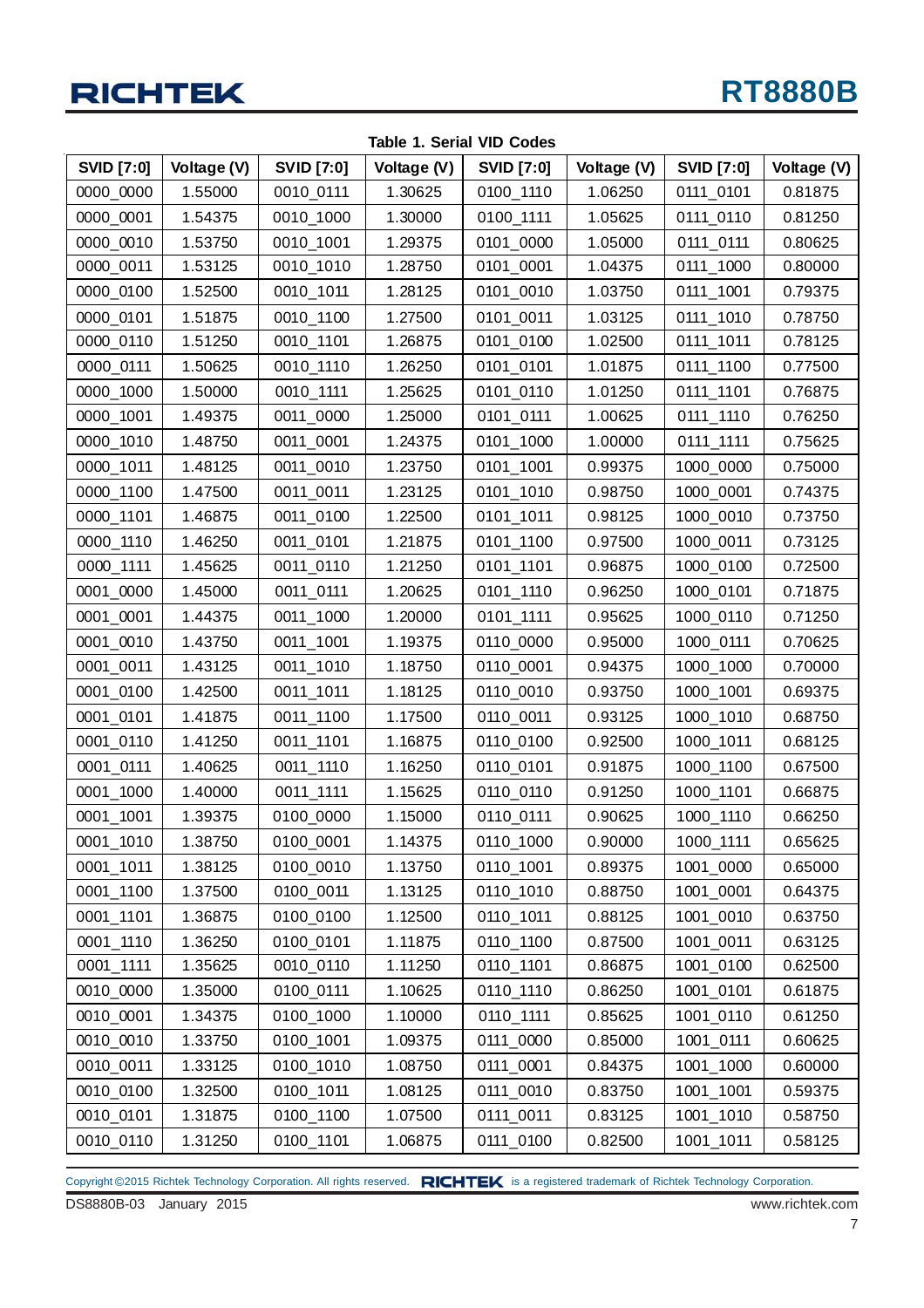

| <b>SVID [7:0]</b> | Voltage (V) | <b>SVID [7:0]</b> | Voltage (V) | <b>SVID [7:0]</b> | Voltage (V) | <b>SVID [7:0]</b> | Voltage (V) |
|-------------------|-------------|-------------------|-------------|-------------------|-------------|-------------------|-------------|
| 1001_1100         | 0.57500     | 1011_0101 *       | 0.41875     | 1100_1110 *       | 0.26250     | 1110_0111*        | 0.10625     |
| 1001_1101         | 0.56875     | 1011_0110 *       | 0.41250     | 1100_1111 *       | 0.25625     | 1110_1000*        | 0.10000     |
| 1001_1110         | 0.56250     | 1011_0111 *       | 0.40625     | 1101 0000 *       | 0.25000     | 1110_1001*        | 0.09375     |
| 1001_1111         | 0.55625     | 1011_1000 *       | 0.40000     | 1101_0001 *       | 0.24375     | 1110_1010*        | 0.08750     |
| 1010_0000         | 0.55000     | 1011_1001 *       | 0.39375     | 1101_0010 *       | 0.23750     | 1110_1011*        | 0.08125     |
| 1010_0001         | 0.54375     | 1011_1010 *       | 0.38750     | 1101 0011 *       | 0.23125     | 1110_1100*        | 0.07500     |
| 1010_0010         | 0.53750     | 1011_1011 *       | 0.38125     | 1101_0100 *       | 0.22500     | 1110_1101*        | 0.06875     |
| 1010_0011         | 0.53125     | 1011_1100 *       | 0.37500     | 1101_0101 *       | 0.21875     | 1110_1110*        | 0.06250     |
| 1010_0100         | 0.52500     | 1011_1101 *       | 0.36875     | 1101_0110 *       | 0.21250     | 1110_1111*        | 0.05625     |
| 1010_0101         | 0.51875     | 1011_1110 *       | 0.36250     | 1101_0111 *       | 0.20625     | 1111_0000*        | 0.05000     |
| 1010_0110         | 0.51250     | 1011_1111 *       | 0.35625     | 1101_1000 *       | 0.20000     | 1111_0001*        | 0.04375     |
| 1010_0111         | 0.50625     | 1100_0000 *       | 0.35000     | 1101_1001 *       | 0.19375     | 1111_0010*        | 0.03750     |
| 1010_1000 *       | 0.50000     | 1100_0001 *       | 0.34375     | 1101_1010 *       | 0.18750     | 1111_0011*        | 0.03125     |
| 1010_1001 *       | 0.49375     | 1100_0010 *       | 0.33750     | 1101_1011 *       | 0.18125     | 1111_0100*        | 0.02500     |
| 1010_1010 *       | 0.48750     | 1100_0011 *       | 0.33125     | 1101_1100 *       | 0.17500     | 1111_0101*        | 0.01875     |
| 1010_1011 *       | 0.48125     | 1100_0100 *       | 0.32500     | 1101_1101 *       | 0.16875     | 1111_0110*        | 0.01250     |
| 1010_1100 *       | 0.47500     | 1100_0101 *       | 0.31875     | 1101_1110 *       | 0.16250     | 1111_0111*        | 0.00625     |
| 1010_1101 *       | 0.46875     | 1100_0110 *       | 0.31250     | 1101_1111 *       | 0.15625     | 1111_1000*        | 0.00000     |
| 1010_1110 *       | 0.46250     | 1100_0111 *       | 0.30625     | 1110_0000*        | 0.15000     | 1111_1001*        | <b>OFF</b>  |
| 1010_1111 *       | 0.45625     | 1100_1000 *       | 0.30000     | 1110_0001*        | 0.14375     | 1111_1010*        | <b>OFF</b>  |
| 1011_0000 *       | 0.45000     | 1100_1001 *       | 0.29375     | 1110_0010*        | 0.13750     | 1111_1011*        | <b>OFF</b>  |
| 1011_0001 *       | 0.44375     | 1100_1010 *       | 0.28750     | 1110_0011*        | 0.13125     | 1111_1100*        | <b>OFF</b>  |
| 1011_0010 *       | 0.43750     | 1100_1011 *       | 0.28125     | 1110_0100*        | 0.12500     | 1111_1101*        | <b>OFF</b>  |
| 1011_0011 *       | 0.43125     | 1100_1100 *       | 0.27500     | 1110_0101*        | 0.11875     | 1111_1110*        | <b>OFF</b>  |
| 1011 0100 *       | 0.42500     | 1100 1101 *       | 0.26875     | 1110 0110*        | 0.11250     | 1111 1111*        | <b>OFF</b>  |

\* Indicates TOB is 80mV for this VID code; unconditional VR controller stability required at all VID codes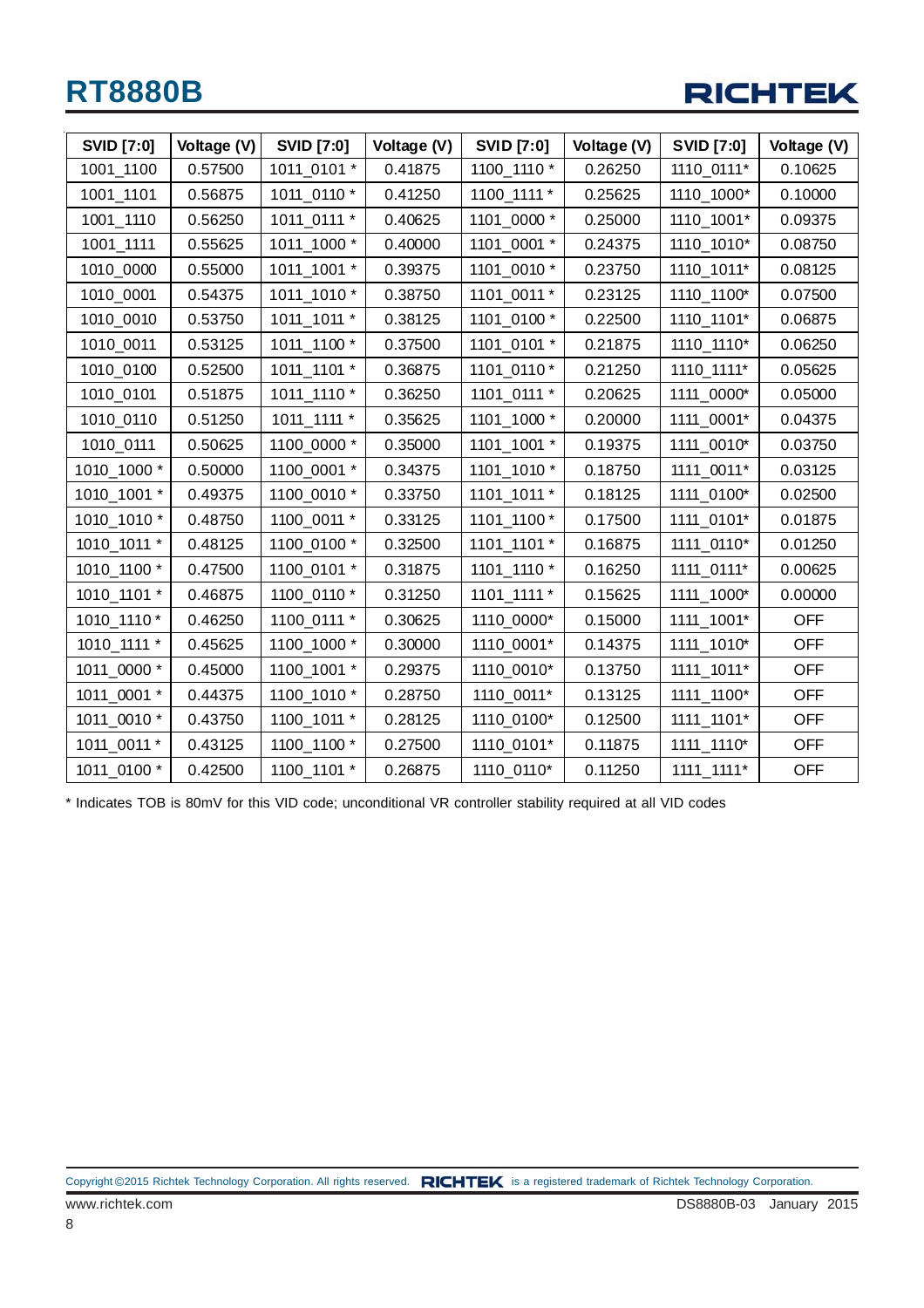

|                                                                                            | rable 2. $5E11$ Fin Setting for VDD Controller  |                                      |             |                                                                                            |                                          |                                    |             |     |
|--------------------------------------------------------------------------------------------|-------------------------------------------------|--------------------------------------|-------------|--------------------------------------------------------------------------------------------|------------------------------------------|------------------------------------|-------------|-----|
| <b>SET1 Pin</b><br>Voltage<br><b>Before</b><br><b>Current</b><br>Injection<br>$VSET1$ (mV) | <b>OCP TDC</b><br>(Respect<br>to OCP_<br>SPIKE) | <b>DVID</b><br>Compensation<br>$[1]$ | <b>RSET</b> | <b>SET1 Pin</b><br>Voltage<br><b>Before</b><br><b>Current</b><br>Injection<br>$VSET1$ (mV) | OCP_TDC<br>(Respect<br>to OCP_<br>SPIKE) | <b>DVID</b><br>Compensation<br>[1] | <b>RSET</b> |     |
| 34                                                                                         |                                                 |                                      | 145%        | 836                                                                                        |                                          |                                    | 145%        |     |
| 59                                                                                         |                                                 |                                      | 130%        | 861                                                                                        |                                          |                                    | 130%        |     |
| 85                                                                                         | 60%                                             | $\pmb{0}$                            | 115%        | 886                                                                                        | 60%                                      | 1                                  | 115%        |     |
| 110                                                                                        |                                                 |                                      | 100%        | 911                                                                                        |                                          |                                    | 100%        |     |
| 135                                                                                        |                                                 |                                      | 85%         | 936                                                                                        |                                          |                                    | 85%         |     |
| 160                                                                                        |                                                 |                                      | 70%         | 961                                                                                        |                                          |                                    | 70%         |     |
| 235                                                                                        |                                                 |                                      | 145%        | 1036                                                                                       |                                          |                                    | 145%        |     |
| 260                                                                                        |                                                 |                                      | 130%        | 1061                                                                                       | 70%                                      | 1                                  | 130%        |     |
| 285                                                                                        | 70%                                             | $\pmb{0}$                            | 115%        | 1086                                                                                       |                                          |                                    | 115%        |     |
| 310                                                                                        |                                                 |                                      | 100%        | 1112                                                                                       |                                          |                                    | 100%        |     |
| 335                                                                                        |                                                 |                                      | 85%         | 1137                                                                                       |                                          |                                    | 85%         |     |
| 360                                                                                        |                                                 |                                      | 70%         | 1162                                                                                       |                                          |                                    | 70%         |     |
| 435                                                                                        |                                                 |                                      | 145%        | 1237                                                                                       |                                          |                                    | 145%        |     |
| 460                                                                                        |                                                 |                                      | 130%        | 1262                                                                                       |                                          |                                    | 130%        |     |
| 485                                                                                        | 75%                                             | $\pmb{0}$                            | 115%        | 1287                                                                                       | 75%                                      |                                    | 115%        |     |
| 510                                                                                        |                                                 |                                      | 100%        | 1312                                                                                       |                                          | 1                                  | 100%        |     |
| 535                                                                                        |                                                 |                                      | 85%         | 1337                                                                                       |                                          |                                    | 85%         |     |
| 560                                                                                        |                                                 |                                      | 70%         | 1362                                                                                       |                                          |                                    | 70%         |     |
| 636                                                                                        |                                                 |                                      | 145%        | 1437                                                                                       |                                          |                                    | 145%        |     |
| 661                                                                                        |                                                 |                                      | 130%        | 1462                                                                                       |                                          |                                    | 130%        |     |
| 686                                                                                        | <b>Disable</b>                                  | $\pmb{0}$                            | 115%        | 1487                                                                                       | <b>Disable</b>                           | 1                                  | 115%        |     |
| 711                                                                                        |                                                 |                                      | 100%        | 1512                                                                                       |                                          |                                    | 100%        |     |
| 736                                                                                        |                                                 |                                      | 85%         | 1537                                                                                       |                                          |                                    | 85%         |     |
| 761                                                                                        |                                                 |                                      |             | 70%                                                                                        | 1562                                     |                                    |             | 70% |

**Table 2. SET1 Pin Setting for VDD Controller**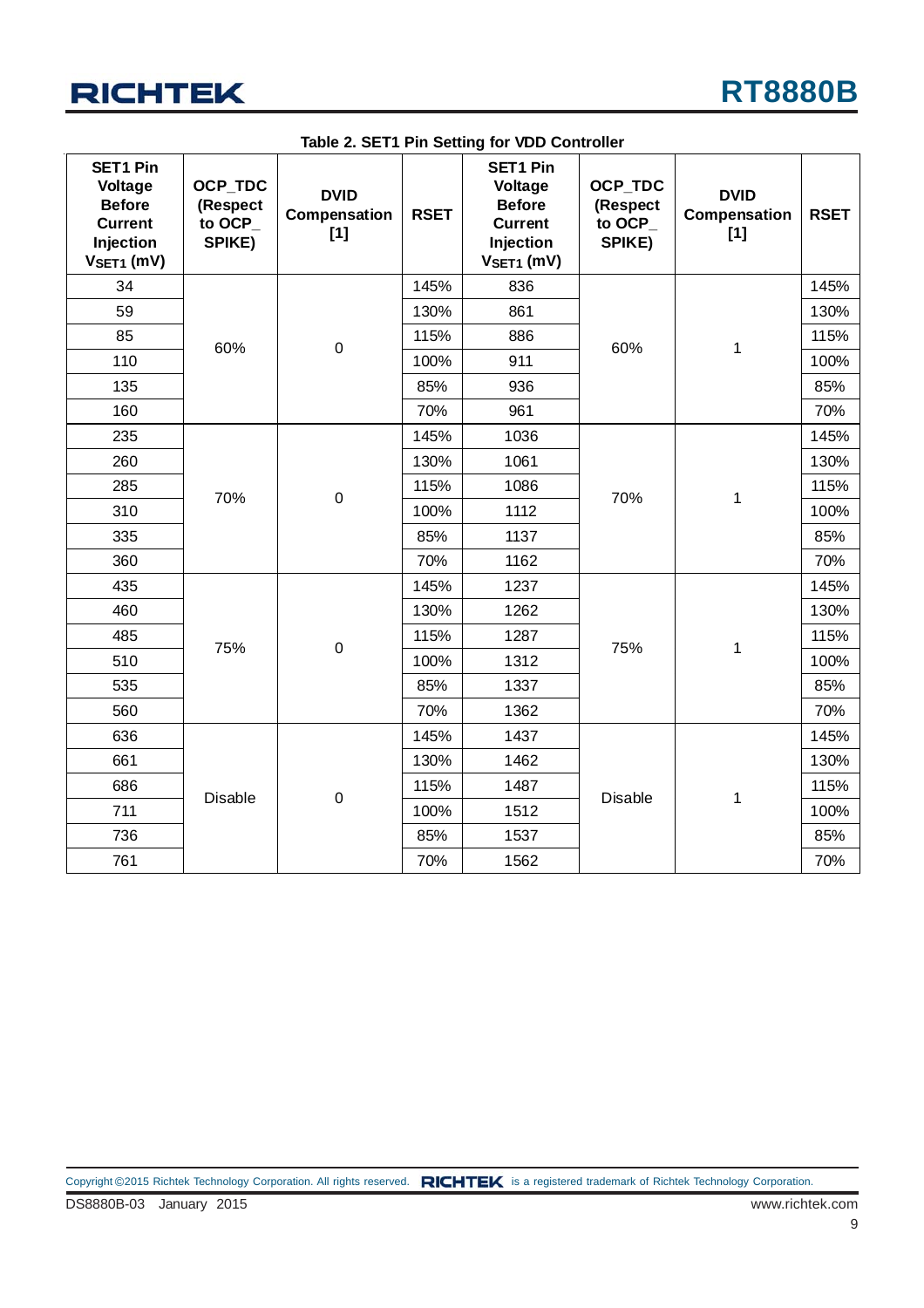

| <b>SET1 Pin</b><br>Voltage<br><b>Difference</b><br>$\Delta$ V <sub>SET1</sub> (Before<br>and After<br><b>Current</b><br>Injection) (mV) | <b>OCP TDCA</b><br>(Respect to<br><b>OCP</b><br><b>SPIKEA)</b> | <b>DVIDA</b><br>Compensation<br>[1] | <b>RSETA</b>             | <b>SET1 Pin</b><br>Voltage<br><b>Difference</b><br>$\Delta$ V <sub>SET1</sub> (Before<br>and After<br><b>Current</b><br>Injection) (mV) | <b>OCP_TDCA</b><br>(Respect to<br>$OCP_$<br><b>SPIKEA)</b> | <b>DVIDA</b><br><b>Compensation RSETA</b><br>$[1]$ |      |
|-----------------------------------------------------------------------------------------------------------------------------------------|----------------------------------------------------------------|-------------------------------------|--------------------------|-----------------------------------------------------------------------------------------------------------------------------------------|------------------------------------------------------------|----------------------------------------------------|------|
| 34                                                                                                                                      |                                                                |                                     | 145%                     | 836                                                                                                                                     |                                                            |                                                    | 145% |
| 59                                                                                                                                      |                                                                |                                     | 130%                     | 861                                                                                                                                     |                                                            |                                                    | 130% |
| 85                                                                                                                                      | 60%                                                            |                                     | 115%                     | 886                                                                                                                                     | 60%                                                        |                                                    | 115% |
| 110                                                                                                                                     |                                                                | $\mathbf 0$                         | 100%                     | 911                                                                                                                                     |                                                            | $\mathbf 1$                                        | 100% |
| 135                                                                                                                                     |                                                                |                                     | 85%                      | 936                                                                                                                                     |                                                            |                                                    | 85%  |
| 160                                                                                                                                     |                                                                |                                     | 70%                      | 961                                                                                                                                     |                                                            |                                                    | 70%  |
| 235                                                                                                                                     |                                                                |                                     | 145%                     | 1036                                                                                                                                    |                                                            |                                                    | 145% |
| 260                                                                                                                                     |                                                                |                                     | 130%                     | 1061                                                                                                                                    | 70%                                                        | $\mathbf 1$                                        | 130% |
| 285                                                                                                                                     | 70%                                                            |                                     | 115%<br>$\boldsymbol{0}$ | 1086                                                                                                                                    |                                                            |                                                    | 115% |
| 310                                                                                                                                     |                                                                |                                     | 100%                     | 1112                                                                                                                                    |                                                            |                                                    | 100% |
| 335                                                                                                                                     |                                                                |                                     | 85%                      | 1137                                                                                                                                    |                                                            |                                                    | 85%  |
| 360                                                                                                                                     |                                                                |                                     | 70%                      | 1162                                                                                                                                    |                                                            |                                                    | 70%  |
| 435                                                                                                                                     |                                                                |                                     | 145%                     | 1237                                                                                                                                    |                                                            |                                                    | 145% |
| 460                                                                                                                                     |                                                                |                                     | 130%                     | 1262                                                                                                                                    |                                                            |                                                    | 130% |
| 485                                                                                                                                     |                                                                |                                     | 115%                     | 1287                                                                                                                                    |                                                            |                                                    | 115% |
| 510                                                                                                                                     | 75%                                                            | $\boldsymbol{0}$                    | 100%                     | 1312                                                                                                                                    | 75%                                                        | 1                                                  | 100% |
| 535                                                                                                                                     |                                                                |                                     | 85%                      | 1337                                                                                                                                    |                                                            |                                                    | 85%  |
| 560                                                                                                                                     |                                                                |                                     | 70%                      | 1362                                                                                                                                    |                                                            |                                                    | 70%  |
| 636                                                                                                                                     |                                                                |                                     | 145%                     | 1437                                                                                                                                    |                                                            |                                                    | 145% |
| 661                                                                                                                                     |                                                                |                                     | 130%                     | 1462                                                                                                                                    |                                                            |                                                    | 130% |
| 686                                                                                                                                     | <b>Disable</b>                                                 | $\boldsymbol{0}$                    | 115%                     | 1487                                                                                                                                    | <b>Disable</b>                                             |                                                    | 115% |
| 711                                                                                                                                     |                                                                |                                     | 100%                     | 1512                                                                                                                                    |                                                            | 1                                                  | 100% |
| 736                                                                                                                                     |                                                                |                                     | 85%                      | 1537                                                                                                                                    |                                                            |                                                    | 85%  |
| 761                                                                                                                                     |                                                                |                                     | 70%                      | 1562                                                                                                                                    |                                                            |                                                    | 70%  |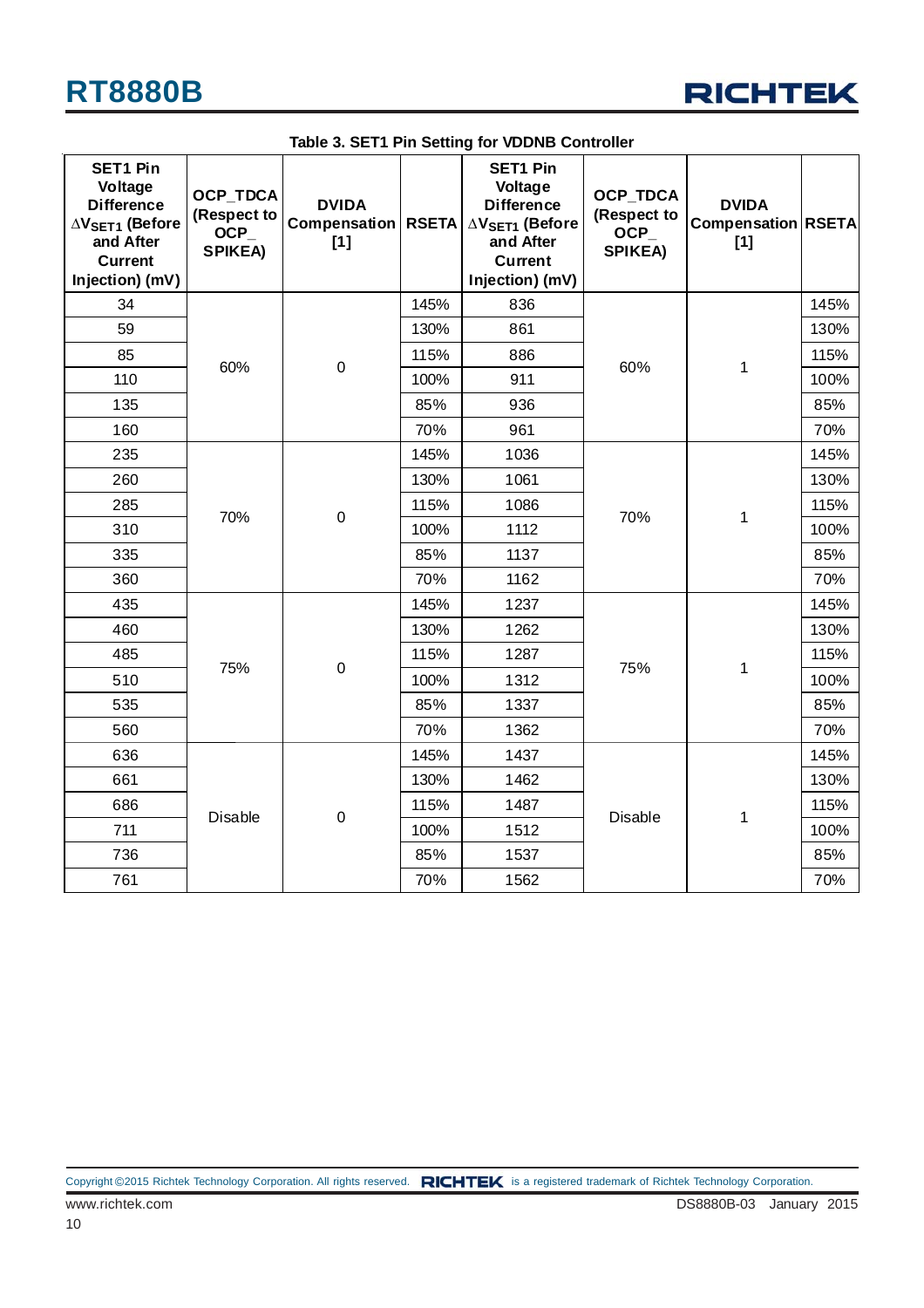

|  | Table 4. SET2 Pin Setting |  |
|--|---------------------------|--|
|--|---------------------------|--|

| <b>SET2 Pin Voltage</b><br>Before Current Injection VSET2 (mV) | QRTH<br>(for VDD) | <b>DVID</b><br><b>Compensation [0]</b> | <b>NB OLL</b><br><b>Setting</b> | <b>OCPTRGDELAY</b><br>(for VDD/VDDNB) |
|----------------------------------------------------------------|-------------------|----------------------------------------|---------------------------------|---------------------------------------|
| 19                                                             |                   |                                        | $\pmb{0}$                       | 10ms                                  |
| 72                                                             |                   |                                        | $\pmb{0}$                       | 40ms                                  |
| 122                                                            | <b>Disable</b>    | $\pmb{0}$                              | $\mathbf{1}$                    | 10ms                                  |
| 172                                                            |                   |                                        | $\mathbf{1}$                    | 40ms                                  |
| 222                                                            |                   |                                        | $\pmb{0}$                       | 10ms                                  |
| 272                                                            |                   |                                        | $\pmb{0}$                       | 40ms                                  |
| 323                                                            | 39mV              | $\mathbf 0$                            | $\mathbf{1}$                    | 10ms                                  |
| 373                                                            |                   |                                        | $\mathbf{1}$                    | 40ms                                  |
| 423                                                            |                   |                                        | $\pmb{0}$                       | 10ms                                  |
| 473                                                            | 47mV              |                                        | $\pmb{0}$                       | 40ms                                  |
| 523                                                            |                   | $\pmb{0}$                              | $\mathbf{1}$                    | 10ms                                  |
| 573                                                            |                   |                                        | $\mathbf{1}$                    | 40ms                                  |
| 623                                                            |                   |                                        | $\pmb{0}$                       | 10ms                                  |
| 673                                                            | 55mV              | $\pmb{0}$                              | $\pmb{0}$                       | 40ms                                  |
| 723                                                            |                   |                                        | $\mathbf 1$                     | 10ms                                  |
| 773                                                            |                   |                                        | $\mathbf 1$                     | 40ms                                  |
| 823                                                            |                   | $\mathbf{1}$                           | $\pmb{0}$                       | 10ms                                  |
| 874                                                            | Disable           |                                        | $\pmb{0}$                       | 40ms                                  |
| 924                                                            |                   |                                        | $\mathbf{1}$                    | 10ms                                  |
| 974                                                            |                   |                                        | $\mathbf{1}$                    | 40ms                                  |
| 1024                                                           |                   |                                        | $\pmb{0}$                       | 10ms                                  |
| 1074                                                           |                   |                                        | $\pmb{0}$                       | 40ms                                  |
| 1124                                                           | 39mV              | 1                                      | $\mathbf{1}$                    | 10ms                                  |
| 1174                                                           |                   |                                        | $\mathbf{1}$                    | 40ms                                  |
| 1224                                                           |                   |                                        | $\mathbf 0$                     | 10ms                                  |
| 1274                                                           | 47mV              |                                        | $\pmb{0}$                       | 40ms                                  |
| 1324                                                           |                   | $\mathbf{1}$                           | $\mathbf 1$                     | 10ms                                  |
| 1375                                                           |                   |                                        | $\mathbf{1}$                    | 40ms                                  |
| 1425                                                           |                   |                                        | $\pmb{0}$                       | 10ms                                  |
| 1475                                                           | 55mV              |                                        | $\pmb{0}$                       | 40ms                                  |
| 1525                                                           |                   | $\mathbf{1}$                           | $\mathbf{1}$                    | 10ms                                  |
| 1575                                                           |                   |                                        | $\mathbf{1}$                    | 40ms                                  |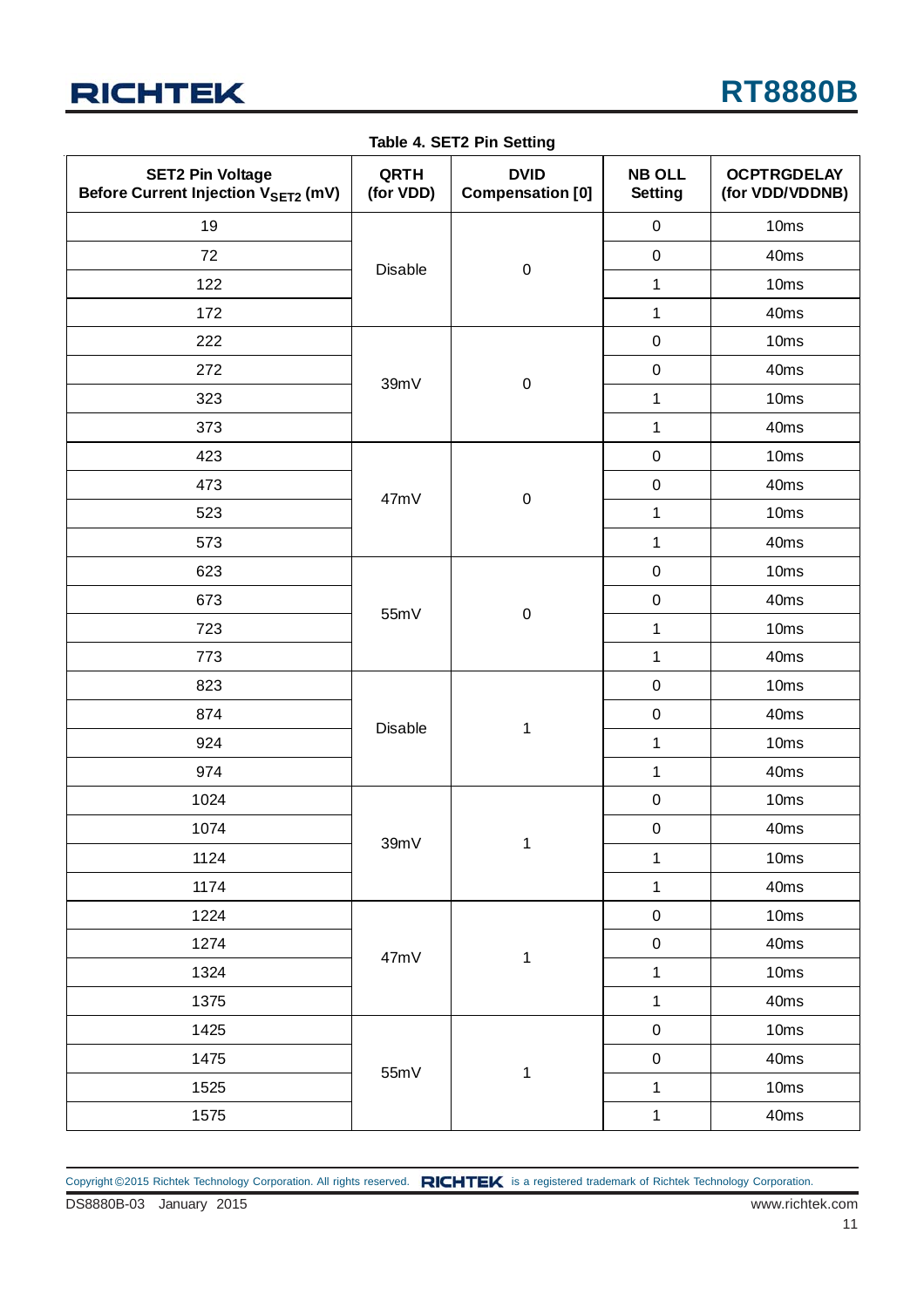

| SET2 Pin Voltage Difference AVSET2<br>(Before and After Current Injection) (mV) | <b>OFSENABLE</b> | <b>OFSAENABLE</b> | <b>DVIDA</b><br>Compensation<br>[0] | <b>QRTHA</b><br>(for VDDNB) |
|---------------------------------------------------------------------------------|------------------|-------------------|-------------------------------------|-----------------------------|
| 19                                                                              |                  |                   |                                     | <b>Disable</b>              |
| 72                                                                              |                  |                   |                                     | 39mV                        |
| 122                                                                             |                  |                   | $\pmb{0}$                           | 47mV                        |
| 172                                                                             |                  |                   |                                     | 55mV                        |
| 222                                                                             |                  | $\mathbf 0$       |                                     | <b>Disable</b>              |
| 272                                                                             |                  |                   | $\mathbf{1}$                        | 39mV                        |
| 323                                                                             |                  |                   |                                     | 47mV                        |
| 373                                                                             | $\pmb{0}$        |                   |                                     | 55mV                        |
| 423                                                                             |                  |                   |                                     | <b>Disable</b>              |
| 473                                                                             |                  |                   |                                     | 39mV                        |
| 523                                                                             |                  | $\mathbf 1$       | $\pmb{0}$                           | 47mV                        |
| 573                                                                             |                  |                   |                                     | 55mV                        |
| 623                                                                             |                  |                   | $\mathbf 1$                         | <b>Disable</b>              |
| 673                                                                             |                  |                   |                                     | 39mV                        |
| 723                                                                             |                  |                   |                                     | 47mV                        |
| 773                                                                             |                  |                   |                                     | 55mV                        |
| 823                                                                             |                  | $\mathbf 0$       | $\pmb{0}$                           | <b>Disable</b>              |
| 874                                                                             |                  |                   |                                     | 39mV                        |
| 924                                                                             |                  |                   |                                     | 47mV                        |
| 974                                                                             |                  |                   |                                     | 55mV                        |
| 1024                                                                            |                  |                   | 1                                   | Disable                     |
| 1074                                                                            |                  |                   |                                     | 39mV                        |
| 1124                                                                            |                  |                   |                                     | 47mV                        |
| 1174                                                                            | $\mathbf 1$      |                   |                                     | 55mV                        |
| 1224                                                                            |                  |                   |                                     | Disable                     |
| 1274                                                                            |                  |                   | $\pmb{0}$                           | 39mV                        |
| 1324                                                                            |                  |                   |                                     | 47mV                        |
| 1375                                                                            |                  | $\mathbf 1$       |                                     | 55mV                        |
| 1425                                                                            |                  |                   |                                     | Disable                     |
| 1475                                                                            |                  |                   | $\mathbf 1$                         | 39mV                        |
| 1525                                                                            |                  |                   |                                     | 47mV                        |
| 1575                                                                            |                  |                   |                                     | 55mV                        |

#### **Table 5. Quick Response Threshold for VDDNB Controller**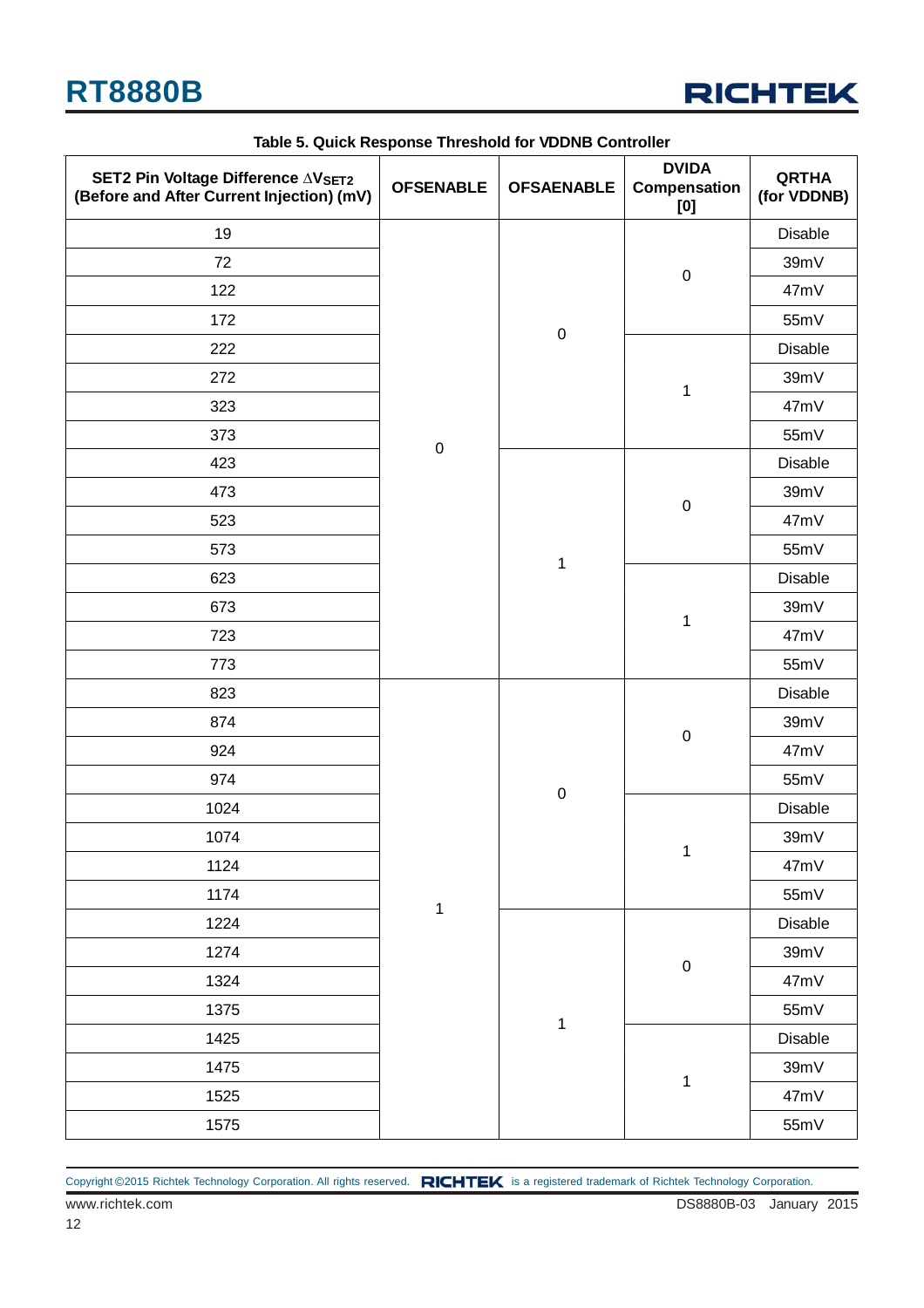

#### **Table 6. DVID Boost Compensation Setting**

| <b>DVID Compensation [1]</b> | <b>DVID Compensation [0]</b> | <b>DVID Boost Compensation</b> |
|------------------------------|------------------------------|--------------------------------|
|                              |                              | 22.5mV                         |
|                              |                              | 18mV                           |
|                              |                              | 13.5mV                         |
|                              |                              | 9mV                            |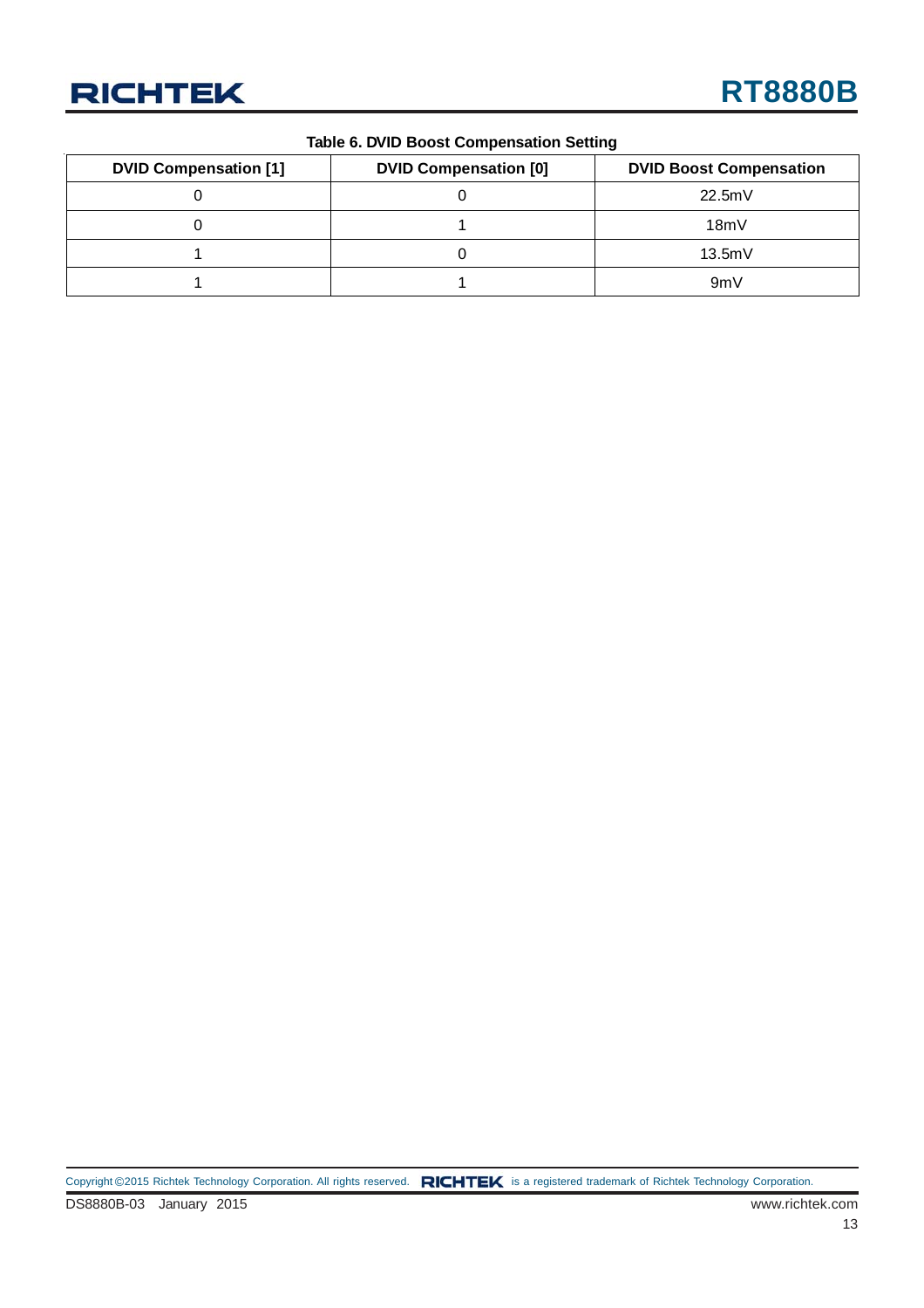

### **Absolute Maximum Ratings** (Note 1)

| • PHASEx to GND                                |  |
|------------------------------------------------|--|
|                                                |  |
|                                                |  |
| • LGATEx to GND                                |  |
|                                                |  |
|                                                |  |
| • UGATEx to PHASEx                             |  |
|                                                |  |
|                                                |  |
|                                                |  |
| • Power Dissipation, $P_D @ T_A = 25^{\circ}C$ |  |
|                                                |  |
| • Package Thermal Resistance (Note 2)          |  |
|                                                |  |
|                                                |  |
|                                                |  |
|                                                |  |
|                                                |  |
| • ESD Susceptibility (Note 3)                  |  |
|                                                |  |

### Recommended Operating Conditions (Note 4)

#### **Electrical Characteristics**

( $V_{CC}$  = 5V,  $T_A$  = 25°C, unless otherwise specified)

| <b>Parameter</b>           | Symbol                   | <b>Test Conditions</b>                  | Min   | Typ           | Max   | Unit   |
|----------------------------|--------------------------|-----------------------------------------|-------|---------------|-------|--------|
| <b>Input Power Supply</b>  |                          |                                         |       |               |       |        |
| <b>Supply Current</b>      | <b>I</b> <sub>V</sub> CC | $EN = 3V$ , Not Switching               | --    | 12            | $- -$ | mA     |
| <b>Shutdown Current</b>    | ISHDN                    | $EN = 0V$                               | --    | $\sim$        | 5     | μA     |
| <b>PVCC Supply Voltage</b> | V <sub>PVCC</sub>        |                                         | 4.5   | $\sim$ $\sim$ | 5.5   | $\vee$ |
| <b>PVCC Supply Current</b> | <b>I</b> PVCC            | $V_{\text{BOOTx}} = 5V$ , Not Switching | $- -$ | 150           | $- -$ | μA     |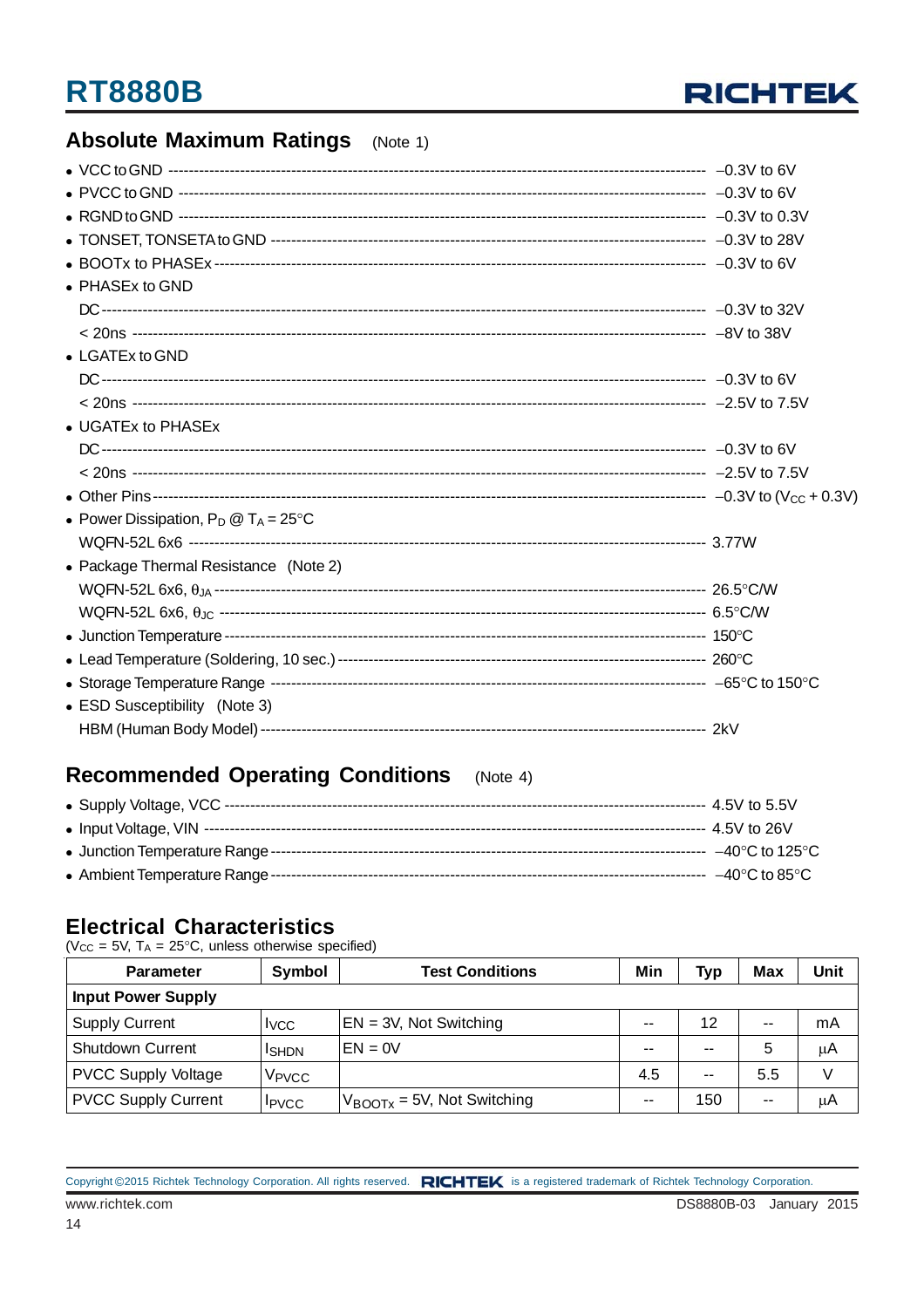## **RT8880B**

| <b>Parameter</b>                                      | <b>Symbol</b>           | <b>Test Conditions</b>                                 | Min    | <b>Typ</b>               | <b>Max</b>               | <b>Unit</b> |
|-------------------------------------------------------|-------------------------|--------------------------------------------------------|--------|--------------------------|--------------------------|-------------|
| Driver Power On Reset (Driver POR)                    |                         |                                                        |        |                          |                          |             |
|                                                       | $V_{\mathsf{POR\_r}}$   | <b>PVCC Rising</b>                                     | $-$    | 3.85                     | 4.1                      |             |
| <b>Driver POR Threshold</b>                           | $V_{\mathsf{POR\_f}}$   | <b>PVCC Falling</b>                                    | 3.4    | 3.65                     |                          | V           |
| <b>Driver POR Hysteresis</b>                          | VPOR_Hys                |                                                        | --     | 200                      | --                       | mV          |
| <b>Reference and DAC</b>                              |                         |                                                        |        |                          |                          |             |
|                                                       |                         | $V_{FB} = 1.0000 - 1.5500$<br>(No Load, CCM Mode)      | $-0.5$ | 0                        | 0.5                      | %SVID       |
| DC Accuracy                                           | V <sub>FB</sub>         | $V_{FB} = 0.8000 - 1.0000$                             | $-5$   | 0                        | 5                        |             |
|                                                       |                         | $V_{FB} = 0.3000 - 0.8000$                             | $-8$   | 0                        | 8                        | mV          |
|                                                       |                         | $V_{FB} = 0.2500 - 0.3000$                             | $-80$  | $\mathbf 0$              | 80                       |             |
| <b>RGND Current</b>                                   |                         |                                                        |        |                          |                          |             |
| <b>RGND Current</b>                                   | <b>IRGND</b>            | $EN = 3V$ , Not Switching                              | --     | 200                      | $\overline{\phantom{a}}$ | μA          |
| <b>Slew Rate</b>                                      |                         |                                                        |        |                          |                          |             |
| Dynamic VID Slew Rate                                 | <b>SR</b>               | SetVID Fast                                            | 7.5    | 12                       | $\overline{\phantom{a}}$ | $mV/\mu s$  |
| <b>Error Amplifier</b>                                |                         |                                                        |        |                          |                          |             |
| Input Offset                                          | Veaofs                  |                                                        | --     | --                       | 2                        | mV          |
| DC Gain                                               | <b>ADC</b>              | $R_L = 47k\Omega$                                      | 70     | 80                       | $-$                      | dB          |
| Gain-Bandwidth Product                                | <b>GBW</b>              | $CLOAD = 5pF$                                          | --     | 10                       | --                       | <b>MHz</b>  |
| Output Voltage Range                                  | <b>V<sub>COMP</sub></b> |                                                        | 0.3    | --                       | 3.6                      | $\vee$      |
| Maximum Source Current                                | IEA, SRC                |                                                        | 1      | --                       | --                       | mA          |
| <b>Maximum Sink Current</b>                           | IEA, SNK                |                                                        | 1      | $-$                      | --                       | mA          |
| <b>Current Sense Amplifier</b>                        |                         |                                                        |        |                          |                          |             |
| Input Offset Voltage                                  | Voscs                   |                                                        | $-0.2$ | $\mathbf{u}$             | 0.2                      | mV          |
| <b>Current Mirror Gain for</b><br><b>CORE</b>         | AMIRROR, VDD            |                                                        | 97     | $\overline{\phantom{a}}$ | 103                      | %           |
| <b>Current Mirror Gain for NB</b>                     | AMIRROR, VDDNB          |                                                        | 194    | --                       | 206                      | $\%$        |
| <b>Internal Sum Current</b><br>Sense DC Gain for CORE | Ai, VDD                 | <b>VDD Controller</b>                                  | --     | 0.4                      | $\overline{\phantom{a}}$ | V/V         |
| Internal Sum Current<br>Sense DC Gain for NB          | Ai, VDDNB               | <b>VDDNB Controller</b>                                |        | 0.8                      |                          | V/V         |
| Maximum Source Current                                | ICS, SRC                | $0 < V_{FB} < 2.35$                                    | 100    | --                       |                          | μA          |
| <b>Maximum Sink Current</b>                           | ICS, SNK                | $0 < V_{FB} < 2.35$                                    | 10     | --                       | --                       | μA          |
| <b>Zero Current Detection</b>                         |                         |                                                        |        |                          |                          |             |
| Zero Current Detection<br>Threshold                   | V <sub>ZCD_TH</sub>     | $V_{ZCD}$ TH = GND – $V_{PHASEX}$                      | ۰.     | 1                        |                          | mV          |
| <b>Ton Setting</b>                                    |                         |                                                        |        |                          |                          |             |
| <b>TONSETx Pin Minimum</b><br>Voltage                 | V <sub>TON</sub> , MIN  |                                                        | $-$    | 0.5                      |                          | V           |
| <b>TONSETx Ton</b>                                    | <b>TON</b>              | $I_{\text{RTON}} = 80 \mu A$ , $V_{\text{FB}} = 1.1 V$ | 270    | 305                      | 340                      | ns          |
| <b>TONSETx Input Current</b><br>Range                 | <b>IRTON</b>            | $V_{FB} = 1.1V$                                        | 25     | --                       | 280                      | μA          |
| Minimum TOFF                                          | <b>TOFF</b>             |                                                        | ۰.     | 250                      | --                       | ns          |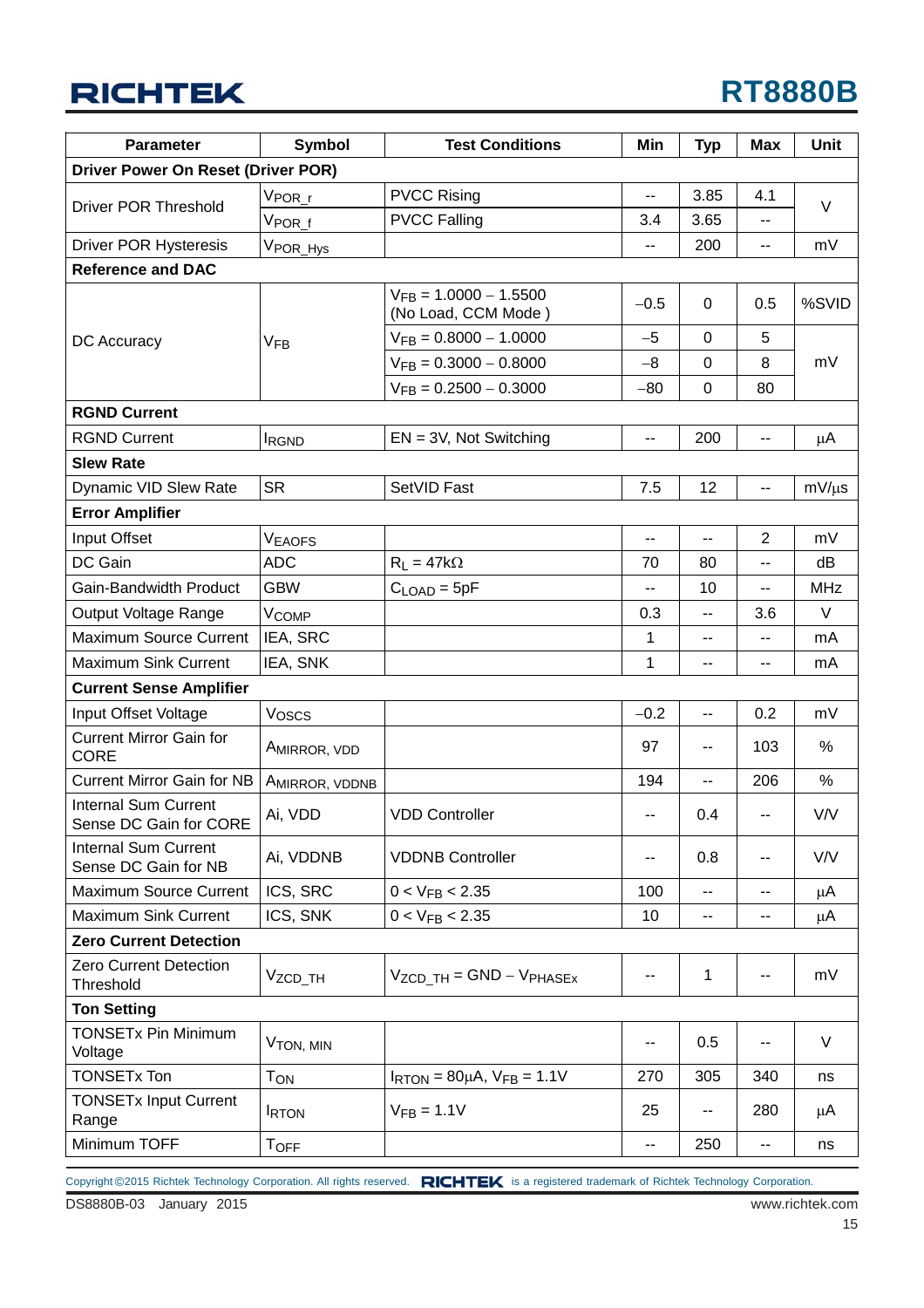| <b>RICHTEK</b> |  |
|----------------|--|
|----------------|--|

| <b>Parameter</b>                                    |            | <b>Symbol</b>                  | <b>Test Conditions</b>                                                   | Min                  | <b>Typ</b>           | <b>Max</b>           | <b>Unit</b> |
|-----------------------------------------------------|------------|--------------------------------|--------------------------------------------------------------------------|----------------------|----------------------|----------------------|-------------|
| <b>IBIAS</b>                                        |            |                                |                                                                          |                      |                      |                      |             |
| <b>IBIAS Pin Voltage</b>                            |            | <b>VIBIAS</b>                  | $R_{IBIAS} = 100k$                                                       | 1.97                 | $\overline{2}$       | 2.03                 | V           |
| <b>V064</b>                                         |            |                                |                                                                          |                      |                      |                      |             |
| Reference Voltage Output                            |            | V <sub>064</sub>               |                                                                          | 0.61                 | 0.64                 | 0.67                 | V           |
| <b>Sink Current Capability</b>                      |            | $IV064$ , SNK                  | $V064 = 0.64V$                                                           | 800                  |                      |                      | μA          |
| <b>Source Current Capability</b>                    |            | $IV064$ , SRC                  |                                                                          | --                   | --                   | 100                  | μA          |
| <b>Board OFSx</b>                                   |            |                                |                                                                          |                      |                      |                      |             |
| <b>VFB Limit</b>                                    |            | VFB, LIMIT                     |                                                                          | 0                    | $-$                  | 2.35                 | $\vee$      |
| <b>OFS Update Rate</b>                              |            | FOFS                           |                                                                          | --                   | 50                   | --                   | kHz         |
| <b>Board Offset Resolution</b>                      |            | $\Delta V$ OFS                 |                                                                          | --                   | 6.25                 | --                   | mV          |
| <b>Logic Inputs</b>                                 |            |                                |                                                                          |                      |                      |                      |             |
| EN Input                                            | Logic-High | $V_{IH\_EN}$                   |                                                                          | $\overline{2}$       | --                   | ۰.                   | $\vee$      |
| Voltage                                             | Logic-Low  | $V_{IL\_EN}$                   |                                                                          | $-$                  | --                   | 0.8                  |             |
| Leakage Current of EN                               |            | ILEK_EN                        |                                                                          | $-1$                 | --                   | 1                    | $\mu$ A     |
| SVC, SVD,                                           | Logic-High | V <sub>IH_SVI</sub>            | Respect to VDDIO                                                         | 70                   | --                   | 100                  | $\%$        |
| SVT, PWROK                                          | Logic-Low  | VIL_SVI                        | Respect to VDDIO                                                         | 0                    | $-$                  | 35                   |             |
| Hysteresis of SVC, SVD,<br>SVT, PWROK Input Voltage |            | V <sub>HYS_SVI</sub>           | Respect to VDDIO                                                         | 10                   | --                   | --                   | $\%$        |
| <b>Protection</b>                                   |            |                                |                                                                          |                      |                      |                      |             |
| Under-Voltage Lockout<br><b>Threshold</b>           |            | VUVLO                          | VCC Falling edge                                                         | 4                    | 4.2                  | 4.4                  | V           |
| Under-Voltage Lockout<br>Hysteresis                 |            | <b>AVUVLO</b>                  |                                                                          | --                   | 100                  | --                   | mV          |
| Under-Voltage Lockout<br>Delay                      |            | TUVLO                          | V <sub>CC</sub> Rising above UVLO<br>Threshold                           | ۰.                   | 3                    |                      | μS          |
| Over-Voltage Protection                             |            | VOVP                           | VID Higher than 0.9V                                                     | <b>VID</b><br>$+275$ | <b>VID</b><br>$+325$ | <b>VID</b><br>$+375$ | mV          |
| Threshold                                           |            |                                | VID Lower than 0.9V                                                      | 1175                 | 1225                 | 1275                 |             |
| Over-Voltage Protection<br>Delay                    |            | T <sub>OVP</sub>               | <b>V<sub>SEN</sub> Rising above Threshold</b>                            | ۰.                   | 1                    | --                   | $\mu$ S     |
| <b>Under-Voltage Protection</b><br>Threshold        |            | VUVP                           | Respect to VID Voltage                                                   | $-575$               | $-500$               | $-425$               | mV          |
| <b>Under-Voltage Protection</b><br>Delay            |            | T <sub>UVP</sub>               | <b>V<sub>SEN</sub> Falling below Threshold</b>                           | --                   | 3                    | --                   | μS          |
| Negative-Voltage<br><b>Protection Threshold</b>     |            | <b>V<sub>NV</sub></b>          |                                                                          | --                   | 0                    | ۰.                   | mV          |
| Per Phase OCP Threshold                             |            | lOCP_PERPHASE                  | <b>IISENXN Per-Phase OCP</b><br>Threshold.                               | --                   | 10                   | --                   | μA          |
| Delay of Per Phase OCP                              |            | T <sub>PHOCP</sub>             |                                                                          | --                   | 1                    | --                   | μS          |
| <b>OCP_SPIKE Threshold</b>                          |            | <b>locp_SPIKE</b>              | $DCR = 1.1m\Omega$ , $R_{SENSE} = 1.1k\Omega$ ,<br>$RIMON = 34.3k\Omega$ | 68                   | 75                   | 83                   | A           |
| <b>OCP_SPIKE Action Delay</b>                       |            | <b>TOCPSPIKE</b><br>ACTION_DLY |                                                                          | 6                    |                      | 12                   | μS          |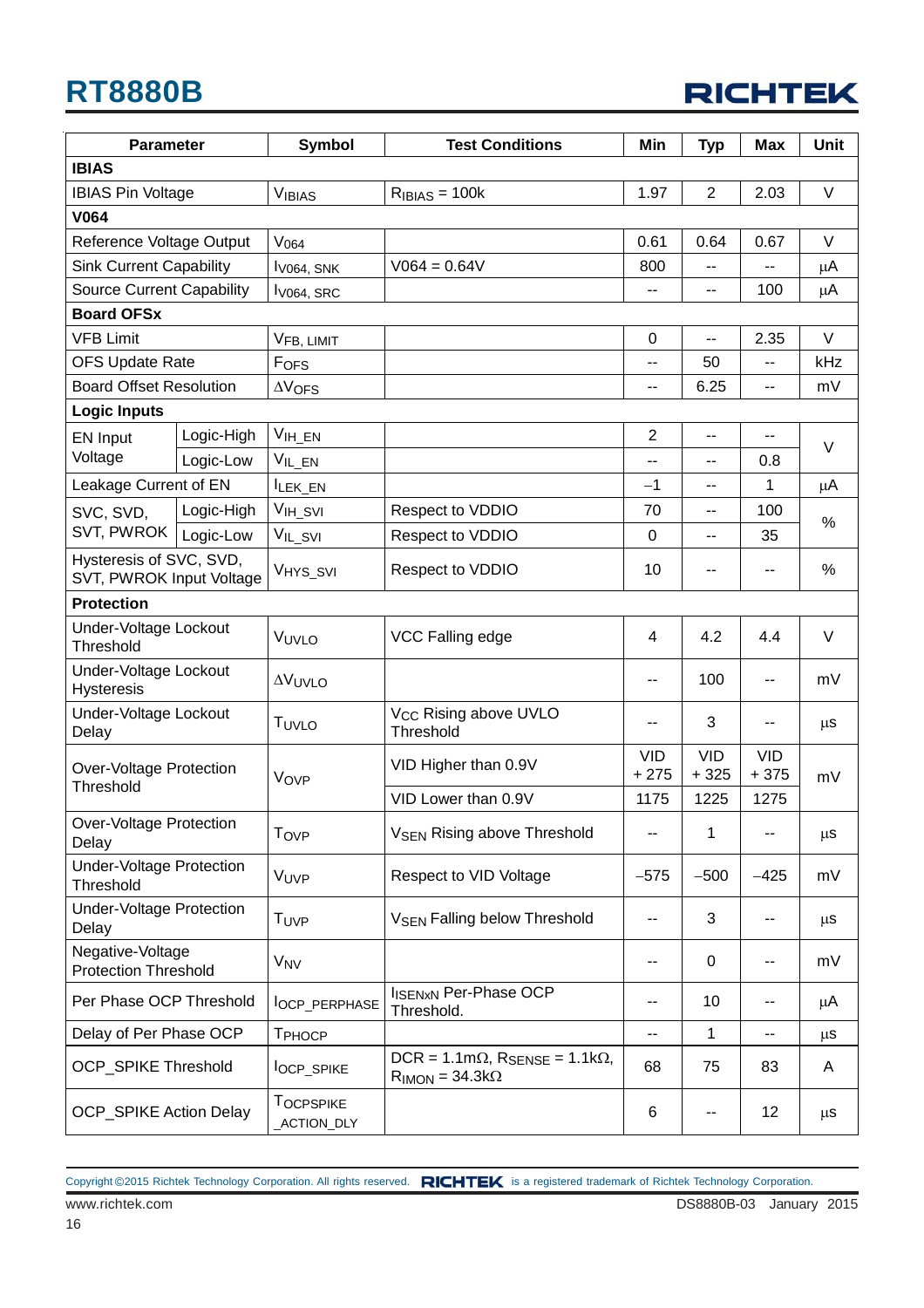| <b>Parameter</b>                                     | <b>Symbol</b>                                   | <b>Test Conditions</b>                       | Min                      | <b>Typ</b> | <b>Max</b>     | Unit               |
|------------------------------------------------------|-------------------------------------------------|----------------------------------------------|--------------------------|------------|----------------|--------------------|
| <b>OCP_TDC Action Delay</b>                          | TOCPTDC<br>ACTION_DLY                           |                                              | 12                       | --         | 24             | μS                 |
| OCP_L, PGOOD and PGOODA                              |                                                 |                                              |                          |            |                |                    |
| Output Low Voltage at<br>OCP_L                       | V <sub>OCP_L</sub>                              | $I_{OCP\_L} = 4mA$                           | 0                        | --         | 0.2            | V                  |
| <b>OCP</b> LAssertion Time                           | $T_{OCP\_L}$                                    |                                              | $\overline{2}$           | $-$        | $-$            | μS                 |
| Output Low Voltage at<br>PGOOD, PGOODA               | V <sub>PGOOD</sub> ,<br>V <sub>PGOODA</sub> ,   | $I_{PGOOD} = 4mA$ , $I_{PGOOD} = 4mA$        | 0                        | --         | 0.2            | V                  |
| PGOOD and PGOODA<br>Threshold Voltage                | V <sub>TH_PGOOD</sub><br>V <sub>TH_PGOODA</sub> | Respect to VBOOT                             | $\overline{\phantom{a}}$ | $-300$     | $-$            | mV                 |
| PGOOD and PGOODA<br>Delay Time                       | T <sub>PGOOD</sub><br>T <sub>PGOODA</sub>       | $V_{SEN} = V_{BOOT}$ to<br>PGOOD/PGOODA High | 70                       | 100        | 130            | μS                 |
| <b>Current Report</b>                                |                                                 |                                              |                          |            |                |                    |
| Maximum Reported<br>Current (FFh = OCP)              |                                                 |                                              | $-$                      | 100        | н.             | %IDD_SP<br>IKE_OCP |
| Minimum Reported Current<br>(00h)                    |                                                 |                                              | --                       | 0          | --             | %IDD SP<br>IKE_OCP |
| <b>IDDSpike Current Accuracy</b>                     |                                                 |                                              | --                       | --         | 3              | %                  |
| <b>Voltage Report</b>                                |                                                 |                                              |                          |            |                |                    |
| Maximum Reported<br>Voltage (0_00h)                  |                                                 |                                              | ۰.                       | 3.15       | --             | V                  |
| Minimum Reported Voltage<br>$(1$ <sub>-F8h</sub> $)$ |                                                 |                                              | --                       | 0          | --             | V                  |
| Voltage Accuracy                                     |                                                 |                                              | $-2$                     | --         | $\overline{2}$ | <b>LSB</b>         |
| <b>PWM Driving Capability</b>                        |                                                 |                                              |                          |            |                |                    |
| <b>PWMx Source Resistance</b>                        | R <sub>PWM_SRC</sub>                            |                                              | $\overline{\phantom{a}}$ | 20         | $-$            | $\Omega$           |
| <b>PWMx Sink Resistance</b>                          | RPWM_SNK                                        |                                              | --                       | 10         | --             | $\Omega$           |
| <b>Switching Time</b>                                |                                                 |                                              |                          |            |                |                    |
| UGATEx Rise Time                                     | t <sub>UGATEr</sub>                             | 3nf Load                                     | --                       | 8          | --             | ns                 |
| <b>UGATEx Fall Time</b>                              | t <sub>UGATEf</sub>                             | 3nf Load                                     | --                       | 8          | --             | ns                 |
| <b>LGATEx Rise Time</b>                              | t <sub>LGATEr</sub>                             | 3nf Load                                     | ۰.                       | 8          | --             | ns                 |
| <b>LGATEx Fall Time</b>                              | <b>ILGATEf</b>                                  | 3nf Load                                     | --                       | 4          | --             | ns                 |
| <b>UGATEx Turn-On</b><br>Propagation Delay           | t <sub>PDHU</sub>                               | <b>Outputs Unloaded</b>                      | --                       | 20         | --             | ns                 |
| <b>LGATEx Turn-On</b><br><b>Propagation Delay</b>    | <b>tPDHL</b>                                    | Outputs Unloaded                             | --                       | 20         | --             | ns                 |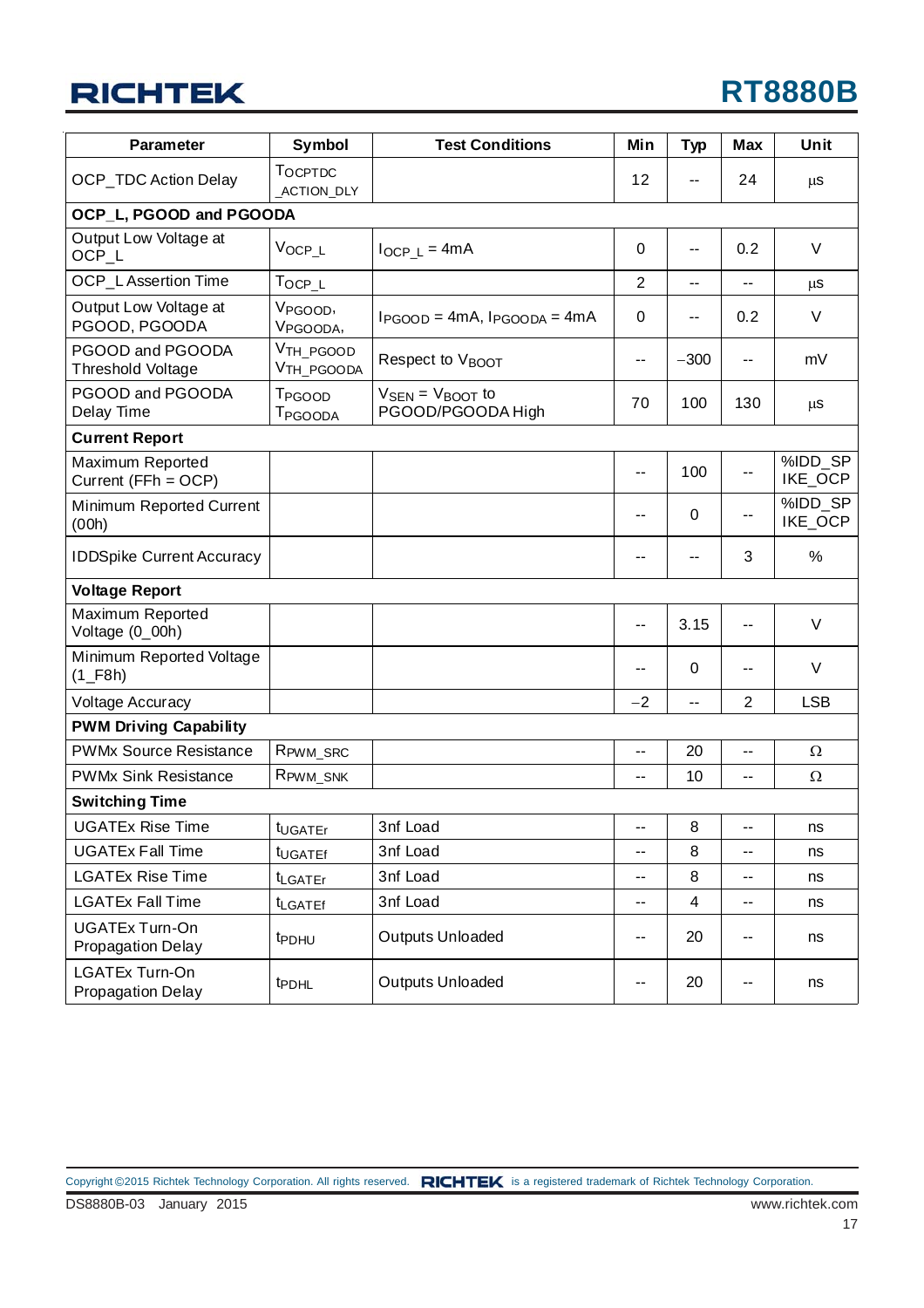| <b>RICHTEK</b> |  |
|----------------|--|
|----------------|--|

| <b>Parameter</b>                          | Symbol          | <b>Test Conditions</b>         | Min | <b>Typ</b> | Max | <b>Unit</b> |
|-------------------------------------------|-----------------|--------------------------------|-----|------------|-----|-------------|
| Output                                    |                 |                                |     |            |     |             |
| <b>UGATEx Driver Source</b><br>Resistance | RUGATEST        | 100mA Source Current           | ۰.  | 1          |     | Ω           |
| <b>UGATEx Driver Source</b><br>Current    | <b>IUGATEST</b> | $V_{UGATE} - V_{PHASE} = 2.5V$ | --  | 2          |     | A           |
| <b>UGATEx Driver Sink</b><br>Resistance   | <b>RUGATESK</b> | 100mA Sink Current             | --  | 1          |     | Ω           |
| <b>UGATEx Driver Sink</b><br>Current      | <b>IUGATESK</b> | $V_{UGATE} - V_{PHASE} = 2.5V$ | --  | 2          |     | A           |
| <b>LGATEx Driver Source</b><br>Resistance | RLGATEST        | 100mA Source Current           | ۰.  | 1          |     | Ω           |
| <b>LGATEx Driver Source</b><br>Current    | <b>ILGATEST</b> | $V_{LAGATE} = 2.5V$            | --  | 2          |     | A           |
| <b>LGATEx Driver Sink</b><br>Resistance   | <b>RLGATESK</b> | 100mA Sink Current             | --  | 0.5        |     | Ω           |
| <b>LGATEx Driver Sink</b><br>Current      | <b>ILGATESK</b> | $V_{\text{LGATE}} = 2.5V$      | --  | 4          |     | A           |
| <b>SVI2 Bus</b>                           |                 |                                |     |            |     |             |
| <b>SVC Frequency</b>                      | fsvc            | (Note 5)                       | 0.1 | --         | 20  | <b>MHz</b>  |

**Note 1.** Stresses beyond those listed "Absolute Maximum Ratings" may cause permanent damage to the device. These are stress ratings only, and functional operation of the device at these or any other conditions beyond those indicated in the operational sections of the specifications is not implied. Exposure to absolute maximum rating conditions may affect device reliability.

- **Note 3.** Devices are ESD sensitive. Handling precaution is recommended.
- **Note 4.** The device is not guaranteed to function outside its operating conditions.
- Note 5. Min. SVC frequency defined in electrical spec. is related with different application. As min. SVC < 1MHz, VR can't support telemetry reporting function. As min. SVC < 400kHz, VR can't support telemetry reporting function and VOTF complete function.

**Note 2.** θ<sub>JA</sub> is measured at T<sub>A</sub> = 25°C on a high effective thermal conductivity four-layer test board per JEDEC 51-7. θ<sub>JC</sub> is measured at the exposed pad of the package.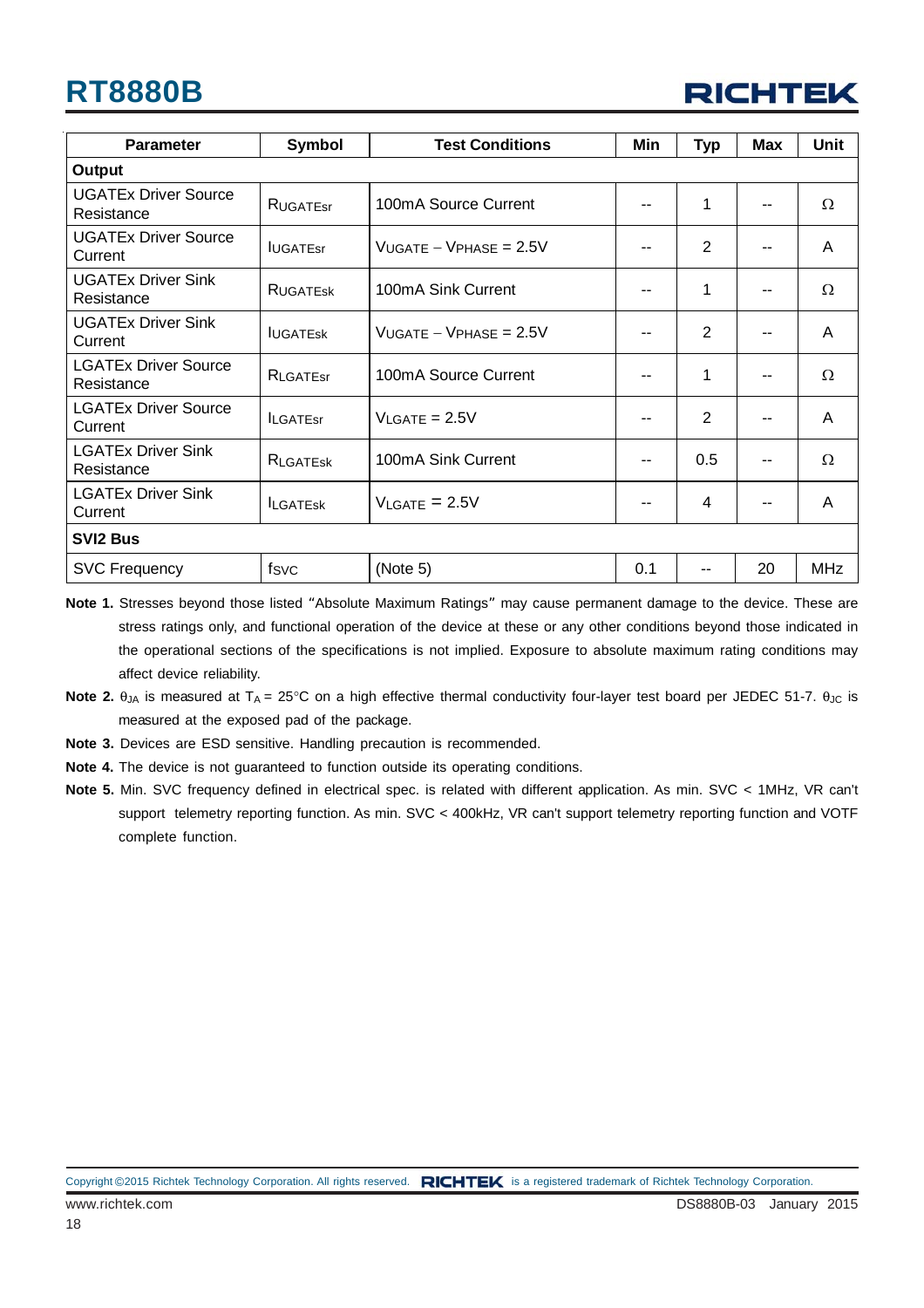### **Typical Application Circuit**

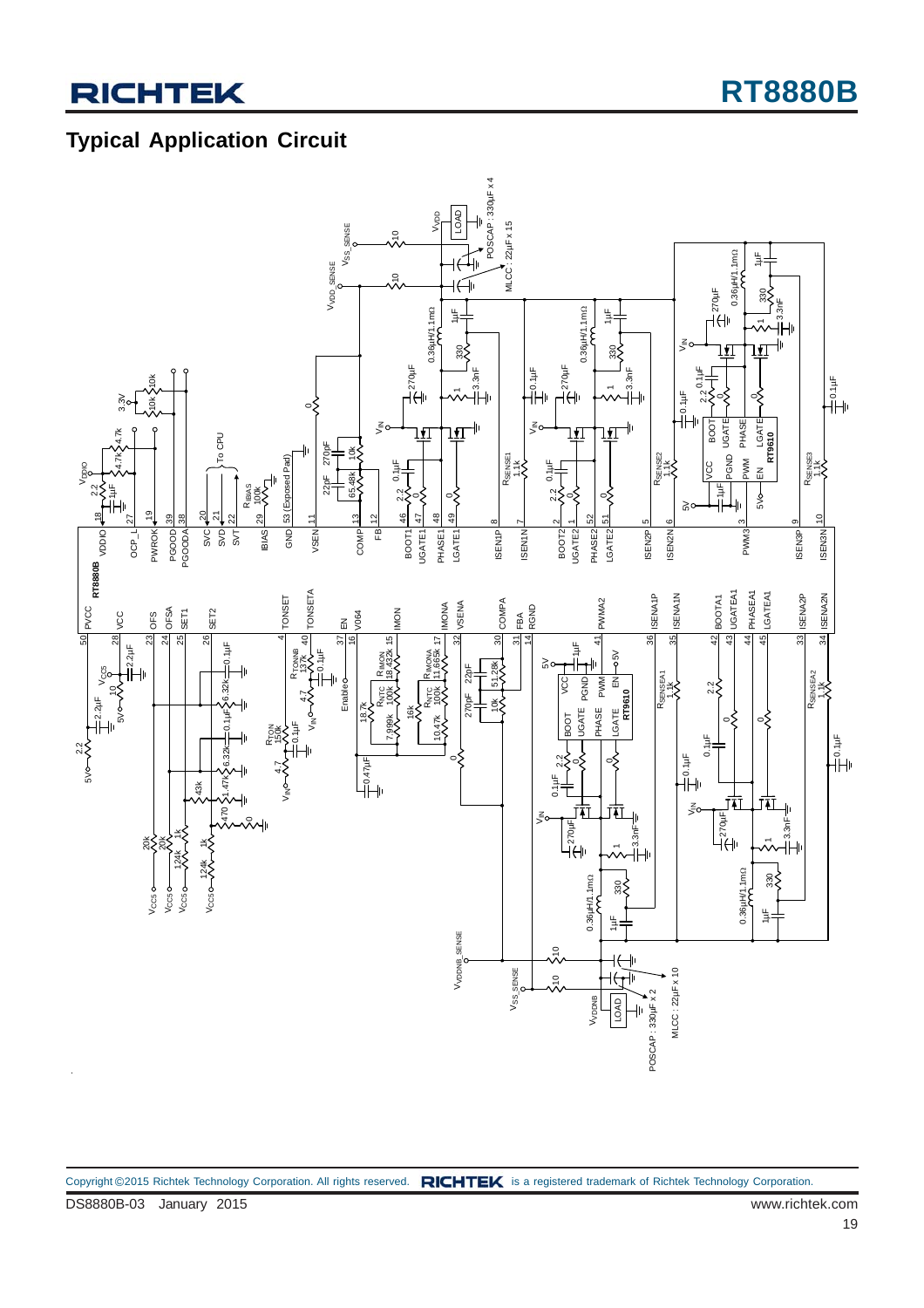### **Typical Operating Characteristics**









**CORE VR OCP\_SPIKE**



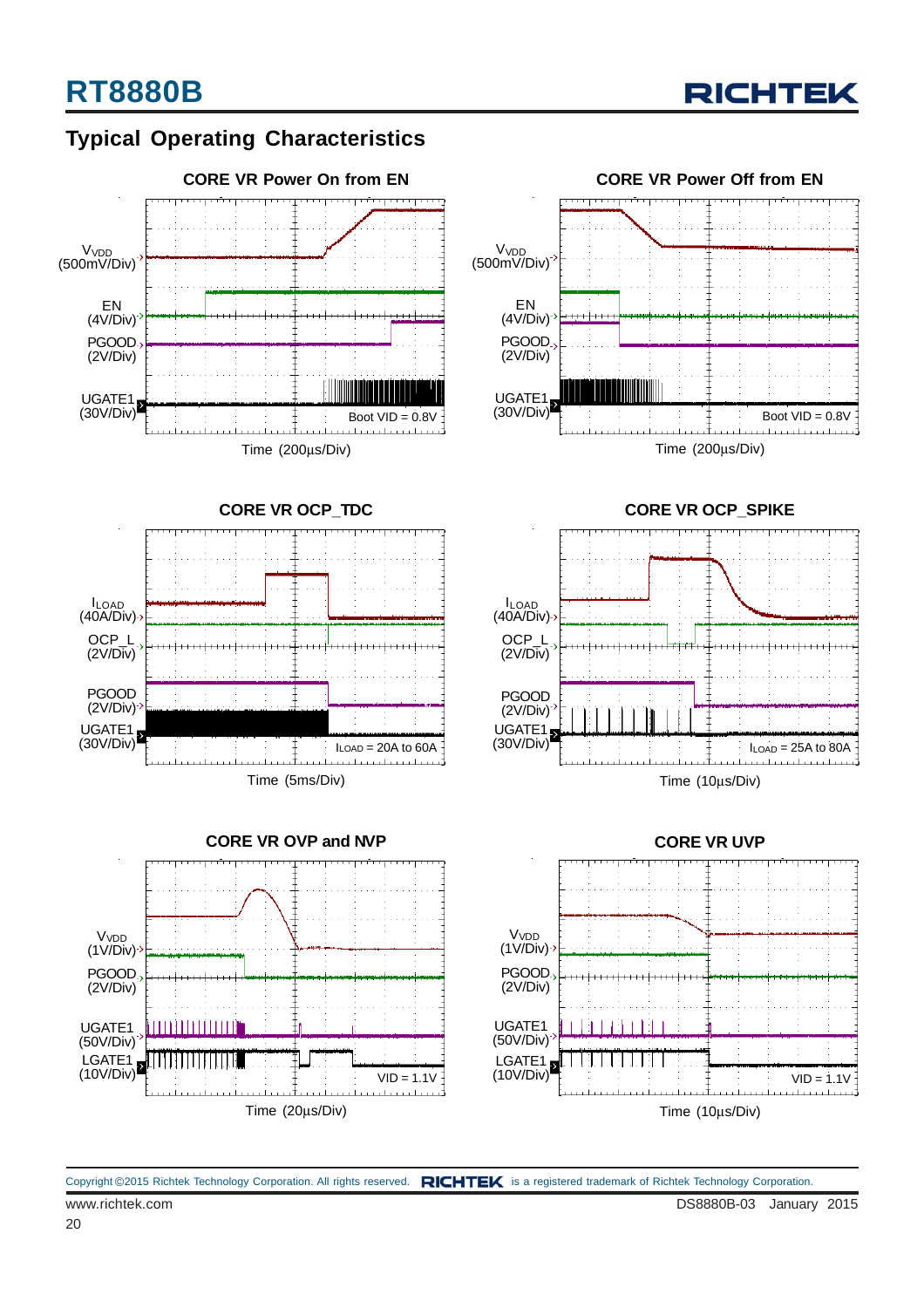









**CORE VR Dynamic VID Up** V<sub>VDD</sub> (1V/Div) ILOAD (18A/Div) SVD (2V/Div) SVT (2V/Div)  $VI\overset{\perp}{D} = 1V$  to 1.2V,  $I_{LOAD} = 18A$ <u>. . . The color color color color colo</u> Time (20μs/Div)



DS8880B-03 January 2015 www.richtek.com Copyright ©2015 Richtek Technology Corporation. All rights reserved. RICHTEK is a registered trademark of Richtek Technology Corporation.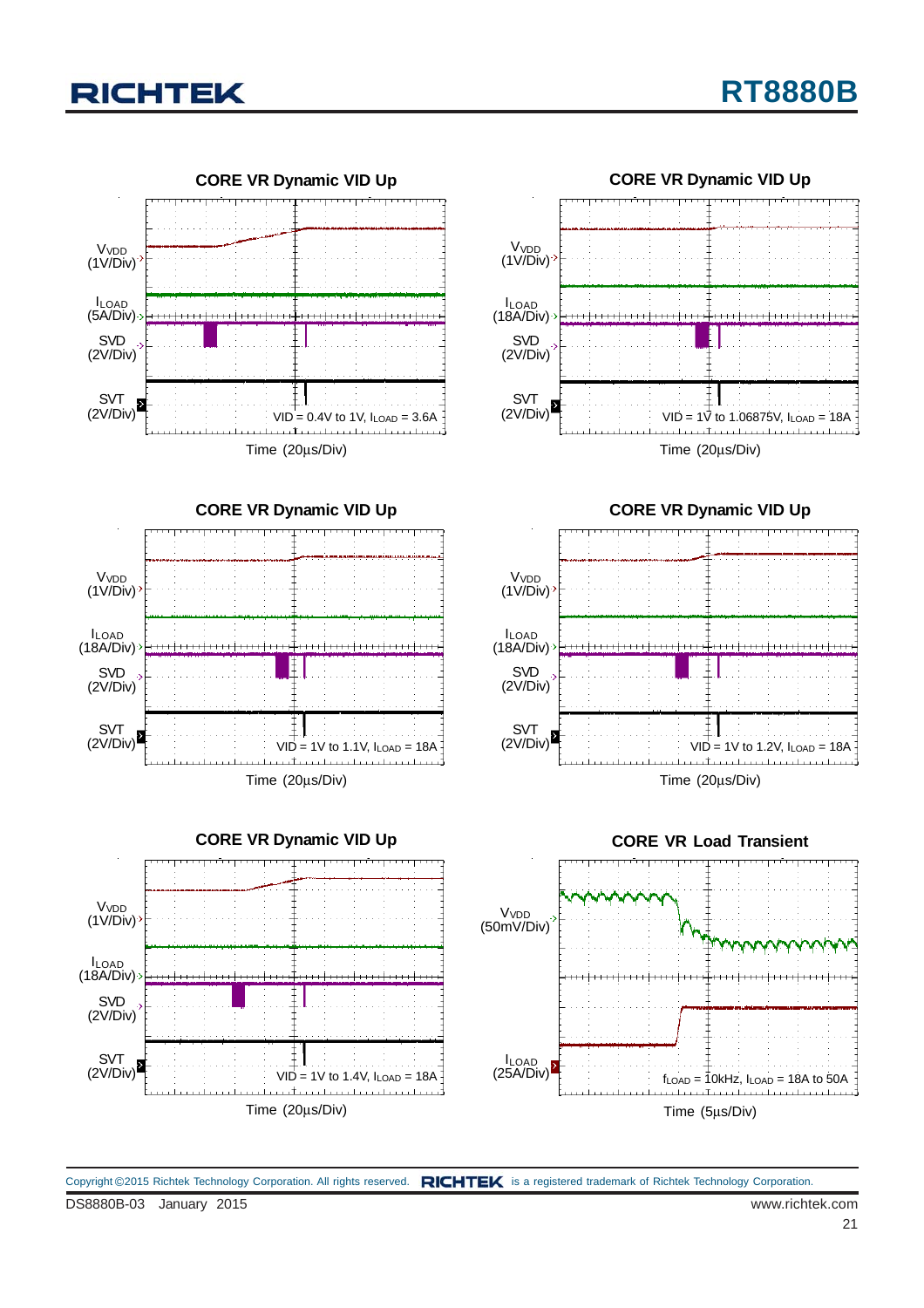





Time (10μs/Div)



**NB VR OCP\_TDC**





Copyright ©2015 Richtek Technology Corporation. All rights reserved. RICHTEK is a registered trademark of Richtek Technology Corporation.

Boot  $VID = 0.8V$ 

**The collection** 

PGOODA (2V/Div)

UGATEA1  $(30V/Div)$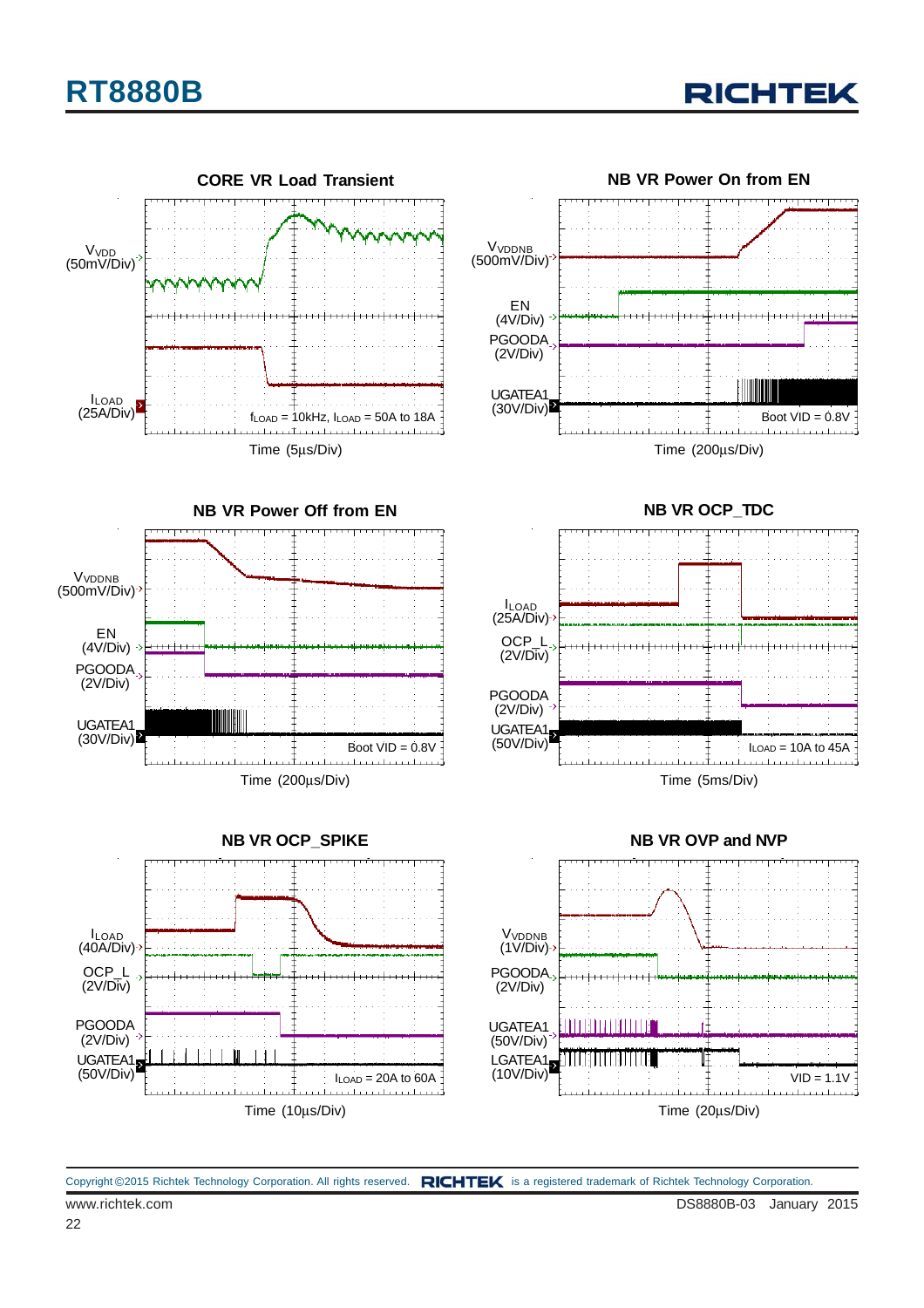







**NB VR Dynamic VID Up**





DS8880B-03 January 2015 www.richtek.com Copyright ©2015 Richtek Technology Corporation. All rights reserved. RICHTEK is a registered trademark of Richtek Technology Corporation.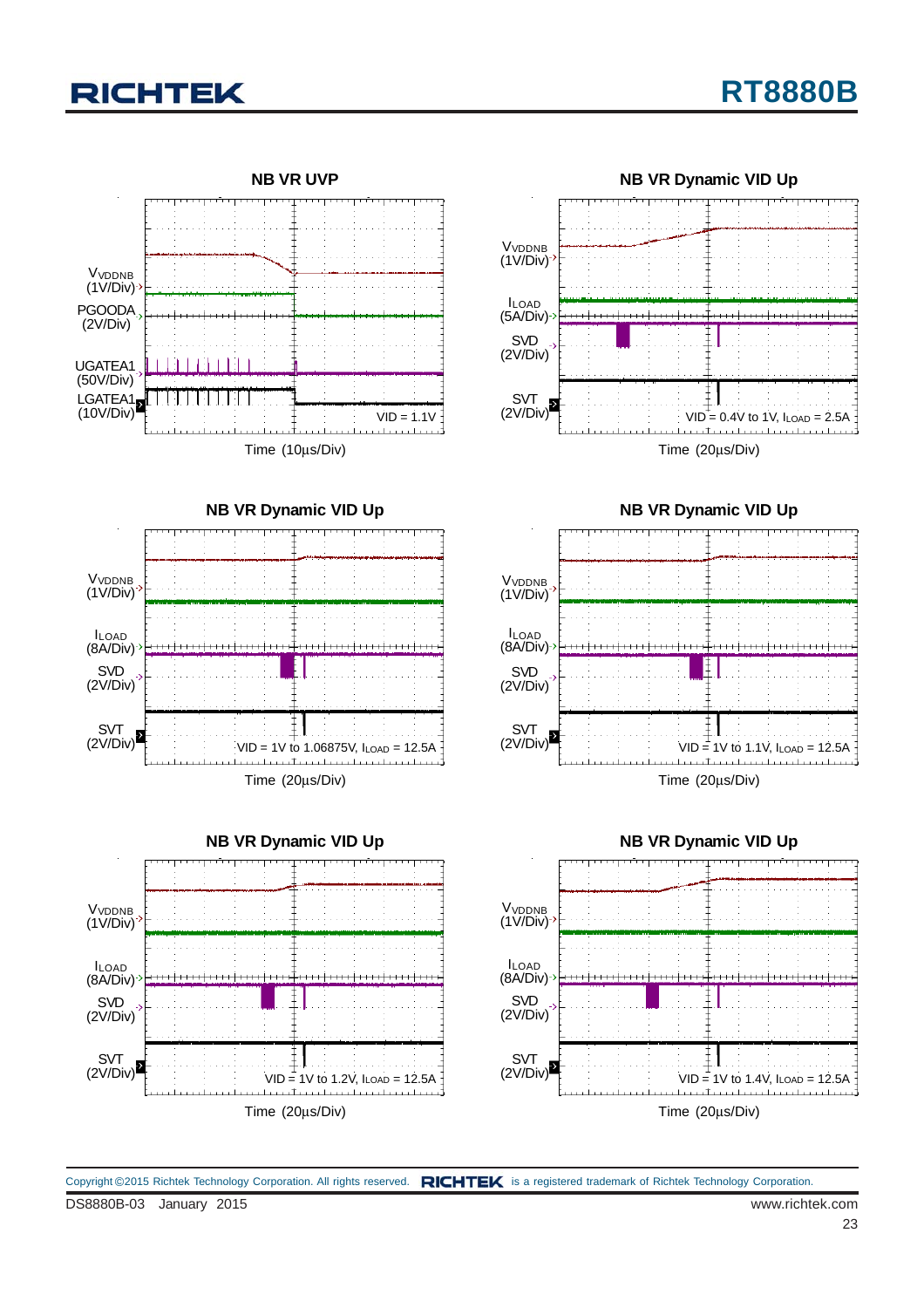

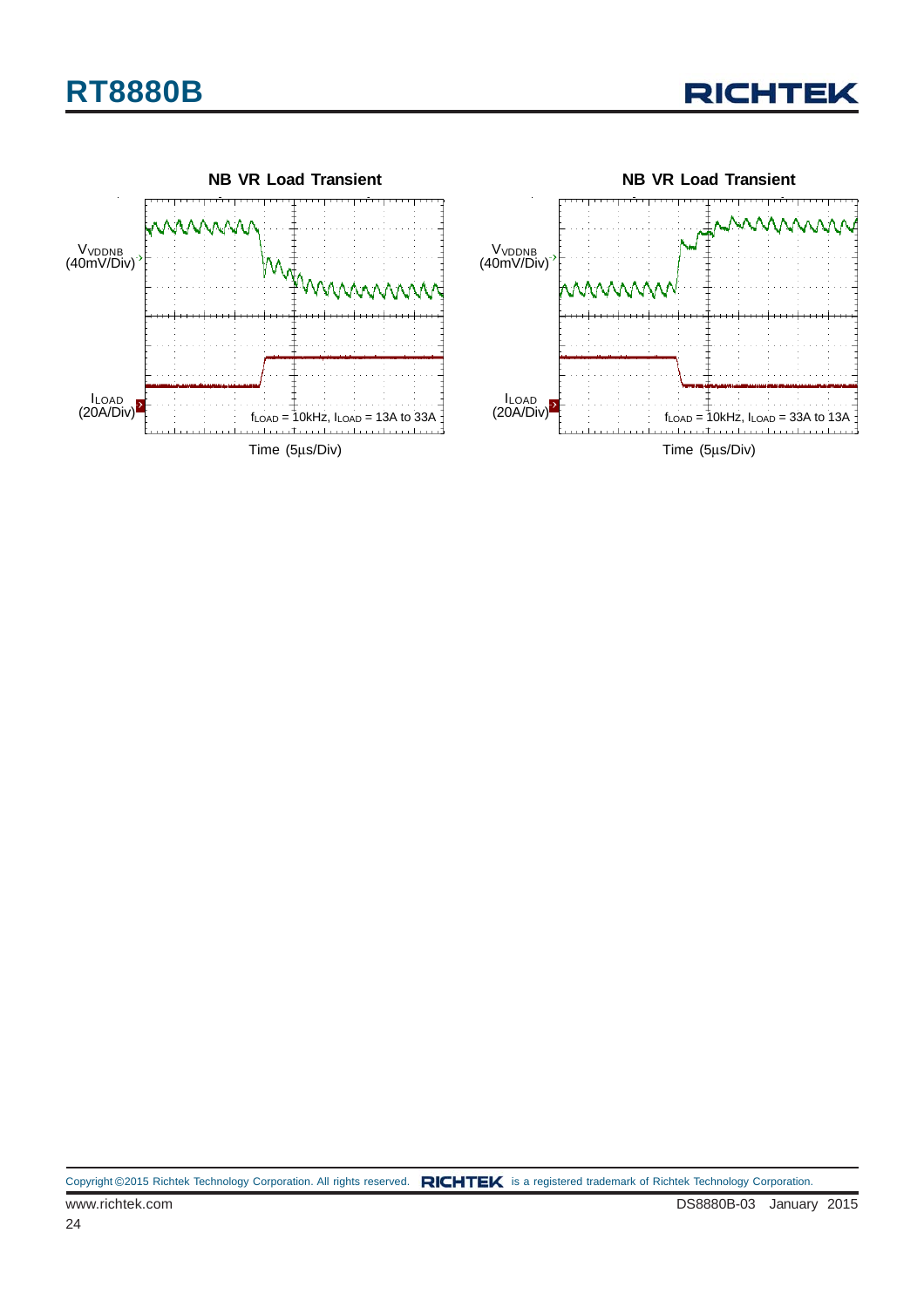### **Application Information**

#### **Power Ready (POR) Detection**

During start-up, the RT8880B will detect the voltage at the voltage input pins : VCC, PVCC and EN. When VCC > 4.2V and PVCC > 3.85V, the IC will recognize the power state of system to be ready (POR  $=$  high) and wait for enable command at the EN pin. After POR = high and  $V_{FN}$ > 2V, the IC will enter start-up sequence for both VDD rail and VDDNB rail. If the voltage at the pins of VCC and EN drop below low threshold, the IC will enter power down sequence and all the functions will be disabled. Normally, connecting system power to the EN pin is recommended. The SVID will be ready in 2ms (max) after the chip has been enabled. All the protection latches (OVP, OCP, UVP) will be cleared only after POR = low. The condition of  $V_{FN}$ = low will not clear these latches.



Figure 1. Power Ready (POR) Detection

#### **Precise Reference Current Generation**

The RT8880B includes complicated analog circuits inside the controller. The IC needs very precise reference voltage/ current to drive these analog circuits. The IC will auto generate a 2V voltage source at the IBIAS pin, and a 100kΩ resistor is required to be connected between IBIAS and analog ground, as shown in Figure 2. Through this connection, the IC will generate a 20μA current from the IBIAS pin to analog ground, and this 20μA current will be mirrored for internal use. Note that other type of connection or other values of resistance applied at the IBIAS pin may cause functional failure, such as slew rate control, OFS accuracy, etc. In other words, the IBIAS pin can only be connected with a 100kΩ resistor to GND. The resistance accuracy of this resistor is recommended to be 1% or higher.



Figure 2. IBIAS Setting

#### **Boot VID**

When EN goes high, both VDD and VDDNB output begin to soft-start to the boot VID in CCM. Table 7 shows the Boot VID setting. The Boot VID is determined by the SVC and SVD input states at EN rising edge and it is stored in the internal register. The digital soft-start circuit ramps up the reference voltage at a controlled slew rate to reduce inrush current during start-up. When all the output voltages are above power good threshold (300mV below Boot VID) at the end of soft-start, the controller asserts power good after a time delay.

| <b>Initial Startup VID (Boot VID)</b> |            |                              |  |  |  |  |
|---------------------------------------|------------|------------------------------|--|--|--|--|
| <b>SVC</b>                            | <b>SVD</b> | VDD/VDDNB Output Voltage (V) |  |  |  |  |
|                                       |            | 11                           |  |  |  |  |
|                                       |            | 1.0                          |  |  |  |  |
|                                       |            | 0.9                          |  |  |  |  |
|                                       |            | በ ጸ                          |  |  |  |  |

**Table 7. 2-Bit Boot VID Code**

#### **Start-Up Sequence**

After EN goes high, the RT8880B starts up and operates according to the initial settings. Figure 3 shows the simplified sequence timing diagram. The detailed operation is described in the following.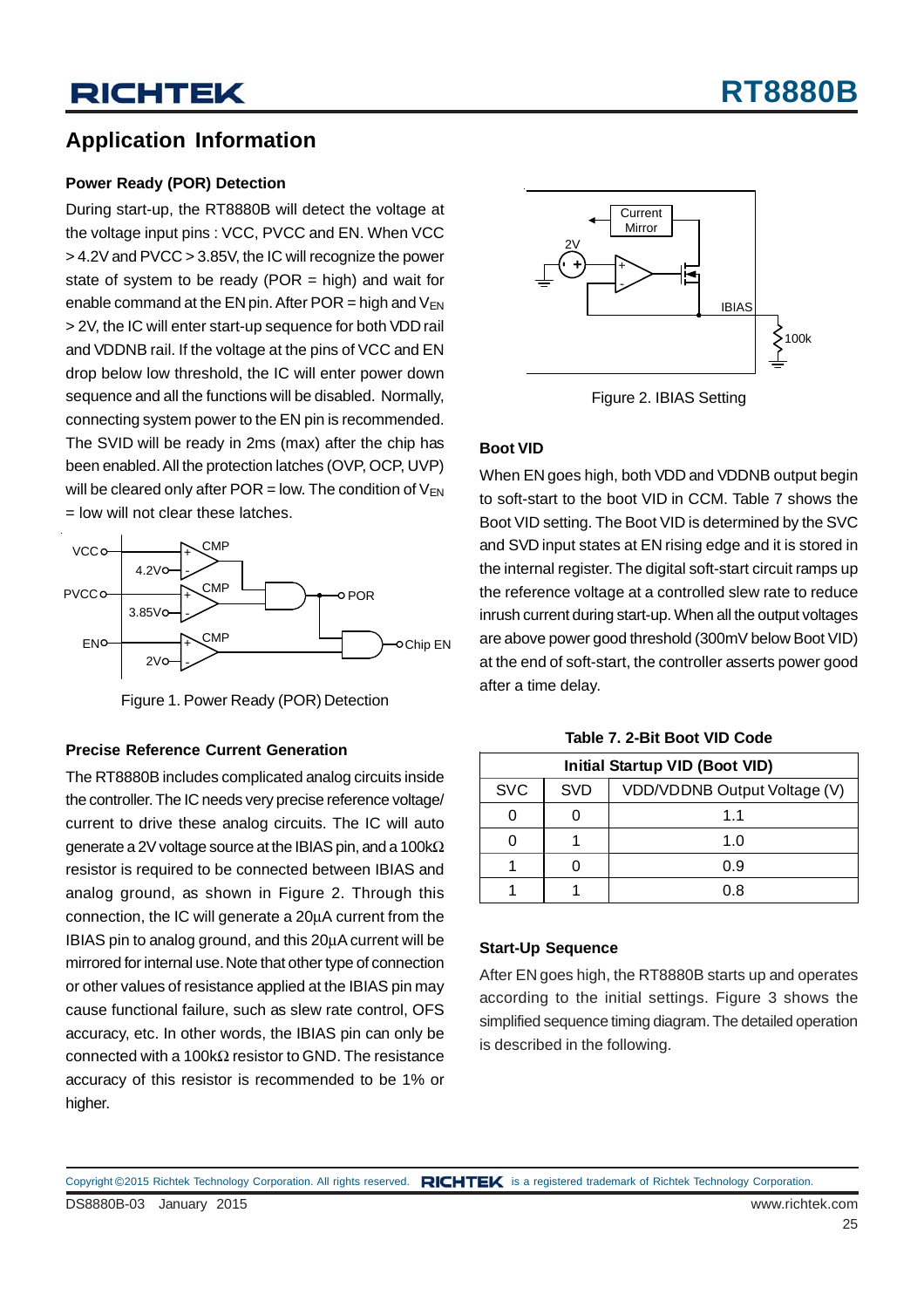



Figure 3. Simplified Sequence Timing Diagram

Description of Figure 3 :

T0 : The RT8880B waits for VCC and PVCC POR.

T1 : The SVC pin and SVD pin set the Boot VID. Boot VID is latched at EN rising edge. SVT is driven high by the RT8880B.

T2 : The enable signal goes high and all output voltages ramp up to the Boot VID in CCM. The soft-start slew rate is 3mV/μs.

T3 : All output voltages are within the regulation limits and the PGOOD and PGOODA signal goes high.

T4 : The PWROK pin goes high and the SVI2 interface starts running. The RT8880B waits for SVID command from processor.

T5 : A valid SVID command transaction occurs between the processor and the RT8880B.

T6 : The RT8880B starts VOTF (VID on-the-Fly) transition according to the received SVID command and send a VOTF Complete if the VID reaches target VID.

T7 : The PWROK pin goes low and the SVI2 interface stops running. All output voltages go back to the boot VID in CCM.

T8 : The PWROK pin goes high again and the SVI2 interface starts running. The RT8880B waits for SVID command from processor.

T9 : A valid SVID command transaction occurs between the processor and the RT8880B.

T10 : The RT8880B starts VID on-the-Fly transition according to the received SVID command and send a VOTF Complete if the VID reaches target VID.

T11 : The enable signal goes low and all output voltages enter soft-shutdown mode.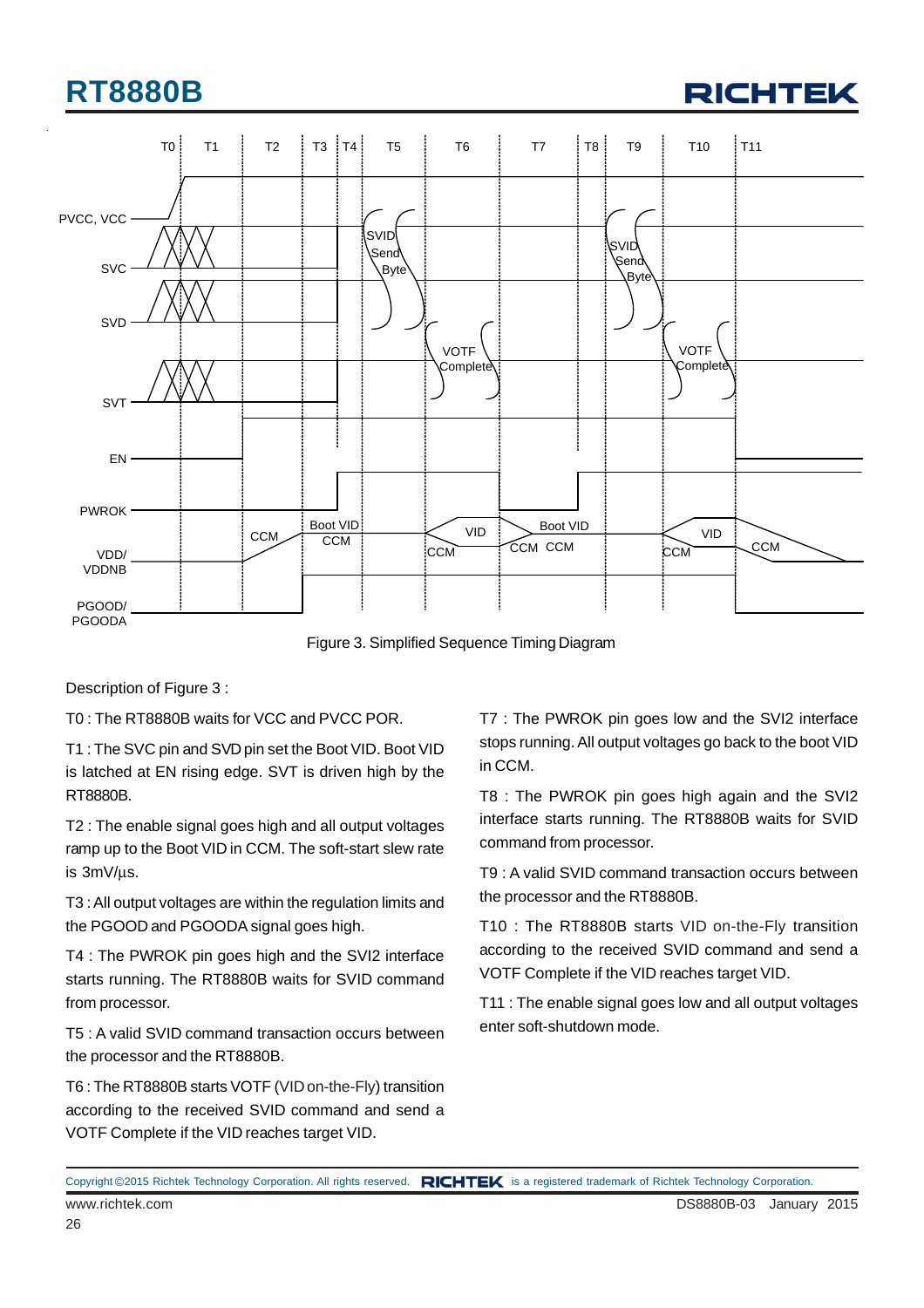#### **Power-Down Sequence**

If the voltage at the EN pin falls below the enable falling threshold, the controller is disabled. The voltage at the PGOOD and PGOODA pins will immediately go low at the loss of enable signal at the EN pin and the controller executes soft-shutdown operation. The internal digital circuit ramps down the reference voltage at the same slew rate as that of in soft-start, making VDD and VDDNB output voltages gradually decrease in CCM. Each of the controller channels stops switching when the voltage at the voltage sense pin  $V_{\text{SFN}}/V_{\text{SFNA}}$ , cross about 0.2V. The Boot VID information stored in the internal register is cleared at IC POR. This event forces the RT8880B to check the SVC and SVD inputs for a new boot VID when the EN voltage goes high again.

#### **PGOOD and PGOODA**

The PGOOD and PGOODA are open-drain logic outputs. The two pins provide the power good signal when VDD and VDDNB output voltage are within the regulation limits and no protection is triggered. These pins are typically tied to 3.3V or 5V power source through a pull-high resistor. During shutdown state  $(EN = low)$  and the softstart period, the PGOOD and PGOODA voltages are pulled low. After a successful soft-start and VDD and VDDNB output voltages are within the regulation limits, the PGOOD and PGOODA are released high individually.

The voltages at the PGOOD and PGOODA pins are pulled low individually during normal operation when any of the following events occurs : over-voltage protection, undervoltage protection, over-current protection, and logic low EN voltage. If one rail triggers protection, another rail's PGOOD will be pull low after 5μs delay.

#### **SVI2 Wire Protocol**

The RT8880B complies with AMD's Voltage Regulator Specification, which defines the Serial VID Interface 2 (SVI2) protocol. With SVI2 protocol, the processor directly controls the reference voltage level of each individual controller channel and determines which controller operates in power saving mode. The SVI2 interface is a three-wire bus that connects a single master to one or above slaves. The master initiates and terminates SVI2 transactions and drives the clock, SVC, and the data, SVD, during a transaction. The slave drives the telemetry, SVT during a transaction. The AMD processor is always the master. The voltage regulator controller (RT8880B) is always the slave. The RT8880B receives the SVID code and acts accordingly. The SVI protocol supports 20MHz high speed mode I<sup>2</sup>C, which is based on SVD data packet. Table 8 shows the SVD data packet. A SVD packet consists of a "Start" signal, three data bytes after each byte, and a "Stop" signal. The 8-bit serial VID codes are listed in Table1. After the RT8880B has received the stop sequence, it decodes the received serial VID code and executes the command. The controller has the ability to sample and report voltage and current for the VDD and VDDNB domains. The controller reports this telemetry serially over the SVT wire which is clocked by the processor driven SVC. A bit TFN at SVD packet along with the VDD and VDDNB domain selector bits are used by the processor to change the telemetry functionality. The telemetry bit definition is listed in Figure 4. The detailed SVI2 specification is outlined in the AMD Voltage Regulator and Voltage Regulator Module (VRM) and Serial VID Interface 2.0 (SVI2) Specification.

| <b>Bit Time</b> | <b>Description</b>                                                                                                                                                                       |
|-----------------|------------------------------------------------------------------------------------------------------------------------------------------------------------------------------------------|
| 1:5             | Always 11000b                                                                                                                                                                            |
| 6               | VDD domain selector bit, if set then the following two data bytes contain the VID for VDD, the<br>PSI state for VDD, and the load-line slope trim and offset trim state for VDD.         |
|                 | VDDNB domain selector bit, if set then the following two data bytes contain the VID for VDDNB,<br>the PSI state for VDDNB, and the load-line slope trim and offset trim state for VDDNB. |
| 8               | Always 0b                                                                                                                                                                                |
| 10              | PSIO_L                                                                                                                                                                                   |
| 11:17           | VID Code bits [7:1]                                                                                                                                                                      |
| 19              | VID Code bit [0]                                                                                                                                                                         |

**Table 8. SVD Data Packet**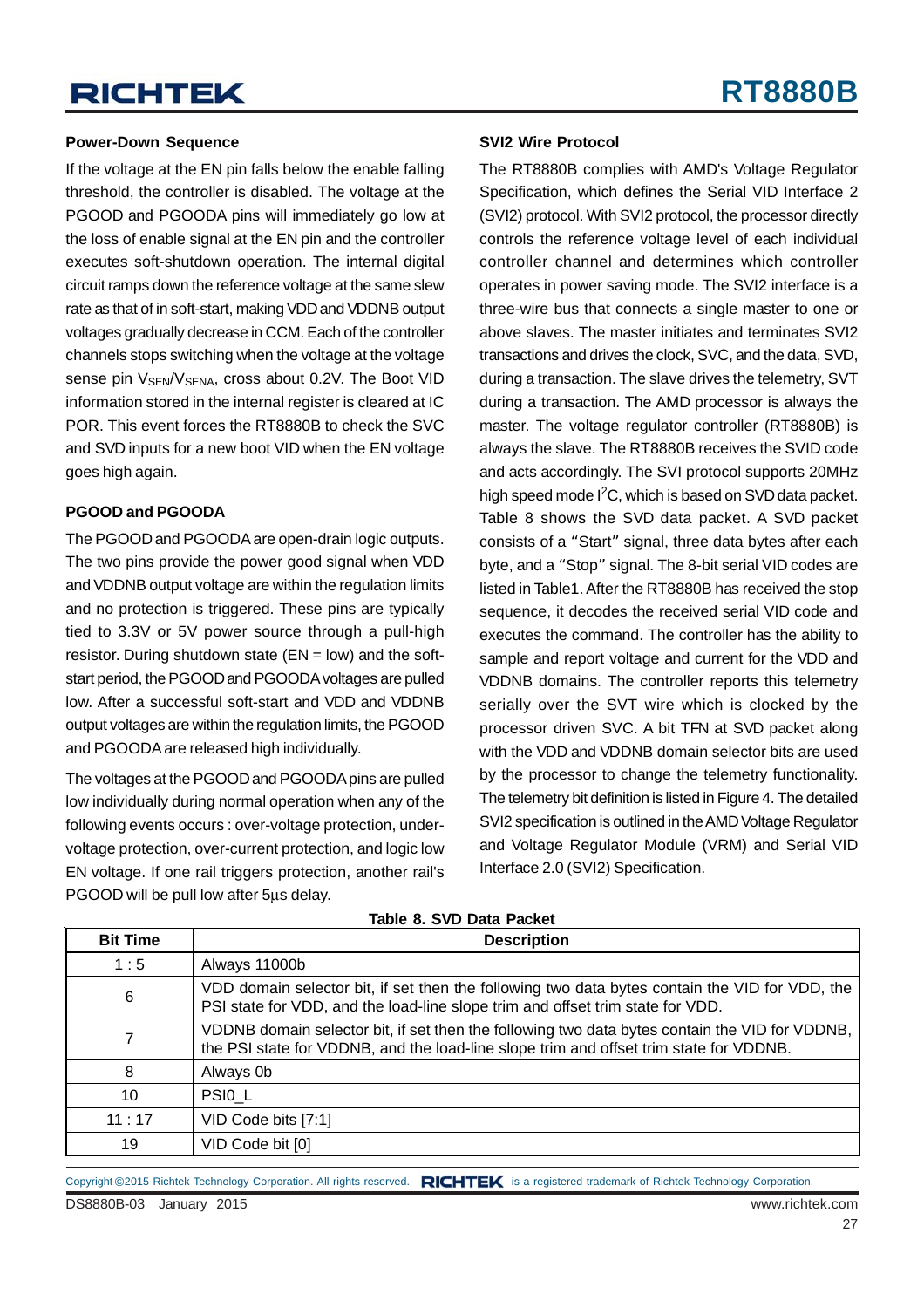| <b>RICHTEK</b> |
|----------------|
|----------------|

| <b>Bit Time</b> | <b>Description</b>                                                                                                                                     |
|-----------------|--------------------------------------------------------------------------------------------------------------------------------------------------------|
| 20              | PSI <sub>1</sub> L                                                                                                                                     |
| 21              | <b>TFN (Telemetry Functionality)</b>                                                                                                                   |
| 22:24           | Load Line Slope Trim [2:0]                                                                                                                             |
| 25:26           | Offset Trim [1:0]                                                                                                                                      |
|                 | Voltage and Current<br>VDDNB Voltage Bit in Voltage Only Mode;<br><b>VDD Voltage Bits</b><br>Current Bit in Voltage and Current Mode<br>Mode Selection |
| Bit Time        | <b>STOP</b><br><b>START</b><br>12<br>20<br>10<br>11<br>13<br>15<br>19<br>5<br>9<br>14<br>16<br>17<br>18<br>8<br>6                                      |
| <b>SVC</b>      |                                                                                                                                                        |
| <b>SVT</b>      |                                                                                                                                                        |

Figure 4. Telemetry Bit Definition

#### **PWROK and SVI2 Operation**

The PWROK pin is an input pin, which is connected to the global power good signal from the platform. Logic high at this pin enables the SVI2 interface, allowing data transaction between processor and the RT8880B. Once the RT8880B receives a valid SVID code, it decodes the information from processor to determine which output plane is going to move to the target VID. The internal DAC then steps the reference voltage in a controlled slew rate, making the output voltage shift to the required new VID. Depending on the SVID code, more than one controller channel can be targeted simultaneously in the VID transition. For example, VDD and VDDNB voltages can ramp up/down at the same time.

If the PWROK input goes low during normal operation, the SVI2 protocol stops running. The RT8880B immediately drives SVT high and modifies all output voltages back to the boot VID, which is stored in the internal register right after the controller is enabled. The controller does not read SVD and SVC inputs after the loss of PWROK. If the PWROK input goes high again, the SVI2 protocol resumes running. The RT8880B then waits to decode the SVID command from processor for a new VID and acts as previously described. The SVI2 protocol is only runs when the PWROK input goes high after the voltage at the EN pin goes high; otherwise, the RT8880B will not soft-start due to incorrect signal sequence.

#### **VID on-the-Fly Transition**

After the RT8880B has received a valid SVID code, it enters CCM mode and executes the VID on-the-Fly transition by stepping up/down the reference voltage of the required controller channel(s) in a controlled slew rate, hence allowing the output voltage(s) to ramp up/down to the target VID. The output voltage slew rate during the VID on-the-Fly transition is faster than that in a soft-start/soft-shutdown operation. If the new VID level is higher than the current VID level, the controller begins stepping up the reference voltage with a typical slew rate of 12.5mV/μs upward to the target VID level. If the new level is lower than the current VID level, the controller begins stepping down the reference voltage with a typical slew rate of −12.5mV/μs downward to the target VID level.

During the VID on-the-Fly transition, the RT8880B will force the controller channel to operate in CCM mode. If the controller channel operates in the power-saving mode prior to the VID on-the-Fly transition, it will be in CCM mode during the transition and then back to the power saving mode at the end of the transition. The voltage at the PGOOD and PGOODA pins will keep high during the VID on-the-Fly transition. The RT8880B checks the output voltage for voltage-related protections and send a VOTF complete at the end of VID on-the-Fly transition. In the event of receiving a VID off code, the RT8880B steps the reference voltage of required controller channel down to zero, hence making the required output voltage decrease to zero. The voltage at the PGOOD pin and PGOODA pin will remain high since the VID code is valid.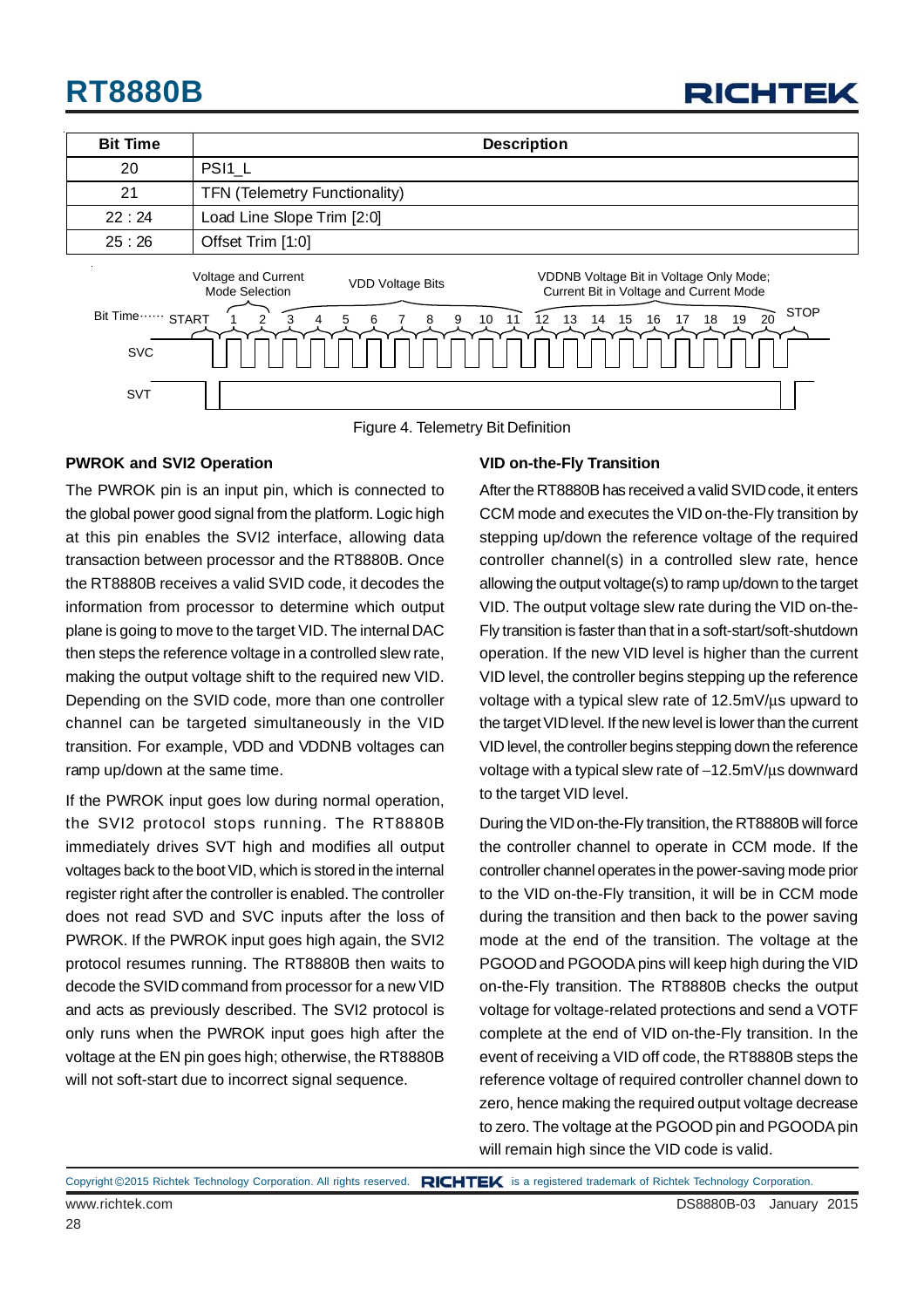#### **Power State Transition**

The RT8880B supports power state transition function in VDD and VDDNB VR for the PSI[x]\_L and command from AMD processor. The PSI[x] L bit in the SVI2 protocol controls the operating mode of the RT8880B controller channels. The default operation mode of VDD and VDDNB VR is CCM.

When the VDD VR is in N phase configuration and receives PSI0  $L = 0$  and PSI1  $L = 1$ , the VDD VR will entries single-phase diode emulation mode. When the VDD VR receives PSI0  $L = 0$  and PSI1  $L = 0$ , the VDD VR remains diode emulation mode. In reverse, the VDD VR goes back to N phase operation in CCM upon receiving PSI0\_L = 1 and PSI1  $L = 0$  or 1, see Table 9. When the VDDNB VR receives PSI0  $L = 0$  and PSI1  $L = 1$ , it enters singlephase diode emulation mode, when the VDDNB VR receives PSI0  $L = 0$  and PSI1  $L = 0$ , it remains singlephase diode emulation mode. When the VDDNB VR goes back to full-phase CCM operation after receiving PSI0 L  $= 1$  and PSI1\_L = 0 or 1, see Table 10.

| <b>Full Phase</b><br><b>Number</b> | PSIO_L: PSI1_L | <b>Mode</b> |  |
|------------------------------------|----------------|-------------|--|
|                                    | 11 or 10       | 3 phase CCM |  |
| 3                                  | 01             | 1 phase DEM |  |
|                                    | 00             | 1 phase DEM |  |
|                                    | 11 or 10       | 2 phase CCM |  |
| 2                                  | 01             | 1 phase DEM |  |
|                                    | 00             | 1 phase DEM |  |
|                                    | 11 or 10       | 1 phase CCM |  |
| 1                                  | 01             | 1 phase DEM |  |
|                                    | 00             | 1 phase DEM |  |

**Table 9. VDD VR Power State**

| Table 10. VDDNB VR Power State |  |  |  |  |
|--------------------------------|--|--|--|--|
|--------------------------------|--|--|--|--|

| <b>Full Phase</b><br><b>Number</b> | PSIO_L: PSI1_L | Mode        |  |
|------------------------------------|----------------|-------------|--|
| 2                                  | 11 or 10       | 2 phase CCM |  |
|                                    | 01             | 1 phase DEM |  |
|                                    | 00             | 1 phase DEM |  |
|                                    | 11 or 10       | 1 phase CCM |  |
|                                    | 01             | 1 phase DEM |  |
|                                    | იი             | 1 phase DEM |  |

#### **Differential Remote Sense Setting**

The VDD and VDDNB controllers have differential, remotesense inputs to eliminate the effects of voltage drops along the PC board traces, processor internal power routes and socket contacts. The processor contains on-die sense pins, VDD\_SENSE, VDDNB\_SENSE and VSS\_SENSE. Connect RGND to VSS\_SENSE. For VDD controller, connect FB to VDD\_SENSE with a resistor to build the negative input path of the error amplifier. Connect FBA to VDDNB SENSE with a resistor using the same way in VDD controller. Connect VSS\_SENSE to RGND using separate trace as shown in Figure 5. The precision reference voltages refer to RGND for accurate remote sensing.



Figure 5. Differential Remote Voltage Sense Connection

#### **SET1 and SET2 Pin Setting**

The RT8880B provides the SET1 pin for platform users to set the VDD and VDDNB controller OCP\_TDC threshold, DVIDx compensation bit1 and internal ramp amplitude (RSET & RSETA), and the SET2 pin to set VDD and VDDNB controller OCP trigger delay (OCPTRGDELAY), DVIDx compensation bit0, external offset function VDDNB zero load-line and quick response threshold (QRTH & QRTHA). To set these pin, platform designers should use resistive voltage divider on these pins, refer to Figure 6 and Figure 7. The voltages at the the SET1 and SET2 pins are :

$$
V_{\text{SET1}} = \text{VCC} \times \frac{R_{\text{SET1,D}}}{R_{\text{SET1,U}} + R_{\text{SET1,D}}}
$$
(1)

$$
V_{\text{SET2}} = \text{VCC} \times \frac{R_{\text{SET2,D}}}{R_{\text{SET2,U}} + R_{\text{SET2,D}}}
$$
(2)

Copyright ©2015 Richtek Technology Corporation. All rights reserved. RICHTEK is a registered trademark of Richtek Technology Corporation.

DS8880B-03 January 2015 www.richtek.com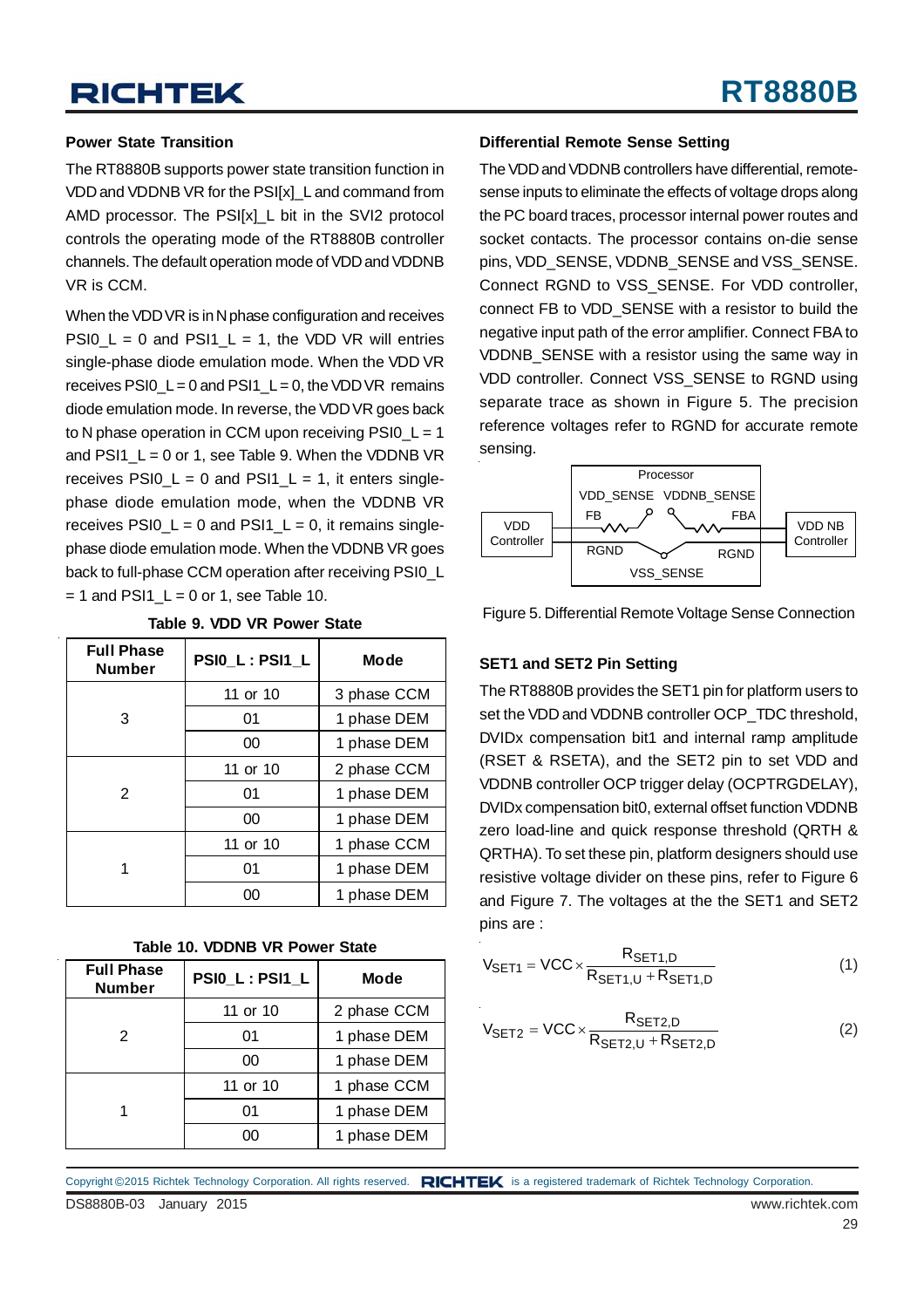The ADC monitors and decodes the voltage at this pin only once after power up. After ADC decoding (only once), a  $40\mu$ A current (when VCC = 5V) will be generated at the SET1 and SET2 pin for internal use. That is the voltage at SET1 and SET2 pin is

$$
\Delta V_{\text{SET1}} = 40\mu A \times \frac{R_{\text{SET1,U}} \times R_{\text{SET1,D}}}{R_{\text{SET1,U}} + R_{\text{SET1,D}}}
$$
(3)

$$
\Delta V_{\text{SET2}} = 40 \mu A \times \frac{R_{\text{SET2,U}} \times R_{\text{SET2,D}}}{R_{\text{SET2,U}} + R_{\text{SET2,D}}}
$$
(4)

From equation (1) to equation (4) and Table 2 to Table 5, platform users can set the OCP\_TDC threshold, OCP trigger delay, internal ramp amplitude, DVIDx compensation parameter, VDDNB zero load-line setting and quick response threshold for VDD and VDDNB controller.







Figure 7. SET2 Pin Setting

#### **VDD Controller**

#### **Active Phase Determination**

The number of active phases is determined by the internal circuitry that monitors the ISENxN voltages during startup. Normally, the VDD controller operates as a 3-phase PWM controller. Pulling ISEN3N to VCC programs a 2 phase operation, and pulling ISEN2N to VCC programs a 1-phase operation. At EN rising edge, VDD controller detects whether the voltages of ISEN2N and ISEN3N are higher than "VCC  $-$  0.5V" respectively to decide how many phases should be active. Phase selection is only active during IC POR. When POR = high, the number of active phases is determined and latched. The unused ISENxP pins are recommended to be connected to VCC and unused PWM pins can be left floating.

#### **Loop Control**

The VDD controller adopts Richtek's proprietary G-NAVP™ topology. The G-NAVP $^{TM}$  is based on the finite gain peak current mode with CCRCOT (Constant Current Ripple Constant On-Time) topology. The output voltage,  $V_{VDD}$  will decrease with increasing output load current. The control loop consists of PWM modulators with power stages, current sense amplifiers and an error amplifier as shown in Figure 8.

Similar to the peak current mode control with finite compensator gain, the HS\_FET on-time is determined by CCRCOT on-time generator. When load current increases,  $V_{CS}$  increases, the steady state COMP voltage also  $increases$  and induces  $V<sub>OUT, VDD</sub>$  to decrease, thus achieving AVP. A near-DC offset canceling is added to the output of EA to eliminate the inherent output offset of finite gain peak current mode controller.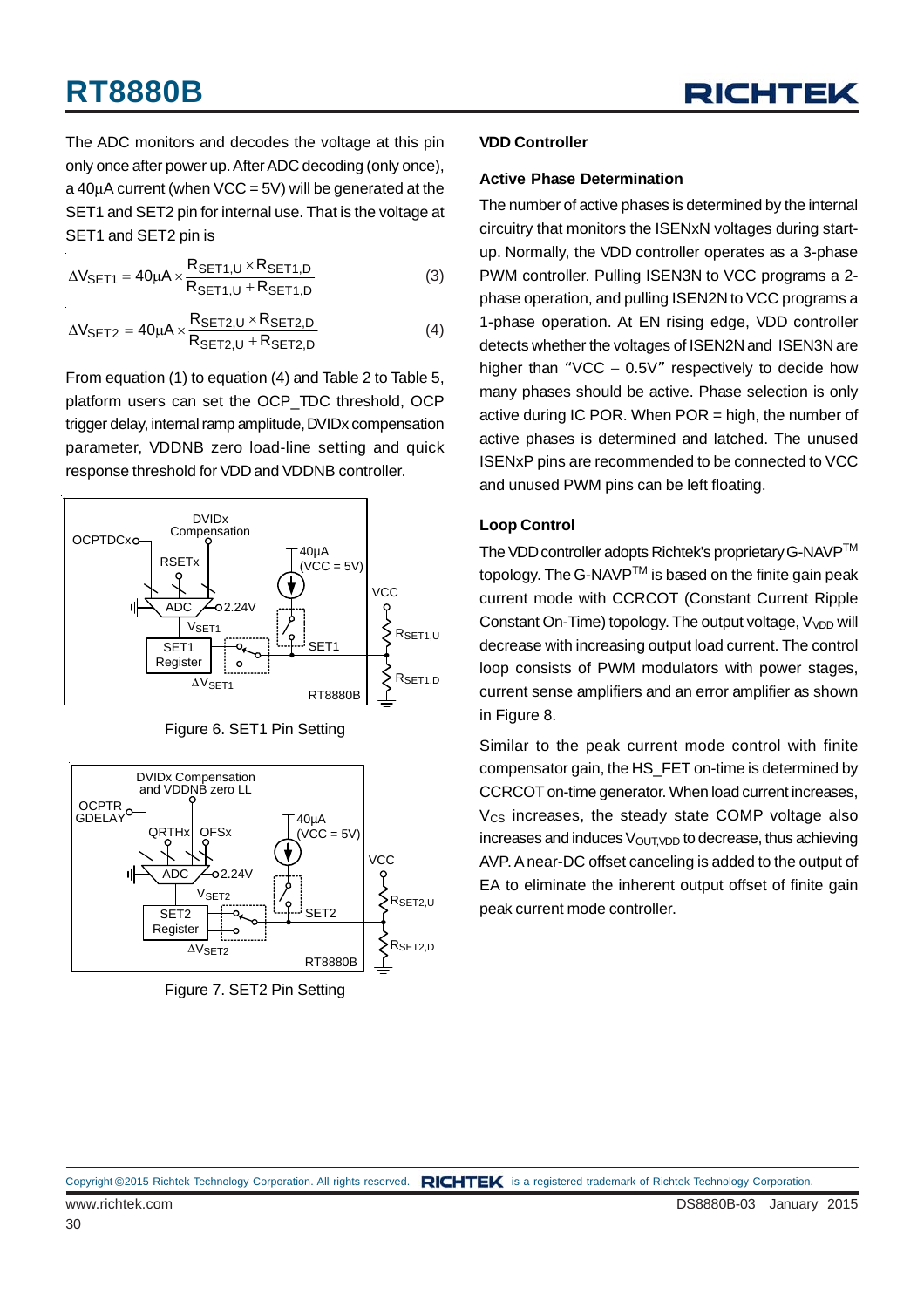



#### **Droop Setting**

It is very easy to achieve Active Voltage Positioning (AVP) by properly setting the error amplifier gain due to the native droop characteristics as shown in Figure 9. This target is to have

 $V<sub>VDD</sub> = V<sub>DAC</sub>$ ,  $V<sub>DD</sub> - I<sub>LOAD</sub>$  x  $R<sub>DROOP</sub>$  (5)

Then solving the switching condition  $V_{COMP2} = V_{CS}$  in Figure 8 yields the desired error amplifier gain as

$$
A_V = \frac{R2}{R1} = \frac{G_I}{R_{DROOP}}
$$
 (6)

$$
G_{I} = \frac{R_{\text{SENSE}}}{R_{\text{CSx}}} \times R_{\text{IMON}} \times \frac{4}{10}
$$
 (7)

where  $G<sub>l</sub>$  is the internal current sense amplifier gain.  $R_{\text{SENSE}}$ is the current sense resistor. If no external sense resistor present, it is the equivalent resistance of the inductor.  $R_{DROOP}$  is the equivalent load-line resistance as well as the desired static output impedance.



Influence on V<sub>VDD</sub> Accuracy

#### **Loop Compensation**

Optimized compensation of the VDD controller allows for best possible load step response of the regulator's output. A type-I compensator with one pole and one zero is adequate for proper compensation. Figure 10 shows the compensation circuit. Previous design procedure shows how to select the resistive feedback components for the error amplifier gain. Next, C1 and C2 must be calculated for compensation. The target is to achieve constant resistive output impedance over the widest possible frequency range.

The pole frequency of the compensator must be set to compensate the output capacitor ESR zero :

$$
f_{\mathsf{P}} = \frac{1}{2\pi \times \mathsf{C} \times \mathsf{R}_{\mathsf{C}}}
$$
 (8)

Where C is the capacitance of output capacitor, and  $R<sub>C</sub>$  is the ESR of output capacitor. C2 can be calculated as follows :

$$
C2 = \frac{C \times R_C}{R2}
$$
 (9)

The zero of compensator has to be placed at half of the switching frequency to filter the switching related noise. Such that,

$$
C1 = \frac{1}{R1 \times \pi \times f_{SW}}
$$
 (10)



Figure 10. VDD Controller : Compensation Circuit

#### **TON Setting**

High frequency operation optimizes the application for the smaller component size, trading off efficiency due to higher switching losses. This may be acceptable in ultra portable devices where the load currents are lower and the controller is powered from a lower voltage supply.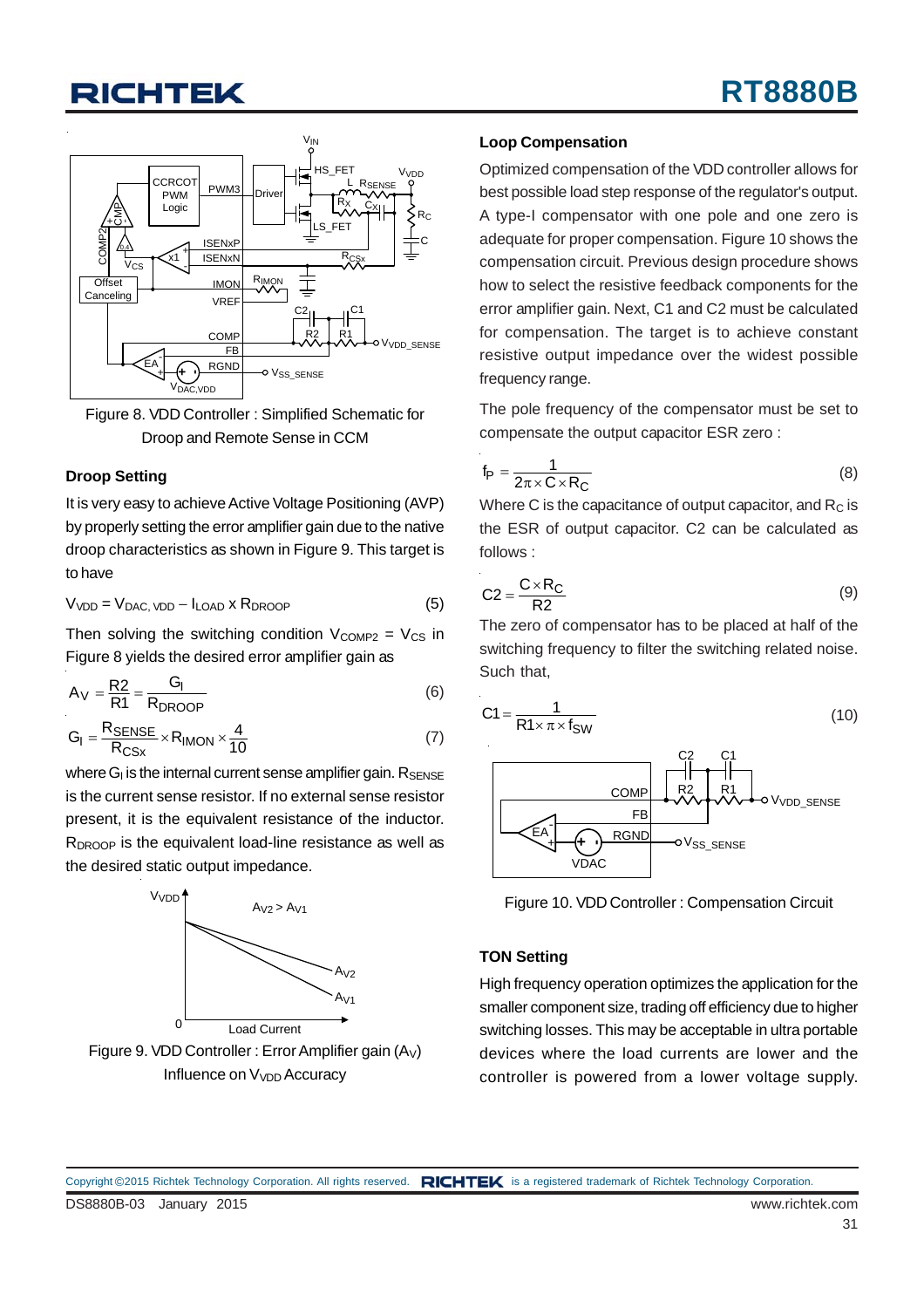

Low frequency operation offers the best overall efficiency at the expense of component size and board space. Figure 11 shows the On-Time setting circuit. Connect a resistor ( $R_{TON}$ ) between  $V_{IN}$  and TONSET to set the ontime of UGATE :

$$
t_{ON} (0.5 V \le V_{DAC} < 1.8 V) = \frac{24.4 \times 10^{-12} \times R_{TON}}{V_{IN} - V_{DAC}} \quad (11)
$$

where  $t_{ON}$  is the UGATE turn-on period,  $V_{IN}$  is Input voltage of the VDD controller, and  $V_{\text{DAC}}$  is the DAC voltage.

When  $V_{DAC}$  is larger than 1.8V, the equivalent switching frequency may be over 500kHz, and this too fast switching frequency is unacceptable. Therefore, the VDD controller implements a pseudo constant frequency technology to avoid this disadvantage of CCRCOT topology. When V<sub>DAC</sub> is larger than 1.8V, the on-time equation will be modified to :

$$
t_{ON} (V_{DAC} \ge 1.8V) = \frac{13.55 \times 10^{-12} \times R_{TON} \times V_{DAC}}{V_{IN} - V_{DAC}} (12)
$$

On-time translates only roughly to switching frequencies.

For better efficiency of the given load range, the maximum switching frequency is suggested to be :

$$
f_{SW(MAX)} = \underline{\hspace{2cm}} \underline{\hspace{2cm}} \underline{\hspace{2cm}} \underline{\hspace{2cm}} \underline{\hspace{2cm}} \underline{\hspace{2cm}} \underline{\hspace{2cm}} \underline{\hspace{2cm}} \underline{\hspace{2cm}} \underline{\hspace{2cm}} \underline{\hspace{2cm}} \underline{\hspace{2cm}} \underline{\hspace{2cm}} \underline{\hspace{2cm}} \underline{\hspace{2cm}} \underline{\hspace{2cm}} \underline{\hspace{2cm}} \underline{\hspace{2cm}} \underline{\hspace{2cm}} \underline{\hspace{2cm}} \underline{\hspace{2cm}} \underline{\hspace{2cm}} \underline{\hspace{2cm}} \underline{\hspace{2cm}} \underline{\hspace{2cm}} \underline{\hspace{2cm}} \underline{\hspace{2cm}} \underline{\hspace{2cm}} \underline{\hspace{2cm}} \underline{\hspace{2cm}} \underline{\hspace{2cm}} \underline{\hspace{2cm}} \underline{\hspace{2cm}} \underline{\hspace{2cm}} \underline{\hspace{2cm}} \underline{\hspace{2cm}} \underline{\hspace{2cm}} \underline{\hspace{2cm}} \underline{\hspace{2cm}} \underline{\hspace{2cm}} \underline{\hspace{2cm}} \underline{\hspace{2cm}} \underline{\hspace{2cm}} \underline{\hspace{2cm}} \underline{\hspace{2cm}} \underline{\hspace{2cm}} \underline{\hspace{2cm}} \underline{\hspace{2cm}} \underline{\hspace{2cm}} \underline{\hspace{2cm}} \underline{\hspace{2cm}} \underline{\hspace{2cm}} \underline{\hspace{2cm}} \underline{\hspace{2cm}} \underline{\hspace{2cm}} \underline{\hspace{2cm}} \underline{\hspace{2cm}} \underline{\hspace{2cm}} \underline{\hspace{2cm}} \underline{\hspace{2cm}} \underline{\hspace{2cm}} \underline{\hspace{2cm}} \underline{\hspace{2cm}} \underline{\hspace{2cm}} \underline{\hspace{2cm}} \underline{\hspace{2cm}} \underline{\hspace{2cm}} \underline{\hspace{2cm}} \underline{\hspace{2cm}} \underline{\hspace{2cm}} \underline{\hspace{2cm}} \underline{\hspace{2cm}} \underline{\hspace{2cm}} \underline{\hspace{2cm}} \underline{\hspace{2cm}} \underline{\hspace{2cm}} \underline{\hspace{2cm}} \underline{\hspace{2cm}} \underline{\hspace{2cm}} \underline{\hspace{2cm}} \underline{\hspace{2cm}} \underline{\hspace{2cm}} \underline{\hspace{2cm}} \underline{\hspace
$$

 $\left[ \mathsf{V}_{\mathsf{IN}(\mathsf{MAX})} + \mathsf{l}_{\mathsf{LOAD}(\mathsf{MAX})} \times (\mathsf{R}_{\mathsf{ON\_LS}\text{-}\mathsf{FET}} - \mathsf{R}_{\mathsf{ON\_HS}\text{-}\mathsf{FET}}) \right] \times (\mathsf{T}_{\mathsf{ON}} - \mathsf{T}_{\mathsf{D}} + \mathsf{T}_{\mathsf{ON},\mathsf{VAR}}) + \mathsf{l}_{\mathsf{LOAD}(\mathsf{MAX})} \times (\mathsf{R}_{\mathsf{ON\_LS}\text{-}\mathsf{FET}}) \times \mathsf{T}_{\mathsf{D}}$ 

(13)

Where  $f_{\text{S(MAX)}}$  is the maximum switching frequency,  $T_D$  is the driver dead time,  $T_{ON,VAR}$  is the TON variation value.  $V_{DAC(MAX)}$  is the Maximum  $V_{DAC}$  of application,  $V_{IN(MAX)}$  is the Maximum application Input voltage,  $I_{LOAD(MAX)}$  is the maximum load of application,  $R_{ON LS-FET}$  is the onresistance of low side FET R<sub>DS(ON)</sub>, R<sub>ON\_HS-FET</sub> is the of resistance of high side FET  $R_{DS(ON)}$ , DCR<sub>L</sub> is the equivalent resistance of the inductor, and  $R_{DROOP}$  is the load-line setting.



#### **Current Sense Setting**

The current sense topology of the VDD controller is continuous inductor current sensing. Therefore, the controller has less noise sensitive. Low offset amplifiers are used for current balance, loop control and over current detection. The ISENxP and ISENxN pins denote the positive and negative input of the current sense amplifier of each phase.

Users can either use a current sense resistor or the inductor's DCRL for current sensing. Using the inductor's DCR<sub>L</sub> allows higher efficiency as shown in Figure 12.



Figure 12. VDD Controller : Lossless Inductor Sensing

In order to optimize transient performance,  $R_X$  and  $C_X$  must be set according to the equation below :

$$
\frac{L}{DCR_L} = R_X \times C_X \tag{14}
$$

Then the proportion between the phase current,  $I_L$ , and the sensed current,  $I_{\text{SENxN}}$ , is driven by the value of the effective sense resistance,  $R_{CSx}$ , and the DCR<sub>L</sub> of the inductor. The resistance value of  $R_{CSx}$  is limited by the internal circuitry. The recommended value is from 500Ω to 1.2kΩ.

$$
I_{\text{SENxN}} = I_{L} \times \frac{\text{DCR}_{L}}{\text{R}_{\text{CSx}}} \tag{15}
$$

Considering the inductance tolerance, the resistor  $R_X$  has to be tuned on board by examining the transient voltage. If the output voltage transient has an initial dip below the minimum load-line requirement and the response time is too fast causing a ring back, the value of resistance should be increased. Vice versa, with a high resistance, the output voltage transient has only a small initial dip with a slow response time.

Figure 11. VDD Controller : On-Time Setting with R<sub>C</sub> filter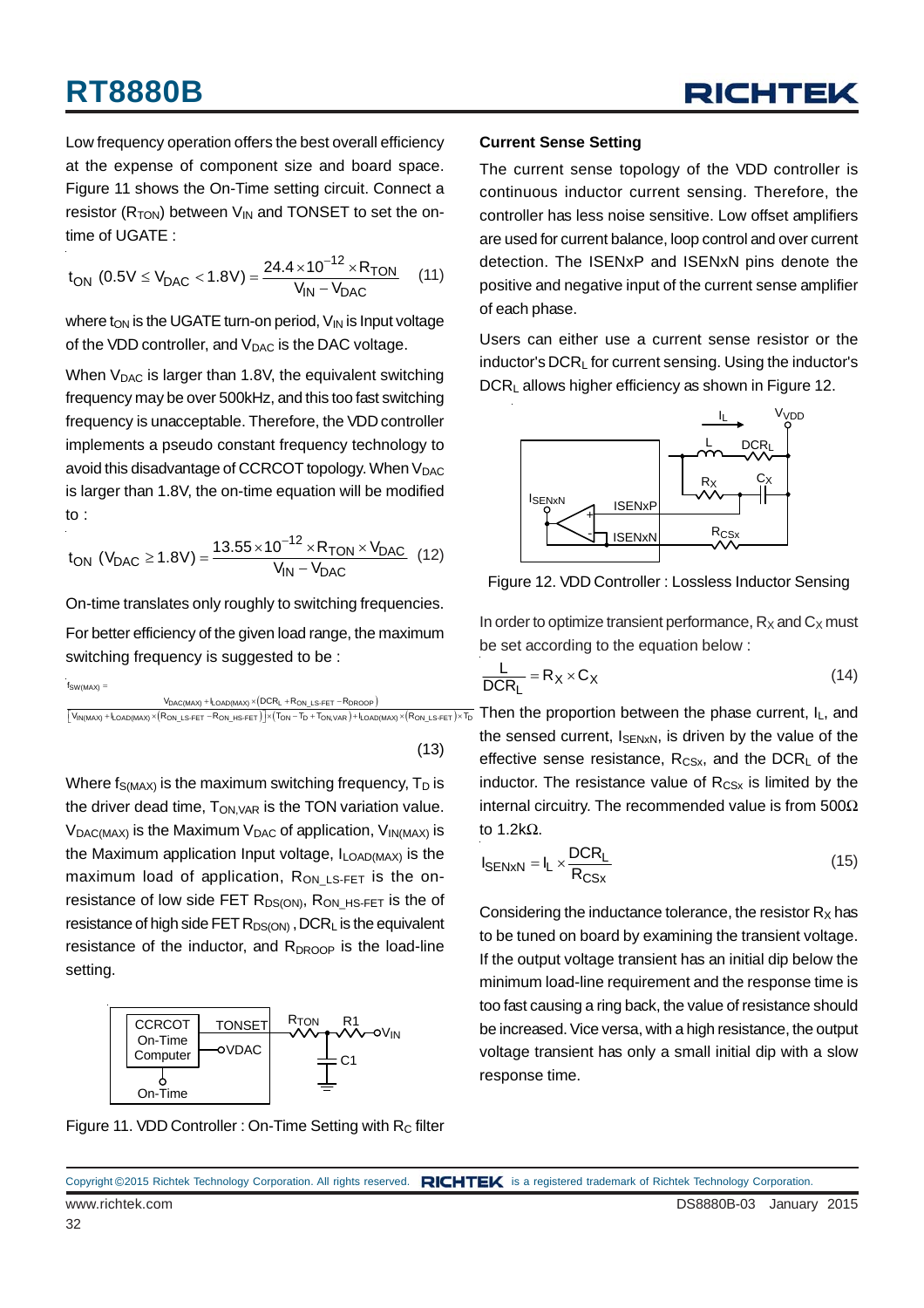Using current sense resistor in series with the inductor can have better accuracy, but the efficiency is a trade-off. Considering the equivalent inductance  $(L_{ESL})$  of the current sense resistor, an RC filter is recommended. The RC filter calculation method is similar to the above mentioned inductor equivalent resistance sensing method.

#### **Per-Phase Over Current Protection**

The VDD controller provides over current protection in each phase. For VDD controller in three-phase configuration, either phase can trigger Per-Phase Over Current Protection (PHOCP).

The VDD controller senses each phase inductor current IL, and PHOCP comparator compares sensed current with PHOCP threshold current, as shown in Figure 13.



Figure 13. VDD Controller : Per-Phase OCP Setting

The resistor R<sub>CSx</sub> determines PHOCP threshold.

$$
I_{L,PERPHASE(MAX)} \times \frac{DCR_L}{R_{CSx}} \times \frac{1}{8} = 10\mu A
$$
 (16)

$$
R_{CSx} = \frac{I_{L,PERPHASE(MAX)} \times DCR_L}{8 \times 10 \mu A}
$$
 (17)

The controller will turn off all high-side/low-side MOSFETs to protect CPU if the per-phase over current protection is triggered.

#### **Current Balance**

The VDD controller implements internal current balance mechanism in the current loop. The VDD controller senses and compares per-phase current signal with average current. If the sensed current of any particular phase is larger than average current, the on-time of this phase will be adjusted to be shorter.

#### **Initial Offset and External Offset (Over Clocking Offset Function)**

The VDD controller features over clocking offset function which provides the possibility of wide range offset of output voltage. The initial offset function can be implemented through the SVI interface. When the OFS pin voltage < 0.3V at EN rising edge, the initial offset is disabled. The external offset function can be implemented by the SET2 pin setting. For example, referring to Table 11, when the both rail external offset functions are enabled, the output voltage is :

 (18)  $V_{VDD} = V_{DAC} - I_{LOAD} \times R_{DROOP} + V_{External_OFS}$ + V<sub>Initial</sub>\_oFS

 $V<sub>Initial OFS</sub>$  is the initial offset voltage set by SVI interface, and the external offset voltage,  $V_{\text{External_OFS}}$  is set by supplying a voltage into the OFS pin.

It can be calculated as below :

$$
V_{\text{External\_OFS}} = V_{\text{OFS}} - 1.2V \tag{19}
$$

If supplying 1.3V at OFS pin, it will achieve 100mV offset at the output. Connecting a filter capacitor between the OFS and GND pins is necessary. Designers can design the offset slew rate by properly setting the filter bandwidth.

| Table 11. External Offset Function Setting for VDD |  |
|----------------------------------------------------|--|
| and VDDNB Controller                               |  |

| Core<br>ΕN | NB.<br>OFFSET OFFSET<br>ΕN | <b>Description</b>                                                                                                    |
|------------|----------------------------|-----------------------------------------------------------------------------------------------------------------------|
|            |                            | Disable external offset function.                                                                                     |
|            |                            | Core rail external offset is set<br>by OFS pin voltage, and NB rail<br>external offset is set by OFSA<br>pin voltage. |

#### **Dynamic VID Enhancement**

During a dynamic VID event, the charging (dynamic VID up) or discharging (dynamic VID down) current causes unwanted load-line effect which degrades the settling time performance. The RT8880B will hold the inductor current to hold the load-line during a dynamic VID event. The VDD controller will always enter three-phase configuration when VDD controller receives dynamic VID up and VDD controller will hold the operating state when VDD controller receives dynamic VID down.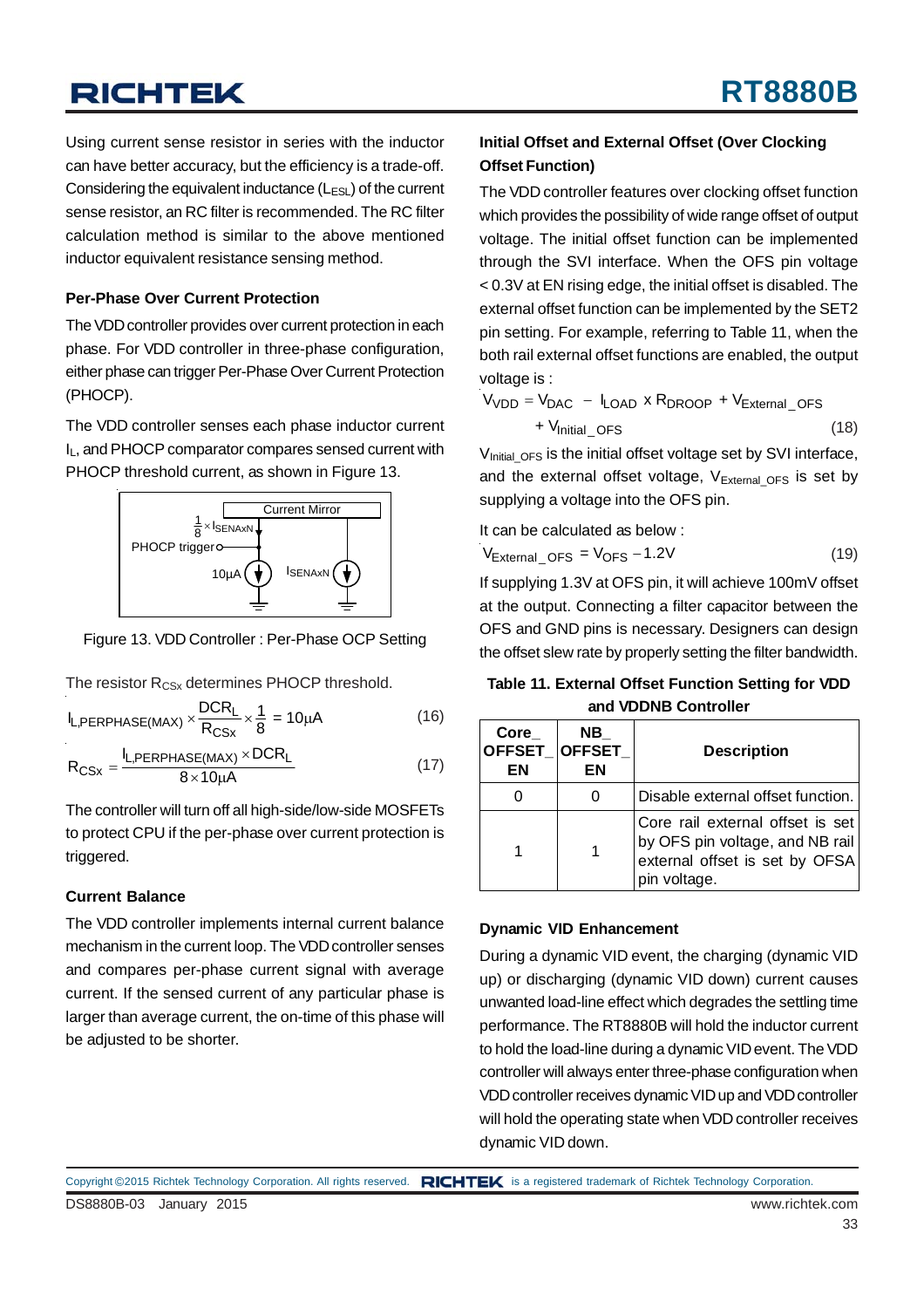The RT8880B also has DVID compensation which can boost up the Dynamic VID slew rate and adjust the voltage onthe-fly complete timing. The DVID compensation parameter can be selected by DVIDx compensation bits using the SET1 and SET2 pins.

#### **Ramp Amplitude Adjust**

When the VDD controller takes phase shedding operation and enters diode emulation mode, the internal ramp of VDD controller will be modified for the reason of stability. In case of smooth transition into DEM, the CCM ramp amplitude should be designed properly. The RT8880B provides the SET1 pin for platform users to set the ramp amplitude of the VDD controller in CCM.

#### **Current Monitoring and Current Reporting**

The VDD controller provides current monitoring function via inductor current sensing. In the G-NAVP™ technology, the output voltage is dependent on output current, and the current monitoring function is achieved by this characteristic of output voltage. The equivalent output current will be sensed from inductor current sensing and mirrored to the IMON pin. The resistor connected to the IMON pin determines voltage of the IMON output.

$$
V_{\text{IMON}} = I_{\text{L,SUM}} \times \frac{\text{DCR}_{\text{L}}}{\text{R}_{\text{CSx}}} \times \text{R}_{\text{IMON}} + 0.64 \tag{20}
$$

Where  $I_L$  is the phase current,  $R_{CSX}$  is the effective sense resistance, and R<sub>IMON</sub> is the current monitor current setting resistor. Note that the IMON pin cannot be monitored.

The ADC circuit of the VDD controller monitors the voltage variation at the IMON pin from 0V to 3.19375V, and this voltage is decoded into digital format and stored into Output\_Current register. The ADC divides 3.19375V into 511 levels, so LSB = 3.19375V / 511 = 6.25mV.

#### **Quick Response**

The VDD controller utilizes a quick response feature to support heavy load current demand during instantaneous load transient. The VDD controller monitors the current of the  $V<sub>VDD</sub>$  sense, and this current is mirrored to internal quick response circuit. At steady state, this mirrored current will not trigger a quick response. When the

V<sub>VDD</sub> SENSE voltage drops abruptly due to load apply transient, the mirrored current flowing into quick response circuit will also increase instantaneously.

The QR threshold setting for VDD controller refers to Table 4.



Figure 14. VDD Controller : Quick Response Triggering **Circuit** 

When quick response is triggered, the quick response circuit will generate a quick response pulse. The pulse width of quick response is almost the same as  $t_{ON}$ .

After generating a quick response pulse, the pulse is then applied to the on-time generating circuit, and all the active phases' on-time will be overridden by the quick response pulse.

#### **Over-Current Protection**

The RT8880B has dual OCP mechanism. The dual OCP mechanism has two types of thresholds. The first type, referred to as OCP-TDC, is a time and current based threshold. OCP-TDC should trip when the average output current exceeds TDC by some percentage and for a period of time. This period of time is referred to as the trigger delay. The second type, referred to as OCP-SPIKE, is a current based threshold. OCP-SPIKE should trip when the cycle-by-cycle output current exceeds IDDSPIKE by some percentage. If either mechanism trips, then the VDD controller asserts OCP\_L and delays any further action. This delay is called an action delay. Refer to action delay time. After the action delay has expired and the VDD controller has allowed its current sense filter to settle out and the current has not decreased below the threshold, then the VDD controller will turn off both high-side MOSFETs and low-side MOSFETs of all channels.

Copyright ©2015 Richtek Technology Corporation. All rights reserved. RICHTEK is a registered trademark of Richtek Technology Corporation.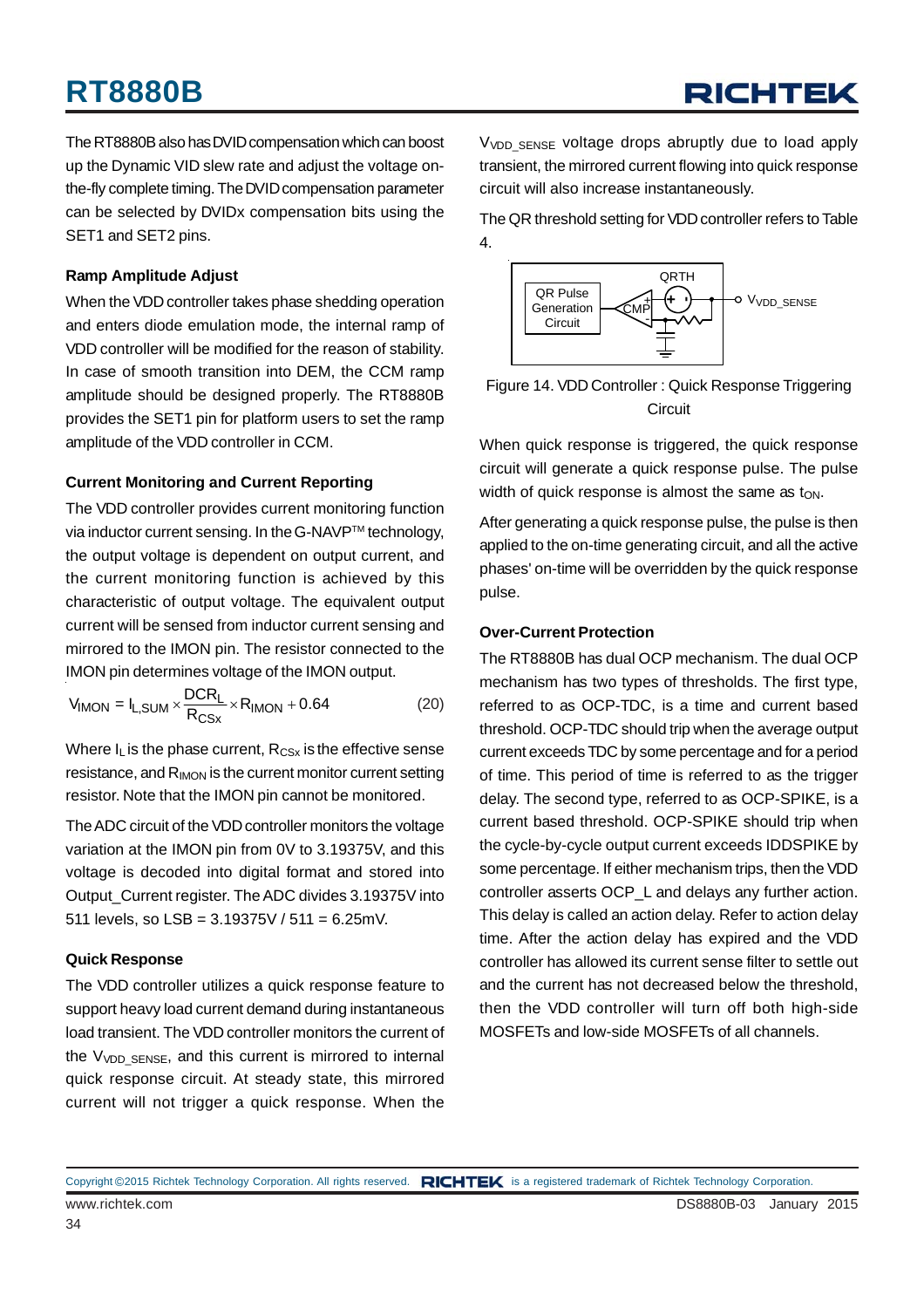Users can set OCP-SPIKE threshold, I<sub>L,SUM(SPIKE)</sub>, by the current monitor resistor R<sub>IMON</sub> of the following equation :

$$
I_{L,SUM}(SPIKE) = \frac{3.19375 - 0.64}{DCR_L} \times \frac{R_{CSx}}{R_{IMON}}
$$
(21)

And set the OCP-TDC threshold,  $I_{L(TDC)}$ , refer to some percentage of OCP-SPIKE through Table 2.

#### **Over-Voltage Protection (OVP)**

The over-voltage protection circuit of the VDD controller monitors the output voltage via the VSEN pin after IC POR. When VID is lower than 0.9V, once VSEN voltage exceeds "0.9V + 325mV", OVP is triggered and latched. When VID is larger than 0.9V, once VSEN voltage exceeds the internal reference by 325mV, OVP is triggered and latched. The VDD controller will try to turn on low-side MOSFETs and turn off high-side MOSFETs of all active phases of the VDD controller to protect the CPU. When OVP is triggered by one rail, the other rail will also enter soft shut down sequence. A 1μs delay is used in OVP detection circuit to prevent false trigger.

#### **Negative-Voltage Protection (NVP)**

During OVP latch state, the VDD controller also monitors the VSEN pin for negative voltage protection. Since the OVP latch continuously turns on all low-side MOSFETs of the VDD controller, the VDD controller may suffer negative output voltage. As a consequence, when the  $V_{\text{SEN}}$ voltage drops below 0V after triggering OVP, the VDD controller will trigger NVP to turn off all low-side MOSFETs of the VDD controller while the high-side MOSFETs remains off. After triggering NVP, if the output voltage rises above 0V, the OVP latch will restart to turn on all low-side MOSFETs. The NVP function will be active only after OVP is triggered.

#### **Under-Voltage Protection (UVP)**

The VDD controller implements under-voltage protection of  $V_{\text{OUTVDD}}$ . If VSEN voltage is less than the internal reference by 500mV, the VDD controller will trigger UVP latch. The UVP latch will turn off both high-side and lowside MOSFETs. When UVP is triggered by one rail, the other rail will also enter soft shutdown sequence. A 3μs delay is used in UVP detection circuit to prevent false trigger.

#### **Under-Voltage Lock Out (UVLO)**

During normal operation, if the voltage at the VCC pin drops below IC POR threshold, the VDD controller will trigger UVLO. The UVLO protection forces all high-side MOSFETs and low-side MOSFETs off by shutting down internal PWM logic drivers. A 3μs delay is used in UVLO detection circuit to prevent false trigger.

#### **VDDNB Controller**

#### **Active Phase Determination**

The number of active phases is determined by the internal circuitry that monitors the ISENA2N voltage during startup. Normally, the VDDNB controller operates as a 2-phase PWM controller. Pulling ISENA2N to VCC programs a 1 phase operation. At EN rising edge, VDDNB controller detects whether the voltages of ISENA2N is higher than "VCC − 0.5V" respectively to decide how many phases should be active. Phase selection is only active during IC POR. When POR = high, the number of active phases is determined and latched. The unused ISENA2P pin is recommended to be connected to VCC and unused PWM pin can be left floating.

#### **Loop Control**

The VDDNB controller adopts Richtek's proprietary G-NAVP<sup>™</sup> topology. The G-NAVP<sup>™</sup> is based on the finite gain peak current mode with CCRCOT (Constant Current Ripple Constant On-Time) topology. The output voltage, V<sub>VDDNB</sub> will decrease with increasing output load current. The control loop consists of PWM modulators with power stages, current sense amplifiers and an error amplifier as shown in Figure 15.

Similar to the peak current mode control with finite compensator gain, the HS\_FET on-time is determined by CCRCOT on-time generator. When load current increases,  $V_{CS}$  increases, the steady state COMPA voltage also  $increases$  and induces  $V<sub>VDDNB</sub>$  to decrease, thus achieving AVP. A near-DC offset canceling is added to the output of EA to eliminate the inherent output offset of finite gain peak current mode controller.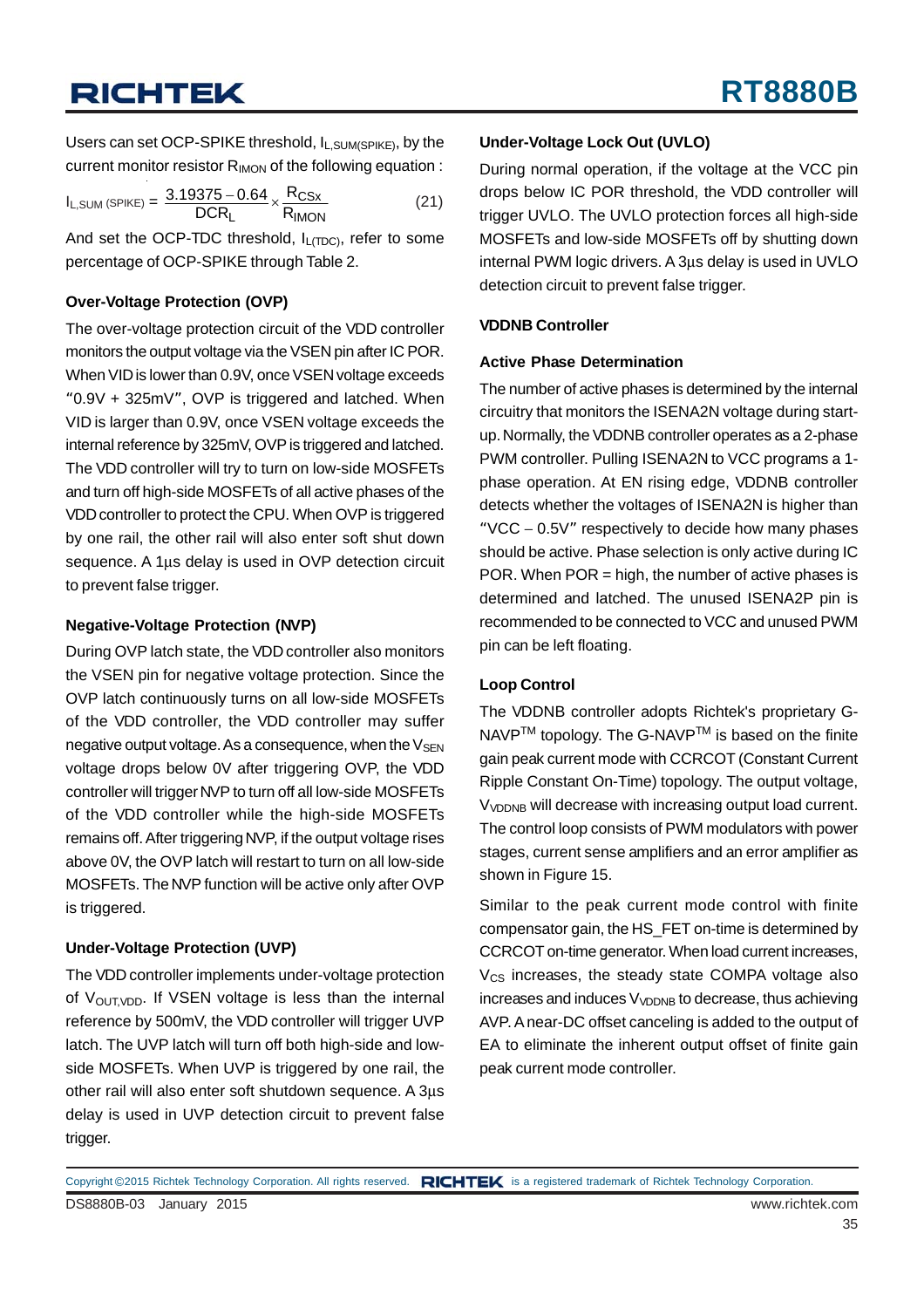



Figure 15. VDDNB Controller : Simplified Schematic for Droop and Remote Sense in CCM

#### **Droop Setting**

It is very easy to achieve Active Voltage Positioning (AVP) by properly setting the error amplifier gain due to the native droop characteristics as shown in Figure 16. This target is to have

$$
V_{VDDNB} = V_{DAC, VDDNB} - I_{LOAD} \times R_{DROOP}
$$
 (22)

Then solving the switching condition  $V_{COMP2} = V_{CS}$  in Figure 15 yields the desired error amplifier gain as

$$
A_V = \frac{R2}{R1} = \frac{G_I}{R_{DROOP}}
$$
 (23)

where 
$$
G_{I} = \frac{R_{\text{SENSE}}}{R_{\text{CSx}}} \times R_{\text{IMON}} \times \frac{8}{10}
$$
 (24)

where  $G<sub>l</sub>$  is the internal current sense amplifier gain.  $R_{\text{SENSE}}$ is the current sense resistor. If no external sense resistor present, it is the equivalent resistance of the inductor. R<sub>DROOP</sub> is the equivalent load-line resistance as well as the desired static output impedance.





#### **Loop Compensation**

Optimized compensation of the VDDNB controller allows for best possible load step response of the regulator's output. A type-I compensator with one pole and one zero is adequate for proper compensation. Figure 17 shows the compensation circuit. Previous design procedure shows how to select the resistive feedback components for the error amplifier gain. Next, C1 and C2 must be calculated for compensation. The target is to achieve constant resistive output impedance over the widest possible frequency range.

The pole frequency of the compensator must be set to compensate the output capacitor ESR zero :

$$
f_{\rm P} = \frac{1}{2\pi \times C \times R_{\rm C}}\tag{25}
$$

Where C is the capacitance of output capacitor, and  $R<sub>C</sub>$  is the ESR of output capacitor. C2 can be calculated as follows :

$$
C2 = \frac{C \times R_C}{R2}
$$
 (26)

The zero of compensator has to be placed at half of the switching frequency to filter the switching related noise. Such that,

$$
C1 = \frac{1}{R1 \times \pi \times f_{SW}}
$$
 (27)





#### **TON Setting**

High frequency operation optimizes the application for the smaller component size, trading off efficiency due to higher switching losses. This may be acceptable in ultra portable devices where the load currents are lower and the controller is powered from a lower voltage supply. Low frequency operation offers the best overall efficiency at the expense of component size and board space. Figure 18 shows the On-Time setting circuit. Connect a resistor  $(R<sub>TON</sub>)$  between  $V<sub>IN</sub>$  and TONSETA to set the on-time of UGATE :

www.richtek.com **DS8880B-03** January 2015 Copyright ©2015 Richtek Technology Corporation. All rights reserved. RICHTEK is a registered trademark of Richtek Technology Corporation.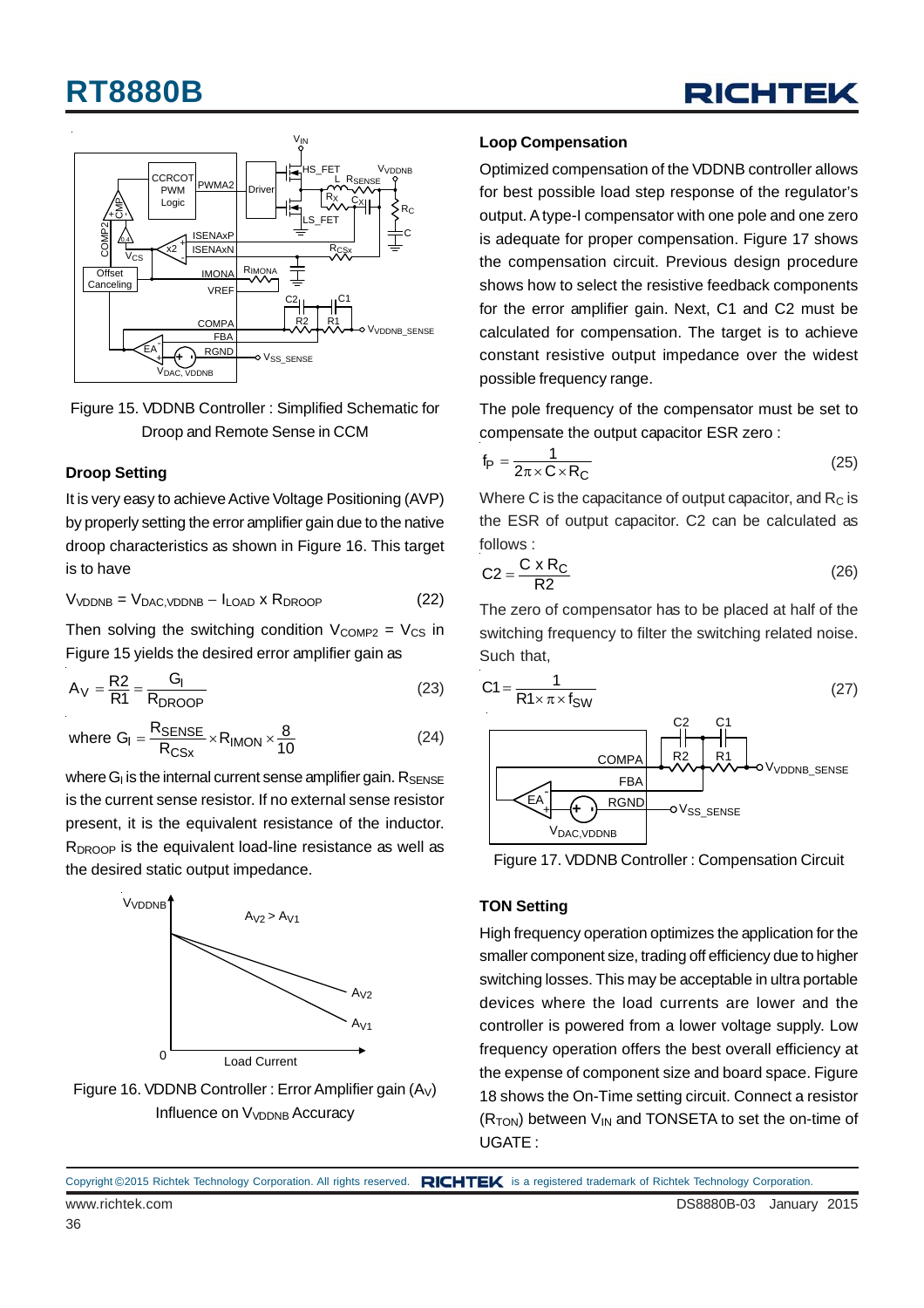$$
t_{ON} (0.5V \le V_{DAC} < 1.8V) = \frac{24.4 \times 10^{-12} \times R_{TON}}{V_{IN} - V_{DAC, VDDNB}}
$$
 (28)

where  $t_{ON}$  is the UGATE turn-on period,  $V_{IN}$  is Input voltage of the VDDNB controller, and  $V_{DAC, VDDNB}$  is the DAC voltage.

When  $V_{DAC, VDDNB}$  is larger than 1.8V, the equivalent switching frequency may be over 500kHz, and this too fast switching frequency is unacceptable. Therefore, the VDDNB controller implements a pseudo constant frequency technology to avoid this disadvantage of CCRCOT topology. When V<sub>DAC, VDDNB</sub> is larger than 1.8V, the on-time equation will be modified to :

t<sub>ON</sub> (V<sub>DAC</sub>  $\geq$  1.8V)

$$
=\frac{13.55\times10^{-12}\times R_{\text{TON}}\times V_{\text{DAC,VDDNB}}}{V_{\text{IN}}-V_{\text{DAC,VDDNB}}}
$$
(29)

On-time translates only roughly to switching frequencies.

For better efficiency of the given load range, the maximum switching frequency is suggested to be :

 $f_{SW(MAX)} =$ 

$$
\frac{V_{DAC(MAX)}+l_{OAD(MAX)} \times \left(DCR_L+R_{ON\_LS-FET}-R_{DROOP}\right)}{\left[ V_{IN(MAX)}+l_{OAD(MAX)} \times \left(R_{ON\_LS-FET}-R_{ON\_HS-FET}\right)\right] \times \left(T_{ON}-T_D+T_{ON,VAR}\right)+l_{LOAD(MAX)} \times \left(R_{ON\_LS-FET}\right) \times T_{DN\_R} \times \left(R_{ON\_LS-FET}-R_{ON\_R}+R_{ON\_R}+R_{ON\_R}\right)}.
$$

(30)

Where  $f_{S(MAX)}$  is the maximum switching frequency,  $T_D$  is the driver dead time,  $T_{ON,VAR}$  is the TON variation value.  $V_{DAC(MAX)}$  is the Maximum  $V_{DAC, VDDNB}$  of application,  $V_{IN(MAX)}$  is the Maximum application Input voltage,  $I_{\text{LOAD}(MAX)}$  is the maximum load of application,  $R_{\text{ON}}$  LS-FET is the on-resistance of low side FET  $R_{DS(ON)}$ ,  $R_{ONHSEET}$ is the on-resistance of high side FET  $R_{DS(ON)}$ , DCR<sub>L</sub> is the inductor equivalent resistance of the inductor, and  $R_{DROOP}$ is the load-line setting.



Figure 18. VDDNB Controller : On-Time Setting with R<sub>C</sub> filter

#### **Current Sense Setting**

The current sense topology of the VDDNB controller is continuous inductor current sensing. Therefore, the controller has less sensitive noise. Low offset amplifiers are used for current balance, loop control and over current detection. The ISENAxP and ISENAxN pins denote the positive and negative input of the current sense amplifier of each phase.

Users can either use a current sense resistor or the inductor's DCRL for current sensing. Using the inductor's DCRL allows higher efficiency as shown in Figure 19.



Figure 19. VDDNB Controller : Lossless Inductor Sensing

In order to optimize transient performance,  $R_X$  and  $C_X$  must be set according to the equation below :

$$
\frac{L}{DCR_L} = R_X \times C_X \tag{31}
$$

Then the proportion between the phase current,  $I_L$ , and the sensed current,  $I_{\text{SENAxN}}$ , is driven by the value of the effective sense resistance,  $R_{CSx}$ , and the DCR<sub>L</sub> of the inductor. The resistance value of  $R_{CSx}$  is limited by the internal circuitry. The recommended value is from 500Ω to 1.2kΩ.

$$
I_{\text{SENA}xN} = I_L \times \frac{\text{DCR}_L}{R_{\text{CS}x}}
$$
 (32)

Considering the inductance tolerance, the resistor  $R_X$  has to be tuned on board by examining the transient voltage. If the output voltage transient has an initial dip below the minimum load-line requirement and the response time is too fast causing a ring back, the value of resistance should be increased. Vice versa, with a high resistance, the output voltage transient has only a small initial dip with a slow response time.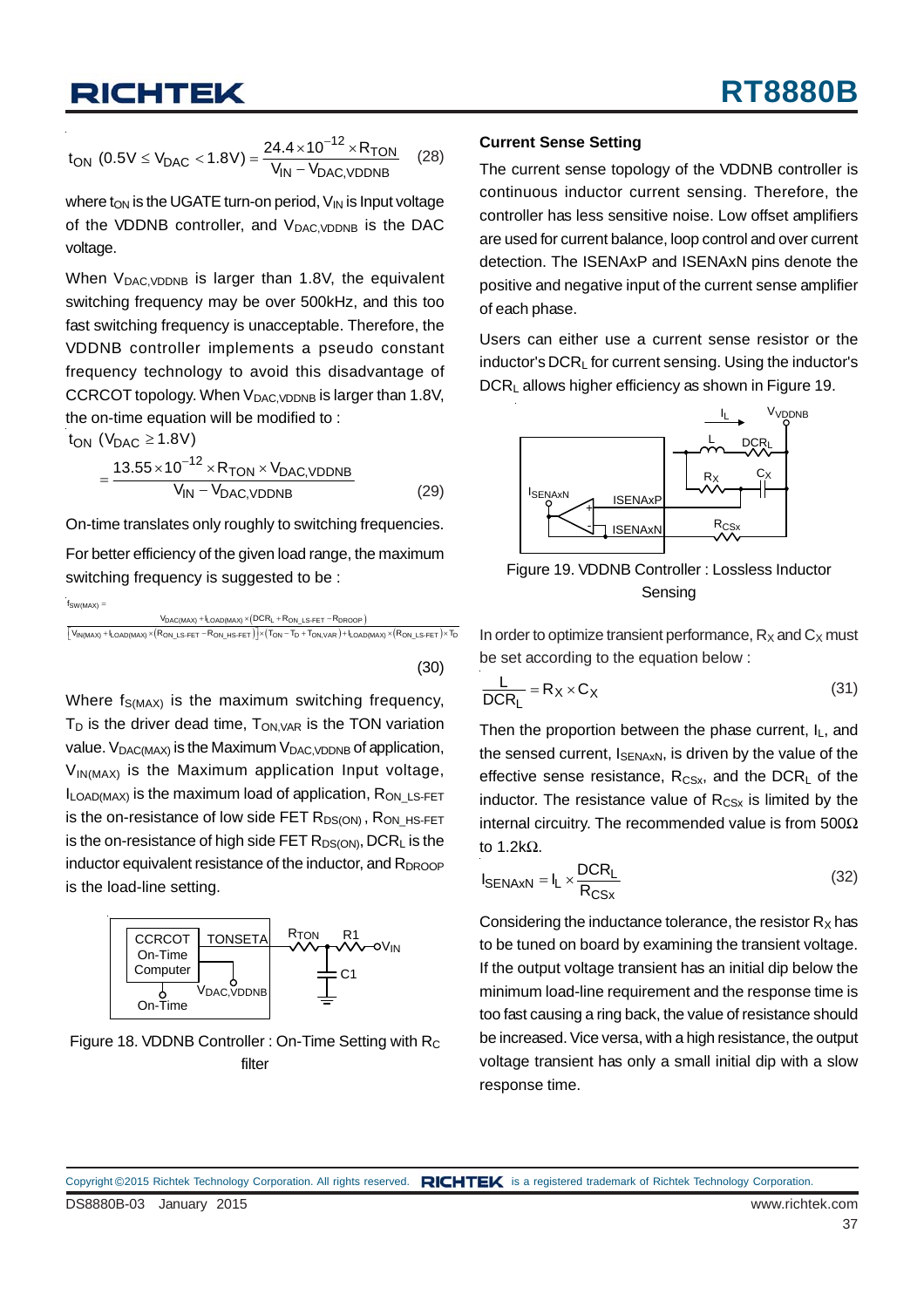Using current sense resistor in series with the inductor can have better accuracy, but the efficiency is a trade-off. Considering the equivalent inductance  $(L_{ESL})$  of the current sense resistor, an RC filter is recommended. The RC filter calculation method is similar to the above mentioned inductor equivalent resistance sensing method.

#### **Per-Phase Over Current Protection**

The VDDNB controller provides over current protection in each phase. For VDDNB controller in two-phase configuration, either phase can trigger Per-Phase Over Current Protection (PHOCP).

The VDDNB controller senses each phase inductor current IL, and PHOCP comparator compares sensed current with PHOCP threshold current, as shown in Figure 20.



Figure 20. VDDNB Controller : Per-Phase OCP Setting

The resistor R<sub>CSx</sub> determines PHOCP threshold.

$$
I_{L,PERPHASE(MAX)} \times \frac{DCR_L}{R_{CSx}} \times \frac{1}{8} = 10 \mu A
$$
 (33)

$$
R_{CSx} = \frac{I_{L,PERPHASE(MAX)} \times DCR_L}{8 \times 10 \mu A}
$$
 (34)

The controller will turn off all high-side/low-side MOSFETs to protect CPU if the per-phase over current protection is triggered.

#### **Initial Offset and External Offset (Over Clocking Offset Function)**

The VDDNB controller features over clocking offset function which provides the possibility of wide range offset of output voltage. The initial offset function can be implemented through the SVI interface. When the OFSA pin voltage < 0.3V at EN rising edge, the initial offset is disabled.

The external offset function can be implemented by the SET2 pin setting. For example, referring to Table 11, when the both rail external offset functions are enabled, the output voltage is :

$$
V_{VDDNB} = V_{DAC, VDDNB} - I_{LOAD} \times R_{DROOP}
$$
  
+ 
$$
V_{External_OFSA} + V_{Initial_OFSA}
$$
 (35)

V<sub>Initial\_OFSA</sub> is the initial offset voltage set by SVI interface, and the external offset voltage,  $V_{External OFSA}$  is set by supplying a voltage into the OFSA pin.

It can be calculated as below :

 $V_{\text{External\_OFSA}} = V_{\text{OFSA}} - 1.2V$  (36)

If supplying 1.3V at OFSA pin, it will achieve 100mV offset at the output. Connecting a filter capacitor between the OFSA and GND pins is necessary. Designers can design the offset slew rate by properly setting the filter bandwidth.

#### **Dynamic VID Enhancement**

During a dynamic VID event, the charging (dynamic VID up) or discharging (dynamic VID down) current causes unwanted load-line effect which degrades the settling time performance. The RT8880B will hold the inductor current to hold the load-line during a dynamic VID event. The VDDNB controller will always enter two-phase configuration when VDDNB controller receives dynamic VID up and VDDNB controller will hold the operating state when VDDNB controller receives dynamic VID down.

The RT8880B also has DVID compensation which can boost up the Dynamic VID slew rate and adjust the voltage onthe-fly complete timing. The DVID compensation parameter can be selected by DVIDx compensation bits using the SET1 and SET2 pins.

#### **Ramp Amplitude Adjust**

When the VDDNB controller takes phase shedding operation and enters diode emulation mode, the internal ramp of VDDNB controller will be modified for the reason of stability. In case of smooth transition into DEM, the CCM ramp amplitude should be designed properly. The RT8880B provides the SET1 pin for platform users to set the ramp amplitude of the VDDNB controller in CCM.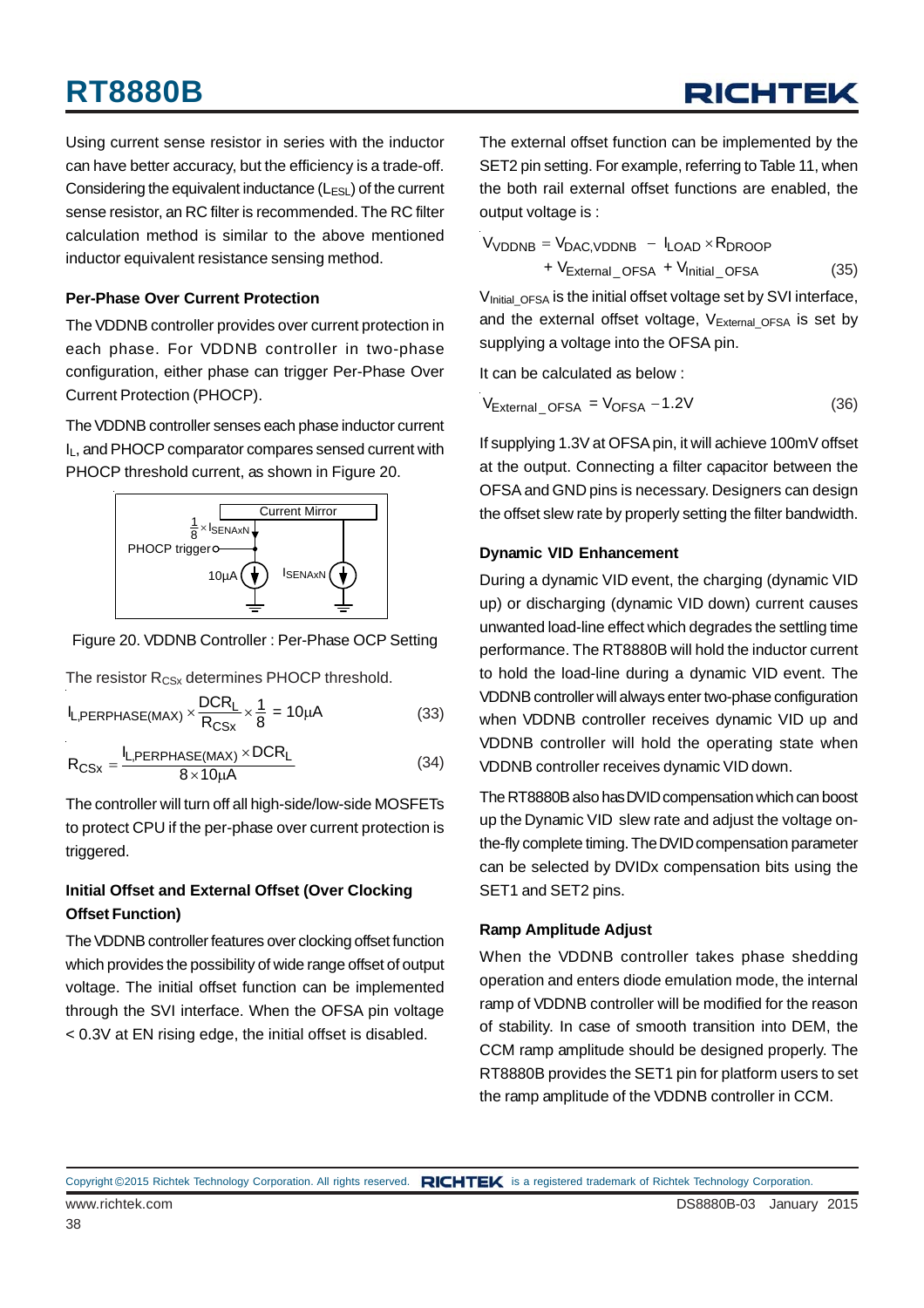#### **Current Monitoring and Current Reporting**

The VDDNB controller provides current monitoring function via inductor current sensing. In the G-NAVP™ technology, the output voltage is dependent on output current, and the current monitoring function is achieved by this characteristic of output voltage. The equivalent output current will be sensed from inductor current sensing and mirrored to the IMONA pin. The resistor connected to the IMONA pin determines voltage of the IMONA output.

$$
V_{\text{IMONA}} = I_{\text{L,SUM}} \times 2 \times \frac{\text{DCR}_{\text{L}}}{\text{R}_{\text{CSx}}} \times \text{R}_{\text{IMONA}} + 0.64 \tag{37}
$$

Where  $I_L$  is the phase current,  $R_{CSX}$  is the effective sense resistance, and R<sub>IMONA</sub> is the current monitor current setting resistor. Note that the IMONA pin cannot be monitored.

The ADC circuit of the VDDNB controller monitors the voltage variation at the IMONA pin from 0V to 3.19375V, and this voltage is decoded into digital format and stored into Output Current register. The ADC divides 3.19375V into 511 levels, so  $LSB = 3.19375V / 511 = 6.25mV$ .

#### **Quick Response**

The VDDNB controller utilizes a quick response feature to support heavy load current demand during instantaneous load transient. The VDDNB controller monitors the current of the V<sub>VDDNB</sub> SENSE, and this current is mirrored to internal quick response circuit. At steady state, this mirrored current will not trigger a quick response. When the V<sub>VDDNB</sub> SENSE voltage drops abruptly due to load apply transient, the mirrored current flowing into quick response circuit will also increase instantaneously.

The QR threshold setting for VDDNB controller refers to Table 5.





When quick response is triggered, the quick response circuit will generate a quick response pulse. The pulse width of quick response is almost the same as  $t_{ON}$ .

After generating a quick response pulse, the pulse is then applied to the on-time generation circuit, and all the active phases' on-times will be overridden by the quick response pulse.

#### **Over-Current Protection**

The RT8880B has dual OCP mechanism. The dual OCP mechanism has two types of thresholds. The first type, referred to as OCP-TDCA, is a time and current based threshold. OCP-TDCA should trip when the average output current exceeds TDCA by some percentage and for a period of time. This period of time is referred to as the trigger delay. The second type, referred to as OCP-SPIKEA, is a current based threshold. OCP-SPIKEA should trip when the cycle-by-cycle output current exceeds IDDSPIKEA by some percentage. If either mechanism trips, then the VDDNB controller asserts OCP\_L and delays any further action. This delay is called an action delay. Refer to action delay time. After the action delay has expired and the VDDNB controller has allowed its current sense filter to settle out and the current has not decreased below the threshold, then the VDDNB controller will turn off both high-side MOSFETs and lowside MOSFETs of all channels.

Users can set OCP-SPIKEA threshold, I<sub>L,SUM(SPIKEA)</sub>, by the current monitor resistor  $R_{MOMA}$  of the following equation :

$$
I_{L,SUM (SPIKE)} = \frac{3.19375 - 0.64}{2 \times DCR} \times \frac{R_{CSx}}{R_{IMONA}}
$$
 (38)

And set the OCP-TDCA threshold,  $I_{L(TDCA)}$ , refer to some percentage of OCP-SPIKEA through Table 3.

#### **Over-Voltage Protection (OVP)**

The over-voltage protection circuit of the VDDNB controller monitors the output voltage via the VSENA pin after IC POR. When VID is lower than 0.9V, once VSENA voltage exceeds "0.9V + 325mV", OVP is triggered and latched. When VID is larger than 0.9V, once VSENA voltage exceeds the internal reference by 325mV, OVP is triggered and latched. The VDDNB controller will try to turn on lowside MOSFETs and turn off high-side MOSFETs of all active phases of the VDDNB controller to protect the CPU. When OVP is triggered by one rail, the other rail will also enter soft shut down sequence. A 1μs delay is used in OVP detection circuit to prevent false trigger.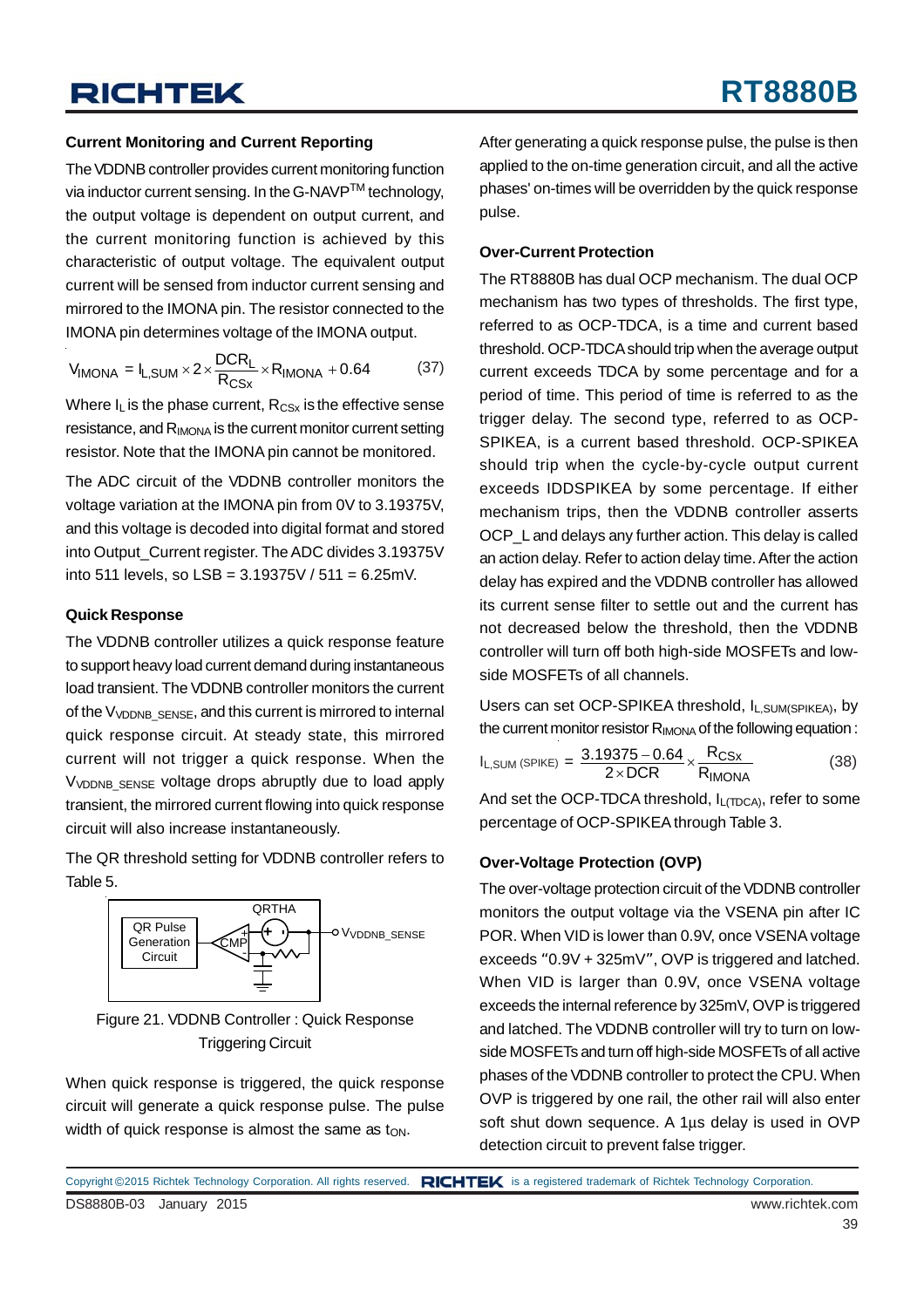#### **Negative-Voltage Protection (NVP)**

During OVP latch state, the VDDNB controller also monitors the VSENA pin for negative voltage protection. Since the OVP latch continuously turns on all low-side MOSFETs of the VDDNB controller, the VDDNB controller may suffer negative output voltage. As a consequence, when the VSENA voltage drops below 0V after triggering OVP, the VDDNB controller will trigger NVP to turn off all low-side MOSFETs of the VDDNB controller while the highside MOSFETs remains off. After triggering NVP, if the output voltage rises above 0V, the OVP latch will restart to turn on all low-side MOSFETs. The NVP function will be active only after OVP is triggered.

#### **Under-Voltage Protection (UVP)**

The VDDNB controller implements under-voltage protection of V<sub>OUT, VDDNB</sub>. If VSENA voltage is less than the internal reference by 500mV, the VDDNB controller will trigger UVP latch. The UVP latch will turn off both high-side and lowside MOSFETs. When UVP is triggered by one rail, the other rail will also enter soft shutdown sequence. A 3μs delay is used in UVP detection circuit to prevent false trigger.

#### **Under-Voltage Lock Out (UVLO)**

During normal operation, if the voltage at the VCC pin drops below IC POR threshold, the VDDNB controller will trigger UVLO. The UVLO protection forces all high-side MOSFETs and low-side MOSFETs off by shutting down internal PWM logic drivers. A 3μs delay is used in UVLO detection circuit to prevent false trigger.

#### **Thermal Considerations**

For continuous operation, do not exceed absolute maximum junction temperature. The maximum power dissipation depends on the thermal resistance of the IC package, PCB layout, rate of surrounding airflow, and difference between junction and ambient temperature. The maximum power dissipation can be calculated by the following formula :

$$
P_{D(MAX)}=\left(T_{J(MAX)}-T_A\right)/\,\theta_{JA}
$$

where  $T_{J(MAX)}$  is the maximum junction temperature,  $T_A$  is the ambient temperature, and  $\theta_{JA}$  is the junction to ambient thermal resistance.

For recommended operating condition specifications, the maximum junction temperature is 125°C. The junction to ambient thermal resistance,  $\theta_{JA}$ , is layout dependent. For WQFN-52L 6x6 package, the thermal resistance,  $θ_{JA}$ , is 26.5°C/W on a standard JEDEC 51-7 four-layer thermal test board. The maximum power dissipation at  $T_A = 25^{\circ}C$ can be calculated by the following formula :

 $P_{D(MAX)} = (125\degree C - 25\degree C) / (26.5\degree C/W) = 3.77W$  for WQFN-52L 6x6 package

The maximum power dissipation depends on the operating ambient temperature for fixed  $T_{J(MAX)}$  and thermal resistance,  $θ_{JA}$ . The derating curve in Figure 22 allows the designer to see the effect of rising ambient temperature on the maximum power dissipation.



**Dissipation**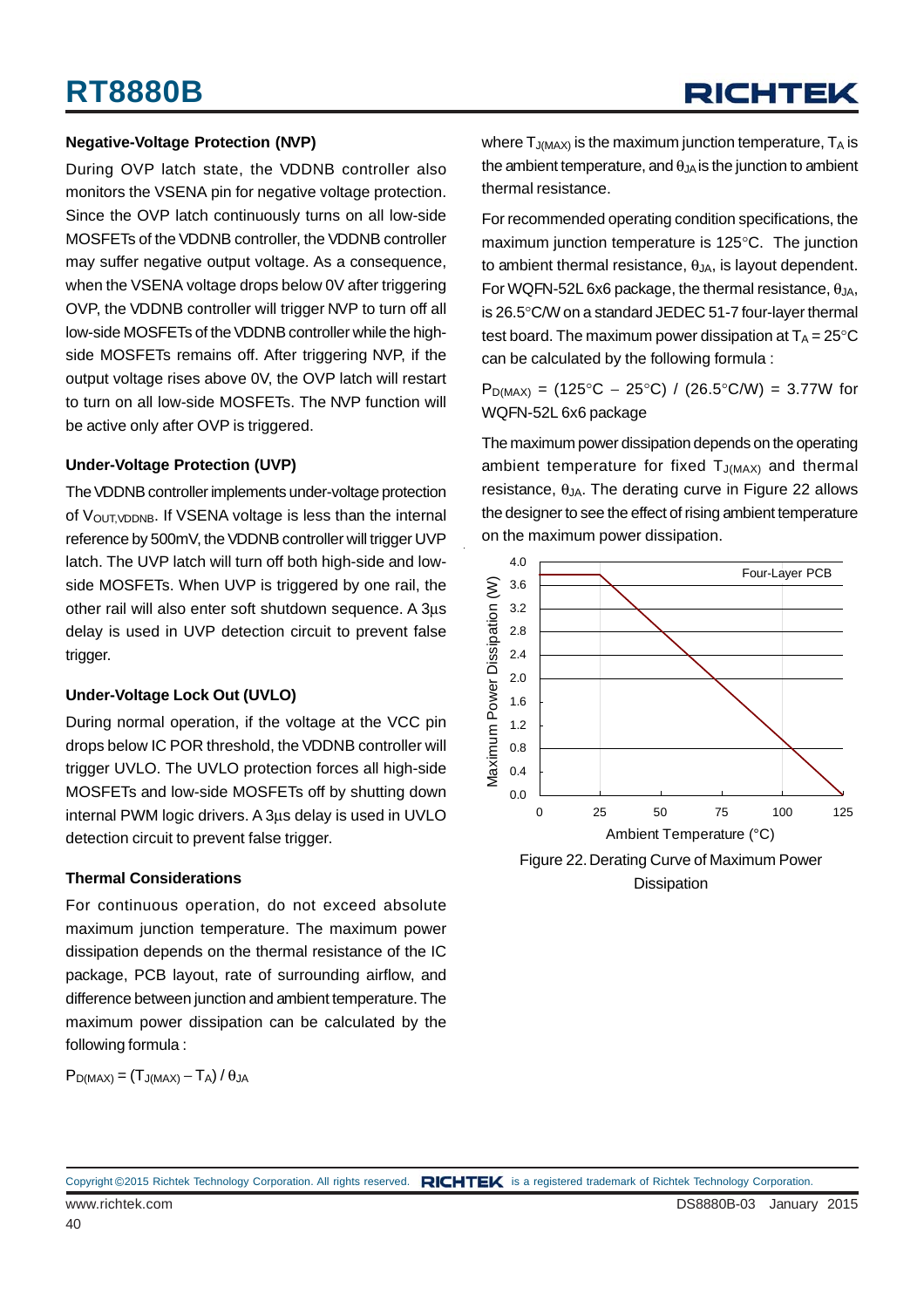

### **Outline Dimension**



Pin #1 ID and Tie Bar Mark Options

Note : The configuration of the Pin #1 identifier is optional, but must be located within the zone indicated.

| Symbol         | <b>Dimensions In Millimeters</b> |       | <b>Dimensions In Inches</b> |       |
|----------------|----------------------------------|-------|-----------------------------|-------|
|                | Min.                             | Max.  | Min.                        | Max.  |
| A              | 0.700                            | 0.800 | 0.028                       | 0.031 |
| A <sub>1</sub> | 0.000                            | 0.050 | 0.000                       | 0.002 |
| A <sub>3</sub> | 0.175                            | 0.250 | 0.007                       | 0.010 |
| b              | 0.150                            | 0.250 | 0.006                       | 0.010 |
| D              | 5.950                            | 6.050 | 0.234                       | 0.238 |
| D <sub>2</sub> | 4.650                            | 4.750 | 0.183                       | 0.187 |
| E              | 5.950                            | 6.050 | 0.234                       | 0.238 |
| E <sub>2</sub> | 4.650                            | 4.750 | 0.183                       | 0.187 |
| e              | 0.400                            |       | 0.016                       |       |
| L              | 0.350                            | 0.450 | 0.014                       | 0.018 |
| L1             | 0.300                            | 0.400 | 0.012                       | 0.016 |

**W-Type 52L QFN 6x6 Package**